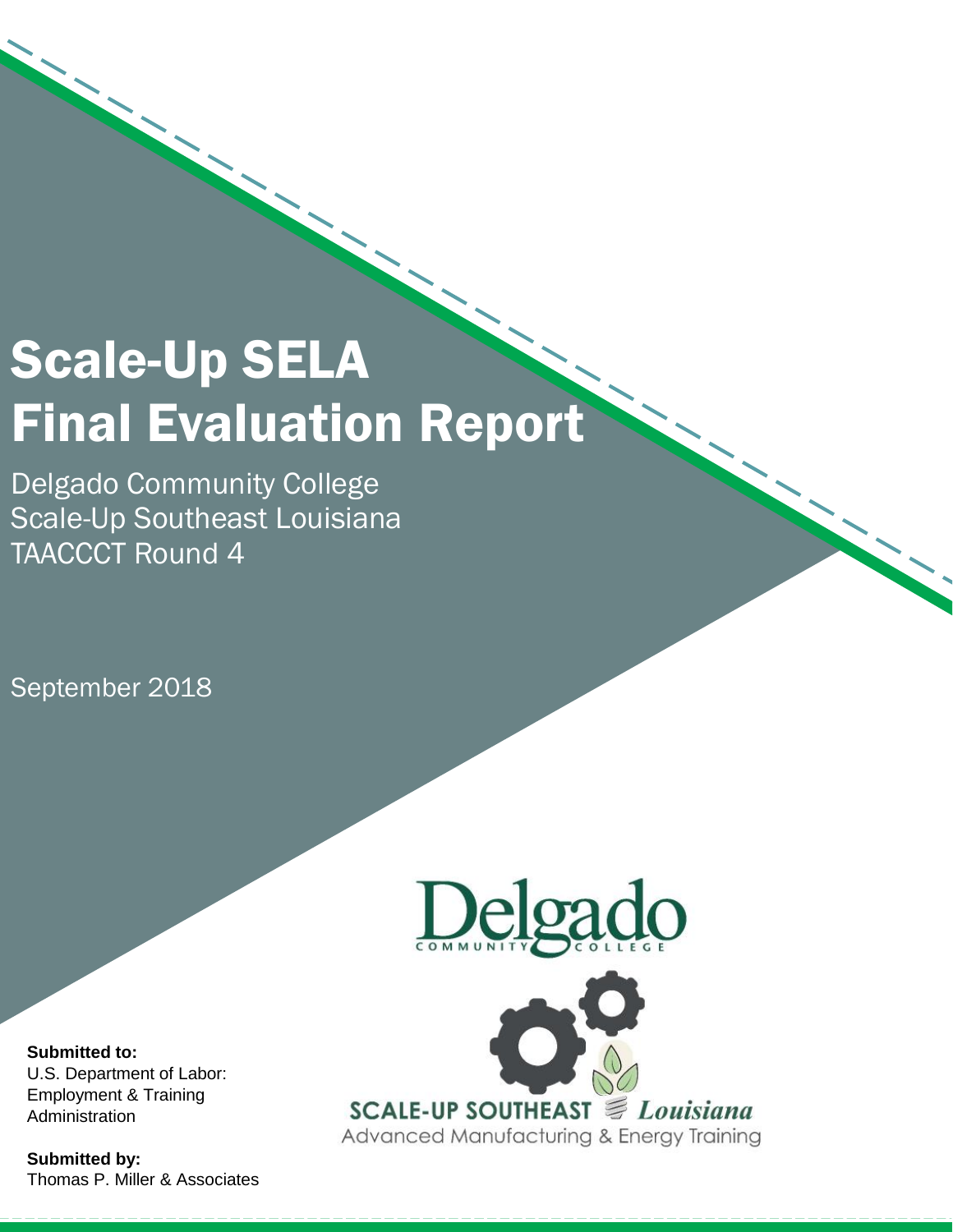## **ACKNOWLEDGEMENTS**

## **Thank You**

To the leadership of Delgado Community College for your support an active engagement in the Scale-Up SELA program.

To the faculty and staff at Delgado for your hard work in implementing the Scale-Up SELA program and your valuable insights about the program.

To the employers, community partners, and participants who met with the Evaluation Team and provided feedback about the program throughout the implementation.

To the U.S. Department of Labor for funding this program and evaluation.

## **The Evaluation Report**

This final evaluation report was developed by Thomas P. Miller & Associates, LLC. Evaluation report contributors included:

- Laura Waldman, Principal Investigator
- Emily Krauser, Data Analyst

## **TAACCCT Grantee: Independent Evaluator:**





grant awarded by the U.S. Department of Labor's Employment and Training Administration. Any opinions, findings, *The Scale-Up SELA program at Delgado Community College is funded in whole by a federal award: a \$2.5 million and conclusions or recommendations expressed in this material are those of the author(s) and do not necessarily reflect the official position of USDOL.*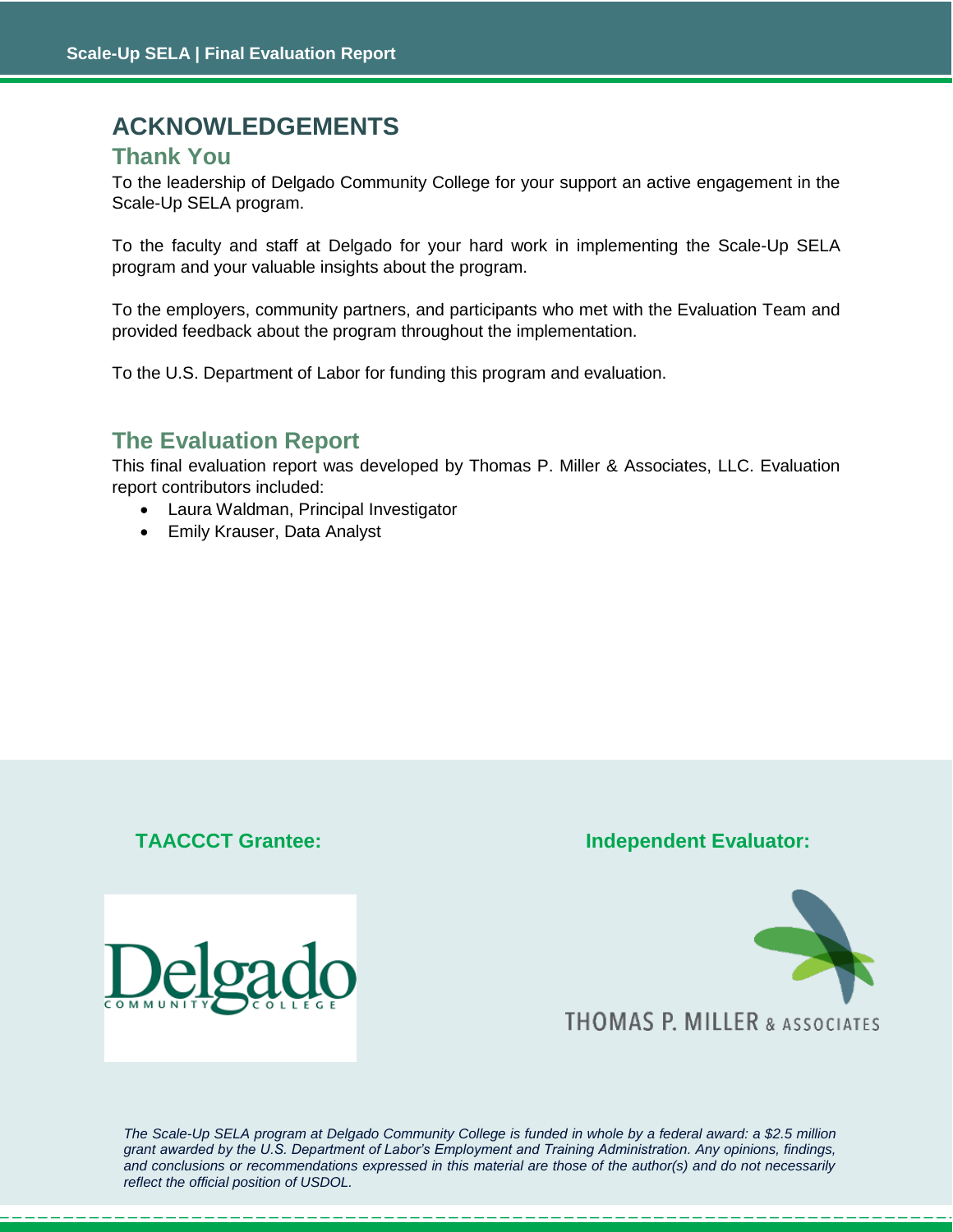$\overline{a}$ 

## <span id="page-2-0"></span>**EXECUTIVE SUMMARY Program Overview**

The Scale-Up SELA program sough to increase job placements for program participants by training them in a variety of disciplines, providing opportunities to increase industry recognized credential attainment, and offering students innovative instruction delivery approaches. Throughout the grant, grant staff sough to enhance advanced manufacturing trainings to meet the needs of local industry. Grant staff developed and enhanced non-credit programs in Welding, Pipefitting, Electrical, and Industrial Maintenance, and credit programs in Electrical, Industrial Maintenance, Precision Machining, Process Instrumentation and Controls, and Welding. Scale-Up SELA enhanced most of these credit and non-credit programs through corresponding introductory courses (Core Plus or Tech 101). Additionally, programs were enhanced through new equipment, the embedding of industry recognized credentials, the development new courses within the fields of study. Credentials embedded into the Scale-Up SELA program included NCCER Core, NCCER Level 1, NCCER Level 2, and in some cases, NCCER Levels 3 and 4.

| <b>Non-Credit Programs</b>            |                                                                   | <b>Credit Programs</b>                            |                                                                                              |  |
|---------------------------------------|-------------------------------------------------------------------|---------------------------------------------------|----------------------------------------------------------------------------------------------|--|
| <b>Program Area</b>                   | <b>Industry Based</b><br><b>Credential</b>                        | <b>Program Area</b>                               | <b>Industry Based</b><br><b>Credential</b>                                                   |  |
| <b>Core Plus</b>                      | <b>NCCER Core</b><br>OSHA 10 <sup>1</sup>                         | <b>Tech 101</b>                                   | <b>NCCER Core</b>                                                                            |  |
| Electrical                            | <b>NCCER Core</b><br><b>NCCER Level 1</b><br><b>NCCER Level 2</b> | Electrical                                        | <b>NCCER Level 1</b><br><b>NCCER Level 2</b><br><b>NCCER Level 3</b><br><b>NCCER Level 4</b> |  |
| Industrial<br>Maintenance<br>Mechanic | <b>NCCER Core</b><br><b>NCCER Level 1</b><br><b>NCCER Level 2</b> | Industrial<br>Maintenance                         | <b>NCCER Level 1</b><br><b>NCCER Level 2</b>                                                 |  |
| Pipefitting                           | <b>NCCER Core</b><br><b>NCCER Level 1</b><br><b>NCCER Level 2</b> | Precision<br>Machining                            | <b>NCCER Level 1</b><br><b>NCCER Level 2</b>                                                 |  |
| Welding                               | <b>NCCER Core</b><br><b>NCCER Level 1</b><br><b>NCCER Level 2</b> | <b>Process Controls</b><br>and<br>Instrumentation | OSHA 30 IBC                                                                                  |  |
|                                       |                                                                   | Welding                                           | <b>NCCER Level 1</b><br><b>NCCER Level 2</b>                                                 |  |

#### **Table 1. Scale-Up SELA Programs and Associated Credentials**

Courses in these programs were further modified through the incorporation of team teaching and hybrid learning opportunities which allowed the Scale-Up SELA program to accommodate all types of learners. Students in these programs also received intrusive advising supports, concentrated job readiness and placement services. Instructors received professional development related to Challenge Exams for Prior Learning Assessments, and some instructors reached professional development related to their certifications to teach technical course, including OSHA 10 and AWS Welder Qualifications.

<sup>1</sup> OSHA 10 is not counted as an industry recognized credential for TAACCCT outcome reporting purposes.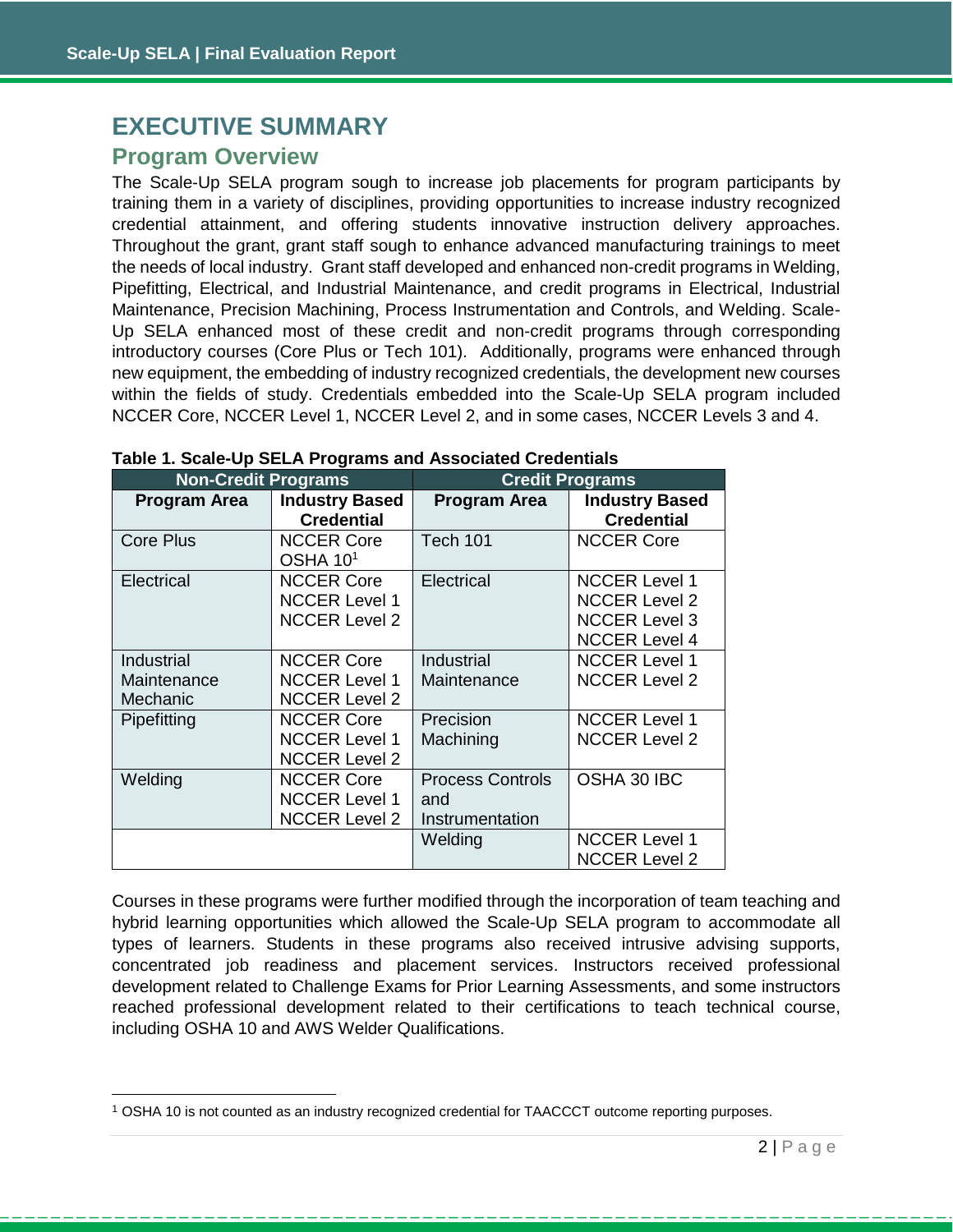Grant staff developed new training programs for employer partners who hoped to upskill their incumbent workers. Often, these programs were developed in collaboration with partners and subject matter experts, to ensure that the curricula aligned with industry needs.

#### **Student Population Served**

Throughout the program, Scale-Up SELA students tended to be African American and male. A majority of Scale-Up SELA students were enrolled in non-credit programs, and over half of all Scale-Up SELA students were incumbent workers.

## **Figure 1, Scale-Up SELA Students**



## **Evaluation Design**

Thomas P. Miller & Associates, LLC (TPMA) served as the independent, third-party evaluator for the Scale-Up SELA program. The evaluation's primary purpose was to assess the planning, implementation, and effectiveness of the intervention. The evaluation itself consisted of two components, implementation and outcomes studies.

## **Implementation Evaluation Design**

The Implementation Evaluation began January 2015 and continued through March 2018 to document program progress, monitor program outcomes, and provide recommendations for continuous improvement of program operations. The Implementation Evaluation focused on a series of research questions to explore the development and implementation of the Scale-Up SELA program, employing principles of a utilization-focused framework.<sup>2</sup> This evaluation was primarily qualitative and used a general inductive thematic approach<sup>3</sup> to analyze the data including program update calls, interviews and focus groups, and document review.

#### **Table 2. Implementation Evaluation Research Questions**

**Implementation Evaluation Research Questions**

- 1. How was the particular curriculum selected, used, and/or created?
- 2. How were programs and program designs improved using grant funds? What delivery methods were offered? What was the program administrative structure? What support services and other services were offered?
- 3. How were assessment tools used to select participants for the grant program? Was an in-depth assessment of participants' abilities, skills, and interests conducted to select participants into the grant program? What assessment tools and processes were used? Who conducted the assessment? How were the assessment results used? Were the assessment results useful in determining the appropriate program and course sequence for participants? Was career guidance provided, and if so, through what methods?

<sup>2</sup> Patton, M.Q. *Essentials of Utilization-focused Evaluation*. Thousand Oaks, CA. SAGE Publications, Inc., 2012.

<sup>3</sup> Thomas, D.R. (2006). *A general inductive approach for analyzing qualitative evaluation data*. American Journal of Evaluation, 27, 237-245.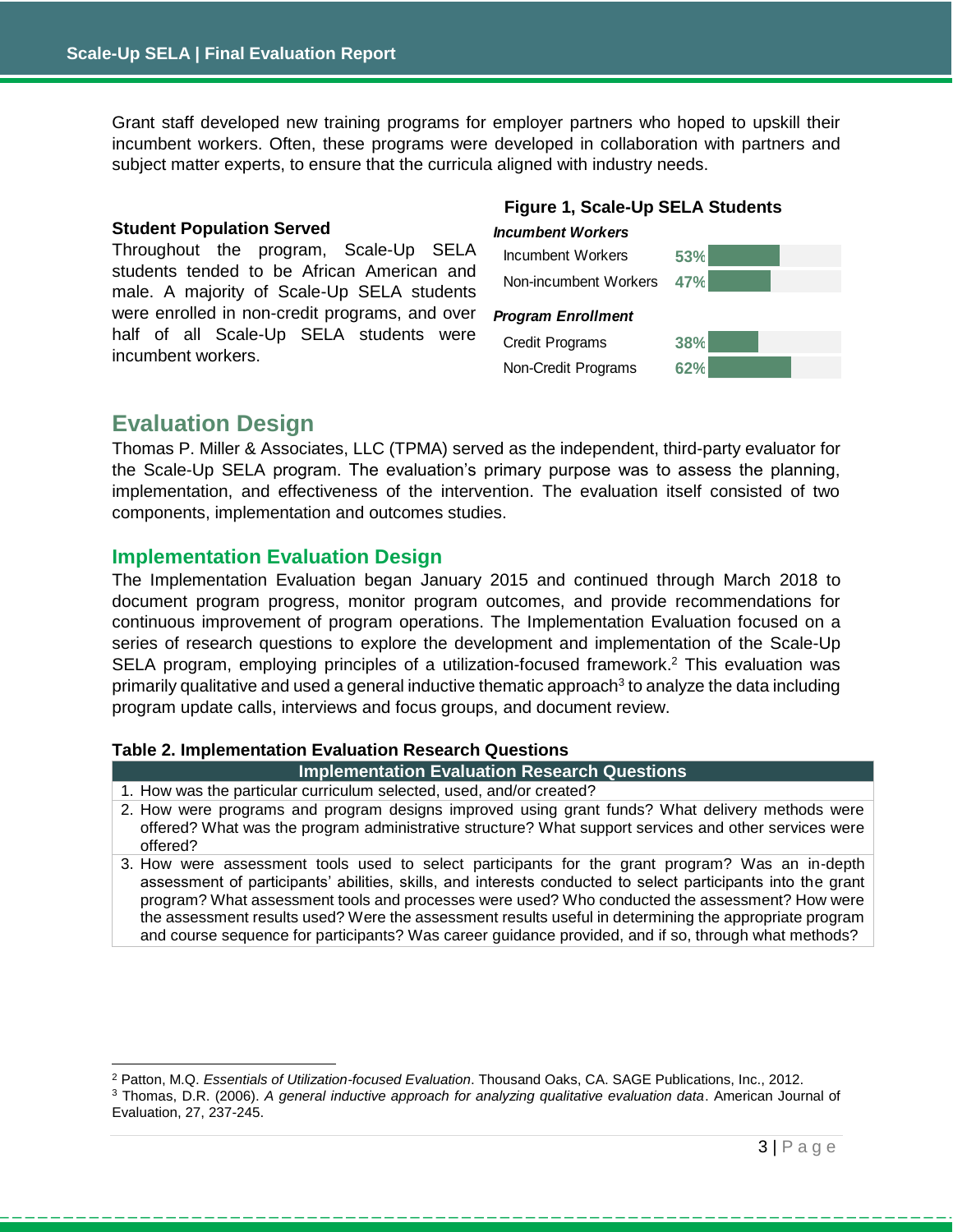- 4. What contributions did each of the partners (i.e., employers, workforce system, other training providers and educators, philanthropic organizations, and others as applicable) make in terms of: (1) program design, (2) curriculum development, (3) recruitment, (4) training, (5) placement, (6) program management, (7) leveraging of resources, and (8) commitment to program sustainability? What factors contributed to partners' involvement or lack of involvement in the program? Which contributions from partners were most critical to the success of the grant program? Which contributions had less of an impact?
- 5. What program outputs have been generated to date? What barriers hindered output achievement? What factors unexpectedly improved output achievement? Why?
- 6. How satisfied were program partners, staff, and participants with the program? Why?
- 7. What have been the successes and obstacles to program performance?
- 8. How can program processes, tools, and/or systems be modified to improve performance?
- 9. How can the program expand or enhance institutional capacity? What are the most promising programmatic components to use institution-wide? Why?

## **Outcomes Evaluation Design**

The purpose of the Outcomes Evaluation was to examine specific observed completion and employment results that were associated with participation in the Scale-Up SELA program and to understand patterns in credential completion and post-program wages of Scale-Up SELA students. The analysis examines outcomes for grant-funded program participants (treatment group), as well as for a retrospective comparison group of Delgado Community College students who were enrolled in the equivalent programs prior to the grant-funded program. The Outcomes Evaluation examined the frequencies and percentages of key outcomes both within Scale-Up SELA program participants and between program participants and a retrospective comparison group of Delgado Community College students in similar programs. The outcomes analysis for this evaluation was not able to isolate all of the effects of differences in participant characteristics, therefore any inferences made from the statistical results should be taken with caution.

The outcomes analysis used data collected during the grant period by Delgado Community College through the G\*STARS database. Historical data was provided through Delgado's administrative data systems. Wage data was not available for all Scale-Up SELA students through either the State of Louisiana nor the National Evaluation, though both options were explored. As a result, the analysis only included wage data for participants who were incumbent workers.

## **Table 3. Outcomes Evaluation Research Questions**

#### **Outcomes Evaluation Research Questions**

- 1. To what extent do Scale-Up SELA students earn credits? Do Scale-Up SELA students demonstrate increased probability of earning credits than do equivalent comparison group members in similar programs who do not receive the intervention?
- 2. To what extent do Scale-Up SELA students complete the program? To what extent do Scale-Up SELA students earn credentials? Do Scale-Up SELA students demonstrate increased probability of earning credentials or greater numbers of credentials than do comparison group members in similar programs who did not receive the intervention?
- 3. Do Scale-Up SELA students who were employed upon program entry demonstrate improved employment or wage outcomes after the program?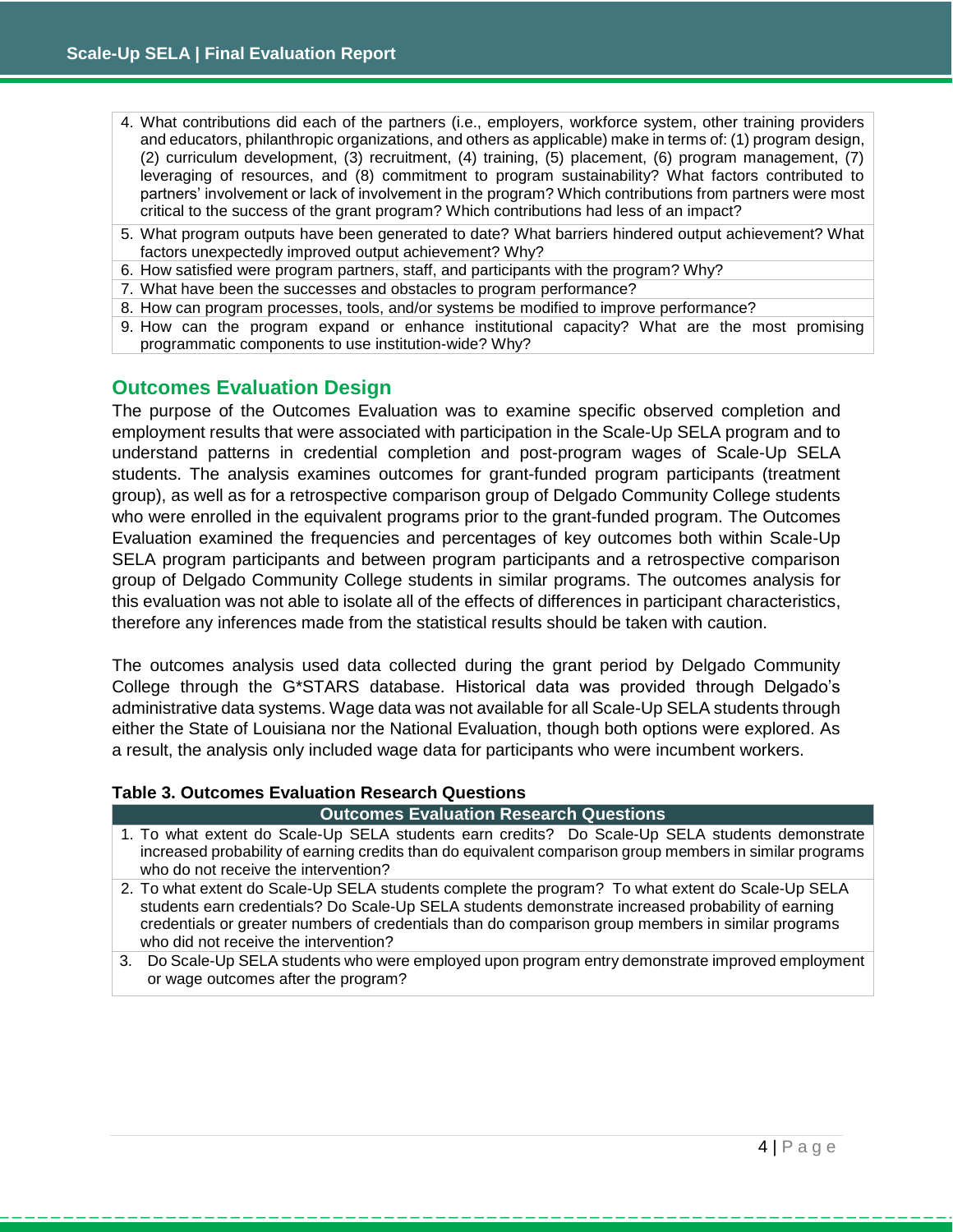## **Implementation Findings**

## **Program Development and Fidelity of Implementation**

Core Plus and Tech 101 courses were enhanced for both non-credit and credit students through the Scale-Up SELA program; these enhancements included the addition of necessary safety credentials, such as OSHA 10<sup>4</sup>. These courses were paired with concentrated job readiness and placement services and incorporated hybrid learning and team teaching. Scale-Up SELA students who did not enroll in Core Plus or Tech 101 benefited from new equipment in their labs, embedded industry recognized credentials, the development of new courses, and the same job readiness and placement services as other Scale-Up SELA students.

Throughout implementation, the program continued to be implemented with fidelity. While one component, hybrid courses, was implemented with less success than grant staff had originally anticipated, hybrid learning opportunities were still available to Scale-Up SELA students. Grant staff reported that the hybrid format for Tech 101 was the first technical training course offered in an online format which increased the institution's capacity for hybrid formats for future technical training courses.

#### **Student Support Services**

Throughout the Scale-Up SELA program, grant staff worked to recruit, retain, and provide job placement supports to students. Key findings related to student support services included: *Recruitment:*

- Staff partnered with five local opportunity centers to recruit additional students for Core Plus.
- Staff reported that the most successful recruitment approach were word of mouth from previous students and key partners, and community outreach efforts.
- Grant staff worked throughout the grant with the college's Marketing Department to develop a marketing plan that focused on highlighting the programming available through the Scale-Up SELA program.
- As the grant moved into PY 4, grant staff reported that their recruitment approach changed to accommodate the timeline for the end of the grant.

#### *Retention:*

- The use of Individual Service Strategy (ISS) allowed Student Navigators to engage with Scale-Up SELA students early after enrollment in the program.
- Student Navigators provided intrusive advisement, a case management-style of support, to Scale-Up SELA students.
- Navigators reported that the supports offered that were the most utilized were resume review, job application assistance, and "just talking, and being there to listen to them."

#### *Placement:*

- The Career Developer devoted a significant amount of time to developing and maintaining relationships with employers to identify and secure job opportunities for Scale-Up SELA program completers.
- Job Readiness Workshops introduced students to important skills and knowledge areas needed to successfully secure and retain employment.

<sup>4</sup> OSHA 10 is not counted as an industry recognized credential for TAACCCT outcome reporting purposes.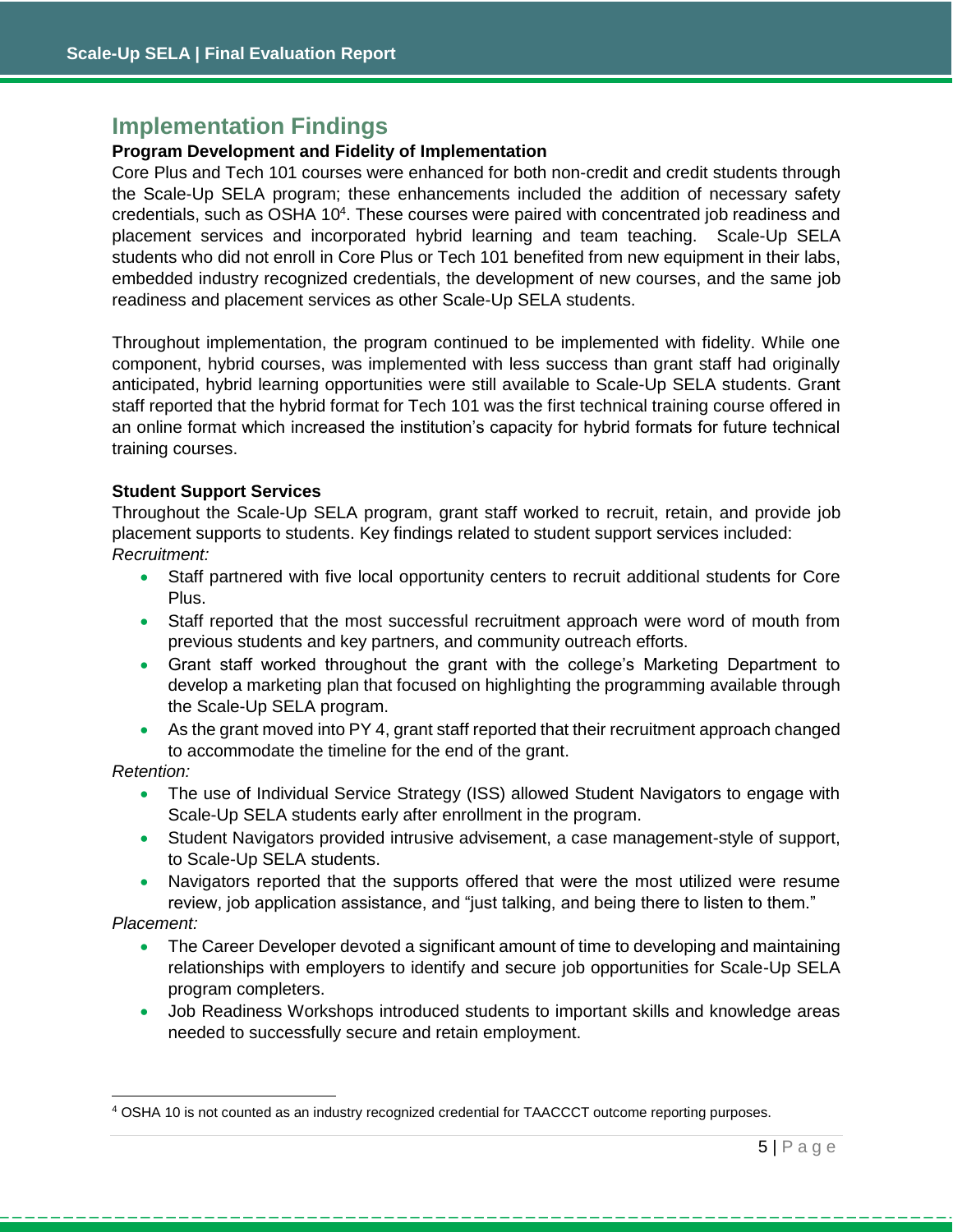- Staff and students both reported that job readiness services were a key factor in student placement.
- Scale-Up SELA job fairs were well received by both employers and students.

## **Key Partnerships**

One of the strengths of the Scale-Up SELA program was the engagement of, and contributions from, industry and community partners. Throughout the grant period, grant staff worked to leverage existing relationships and forge new partnerships. Scale-Up SELA partners generally fell into four main categories: Advisory Board members, the workforce system, employers, and education and training providers.

- Advisory Board members' feedback was utilized to make curriculum revisions, including incorporating OSHA 30 in the electrical program and refining the welding program.
- Leveraging opportunities with the workforce system through partnerships with Job1 and the local Workforce Development Board increased the reach of the Scale-Up SELA grant in the community.
- Employer partnership were a key factor in the success of the Scale-Up SELA program, and employer were engaged in a variety of ways throughout the program, including attending job fairs and mock interviews, hiring students, and partnering to develop customized training programs for incumbent workers.
- Partnering with local educational institutions to provide Core in other locations and through other programs allowed Scale-Up SELA programming to meet students where they were, rather than requiring all students to come to Delgado's campuses to receive their training.

#### **Accelerators to Output Achievement**

Grant staff leveraged a number of strengths, positioning the Scale-Up SELA program for ongoing success. These notable strengths included:

- Grant staff strategically and intentionally engaged employers and workforce partners to fully leverage the Scale-Up SELA grant.
- Students' satisfaction with the Scale-Up SELA program resulted in students spreading the word about the program to their peers, which increased recruitment for the program.
- Grant staff, instructors, students, and college leadership all reported that the team teaching approach allowed students to persist in the program.
- Job readiness supports provided to students positioned students well to begin their job searches.

## **Barriers that Hindered Output Achievement**

All grant funded programs experience challenges and changes to plans, and the Scale-Up SELA program was no exception. Grant staff encountered and overcame barriers, including:

- The grant definitions of a completer for the TAACCCT grant limited grant outcomes related to employment
- Grant staff reported that external articulation agreements did not progress in the ways that they had hoped.
- Students' transportation barriers generally limited the participants of the program to students who either had reliable transportation or who lived close to campus.
- Student follow-up and intrusive advisement were challenging tasks for grant staff due to the size of the caseload.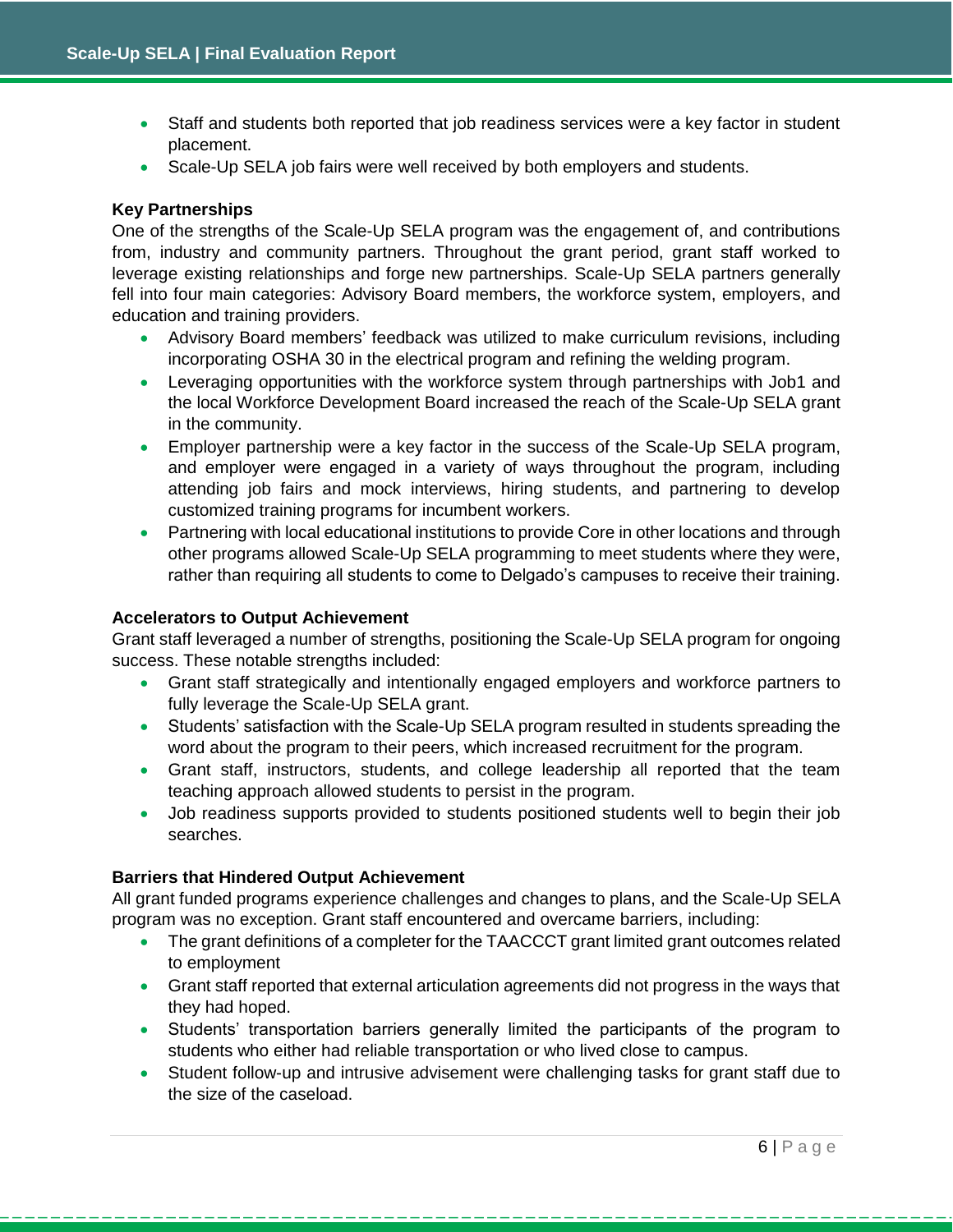## **Participant Impacts and Outcomes**

## **TAACCCT Outcomes<sup>5</sup>**

The Scale-Up SELA program had a goal of serving 1,150 unique participants and 805 program completers throughout the grant period. The Scale-Up SELA grant team nearly met the number of participants served and exceeded the number of program completers. Additionally, 2,521 credentials, certificates, and degrees were awarded to program completers, significantly exceeding the goal of 805. The Scale-Up SELA program did not meet outcomes related to employment; however, grant staff reported that employment was often verified by students through follow up calls, and students were not easy to connect with after the left the program. Additionally, wage data was not available to verify employment or wage data.



#### **Figure 2. TAACCCT Output Achievement**

<sup>5</sup> This data was provided to the Evaluation Team on September 20, 2018. However, grant staff continued follow up efforts with students and may report different final outcomes in their last APR, as they were able to update their data until September 30, 2018.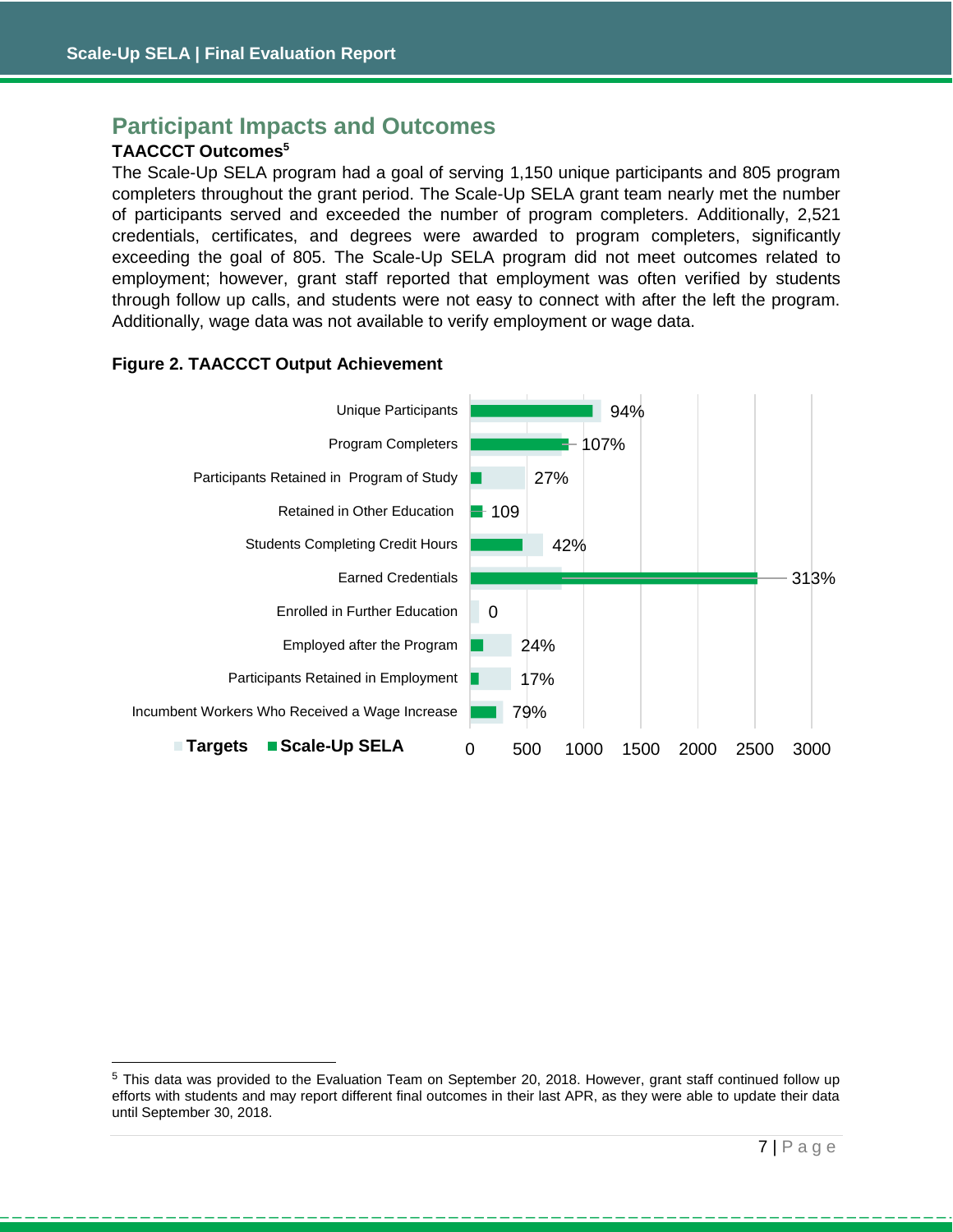## **Credential Attainment Findings<sup>6</sup>**

- 83.8% of Scale-Up SELA students earned a credential and students earned an average of 2.5 credentials.
- Students in the Scale-Up SELA program were significantly more likely to earn a credential (83.8%) than students in similar programs that were not part of the grant-funded program  $(57.1\%)$ .<sup>7</sup>

#### **Table 4. Credential Earning Amongst Scale-Up SELA Students**

|                               | <b>Credit</b>            |                            | <b>Non-Credit</b>        |                            |  |
|-------------------------------|--------------------------|----------------------------|--------------------------|----------------------------|--|
|                               | % Earned<br>at least one | Average #<br><b>Earned</b> | % Earned<br>at least one | Average #<br><b>Earned</b> |  |
| Tech 101 Only/Core Plus Only  | 76.0%                    | 1.9                        | 81.1%                    | 1.6                        |  |
| Electrical                    | 87.2%                    | 3.4                        | 95.4%                    | 2.9                        |  |
| <b>Industrial Maintenance</b> | 85.0%                    | 2.3                        | 76.3%                    | 2.2                        |  |
| <b>Precision Machining</b>    | 53.8%                    | 0.9                        | N/A                      | N/A                        |  |
| Pipefitting                   | N/A                      | N/A                        | 98.6%                    | 3.2                        |  |
| Welding                       | 76.6%                    | 2.7                        | 86.2%                    | 3.0                        |  |
| <b>Total</b>                  | 81.2%                    | 2.6                        | 85.4%                    | 2.4                        |  |

## **Program Completion Findings**

- Overall, 850 students (79.1%) completed a grant-funded Scale-Up SELA program.
- Incumbent workers and non-incumbent workers completed Scale-Up SELA programs at similar rates.<sup>8</sup>
- In total, 84.7% of Scale-Up SELA students in credit bearing courses earned at least one credit while participating in the program.
- The average number of credits earned per student varied by program type and whether a student was an incumbent worker.

#### **Table 5. Percentage of Scale-Up SELA Students Completing a Grant-funded Program**

|                               | <b>Credit</b> | <b>Non-Credit</b> |
|-------------------------------|---------------|-------------------|
| Tech 101 Only/Core Plus       | 74.8%         | 76.0%             |
| Only                          |               |                   |
| Electrical                    | 86.3%         | 90.8%             |
| <b>Industrial Maintenance</b> | 85.0%         | 54.8%             |
| Pipefitting                   | n/a           | 98.6%             |
| <b>Precision Machining</b>    | 53.8%         | n/a               |
| Welding                       | 76.6%         | 85.4%             |
| <b>Total</b>                  | 80.9%         | 78.1%             |

<sup>6</sup> Data for the Outcomes Evaluation was provided to the Evaluation Team on August 17, 2018. While grant staff continued to update their data files until September 30, 2018, all data used in the Outcomes Evaluation is the subset of data that was finalized as of August 17.

<sup>7</sup> *X*<sup>2</sup>= 175.1, df= 1, *p*< .001

<sup>&</sup>lt;sup>8</sup> Incumbent workers 79.6% completed, Non-incumbent workers 79.9% completed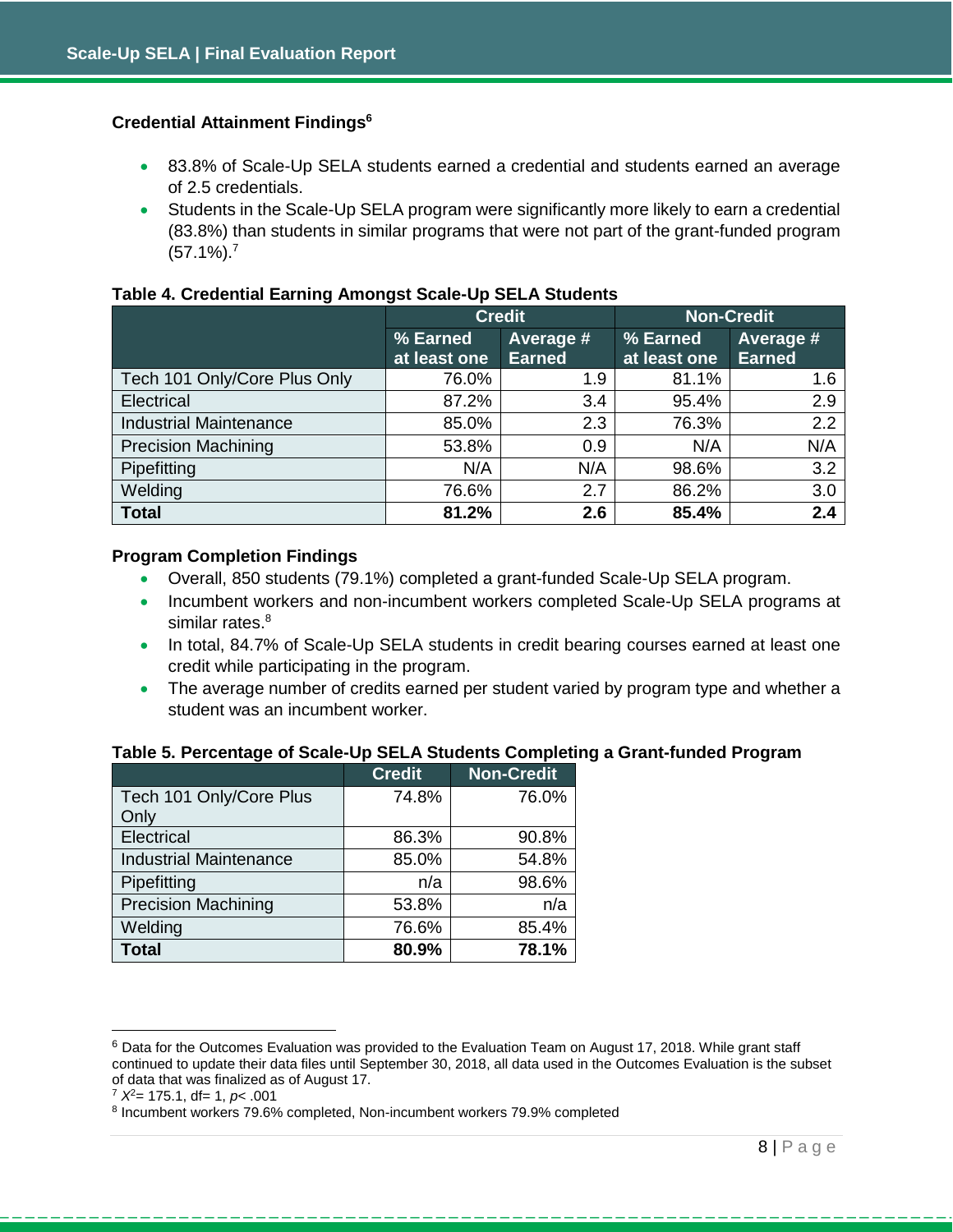## **Employment and Wages Findings**

- A fifth of non-credit students who did not have jobs when they enrolled in Scale-Up SELA entered the workforce after completing the program (20.6%).
- The average wage increases for incumbent workers who completed a Scale-Up SELA program was \$2.90 per hour.

**Table 6. Average Hourly Wage Increase Reported by Incumbent Workers in Scale-Up SELA Programs** 

|                            | <b>Average Hourly Wage Increase</b> |                     |              |
|----------------------------|-------------------------------------|---------------------|--------------|
|                            | Credit (N=82)                       | Non-Credit $(N=79)$ | <b>Total</b> |
| Full-time employed (N=119) | \$2.99                              | \$2.72              | \$2.86       |
| Part-time employed (N=33)  | \$2.97                              | \$3.74              | \$3.30       |
| <b>Total (N=161)</b>       | \$2.99<br>\$2.90<br>\$2.81          |                     |              |

## **Limitations**

- Because the Evaluation Team could not isolate all of the effects of Delgado Community College through this outcomes analysis design, the Evaluation Team *cannot make claims* that the program *alone* contributed to the outcomes reported for students.<sup>9</sup> Any inferences made from the statistical results should be taken with caution.
- Data on the key outcomes of program completion, employment, and wage were not collected for the comparison group. Therefore, only outcomes analyses for treatment group participants were able to be calculated.
- The wage variable was only available for the treatment group but was almost entirely missing from the comparison group. This information was only gathered for incumbent workers, and only information on raises were recorded without their negative counterparts. Tt was only possible to complete descriptive analyses on wage for incumbent workers who participated in the program.
- The comparison group sample only included 89 students in non-credit programs. This may be due in part to the grant-funded program focusing on increasing opportunities for noncredit courses through the college. Having a low number of comparison group members in this cell could limit the power of findings about the outcomes of students in non-credit programs.
- Historical effects occur when some alternative event or innovation happens concurrently with program implementation. This event might have some influence on the outcome variables, though the change is incorrectly attributed to the intervention. Since there was no external comparison group that is experiencing the counterfactual condition at the same time, the Evaluation Team cannot rule out the possibility that historical effects are influencing the outcomes of interest.

<sup>9</sup> Gertler, P.J., Martinez, S. Premand, P., Rawlings, L.B. & Vermeersch,, C.M.J. (2011). *Impact Evaluation in Practice.*  Washington DC: The International Bank for Reconstruction and Development/ The World Bank.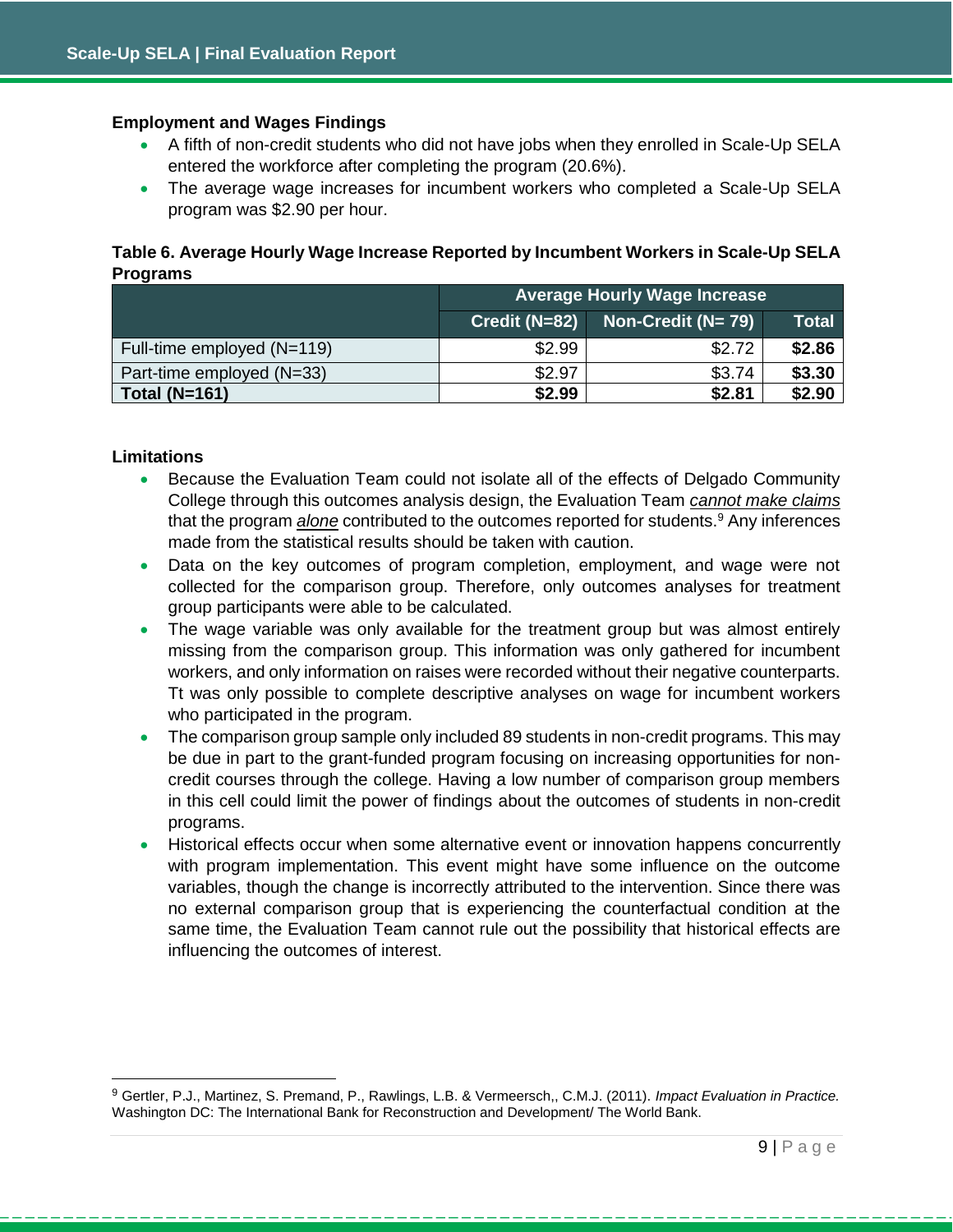## **Conclusions**

Scale-Up SELA grant staff were successful in enrolling students into training programs and supporting them towards credential attainment. On average, Scale-Up SELA completers earned 2.5 recognized credentials. Students reported that the supports that they received in the Scale-Up SELA program, including team teaching, advising supports, and job readiness workshops all positioned them for success both during their time in their programs of study and as they prepared to seek employment. Incumbent workers received increases in their hourly wages after completing their training with Scale-Up SELA.

The Scale-Up SELA grant staff successfully implemented programs that achieved these outcomes through garnering support from college leadership, aligning their curricula to industry standards, purchasing equipment, and providing students with intentional supports and job readiness training.

## **Recommendations for Replication**

For institutions considering replicating the Scale-Up SELA program, the following recommendations were offered by grant staff:

- Grant staff and college leadership encouraged future institutions to evaluate their internal capacity to support a prospective grant before submitting a proposal for funding.
- Maintain strong data-tracking procedures to accurately reflect grant activities and progress.
- Staff also recommended cross-training to lessen the effect of staff turnover and ensure resiliency to the grant team and program during periods of transition.
- Staff also recommended that additional time for implementing such a program, including both a planning year, and more time at the end of the program to complete additional follow-up with students could yield a smoother process for future implementers.

#### **Future Research**

A review of evaluation findings and limitations suggests several avenues for future research. The Evaluation Team has identified three areas where further research may yield grater insight into the effects of the Scale-Up SELA:

- The extent to which wage increases were seen across all participants;
- The extent to which a longer post-program observational window would reveal impacts of greater magnitude;
- Exploring the types of employment earned by students and the extent to which wages vary by industry.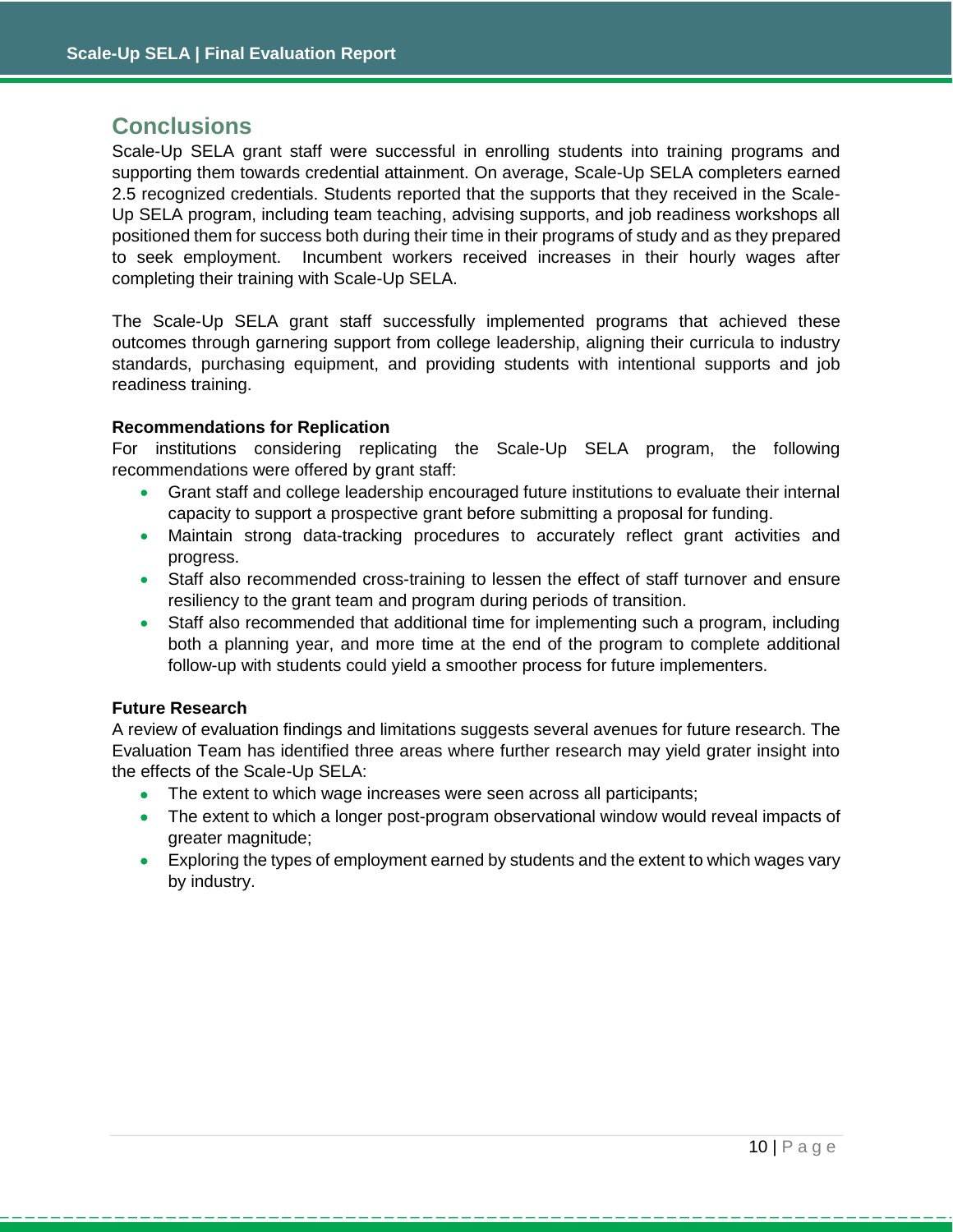## **TABLE OF CONTENTS**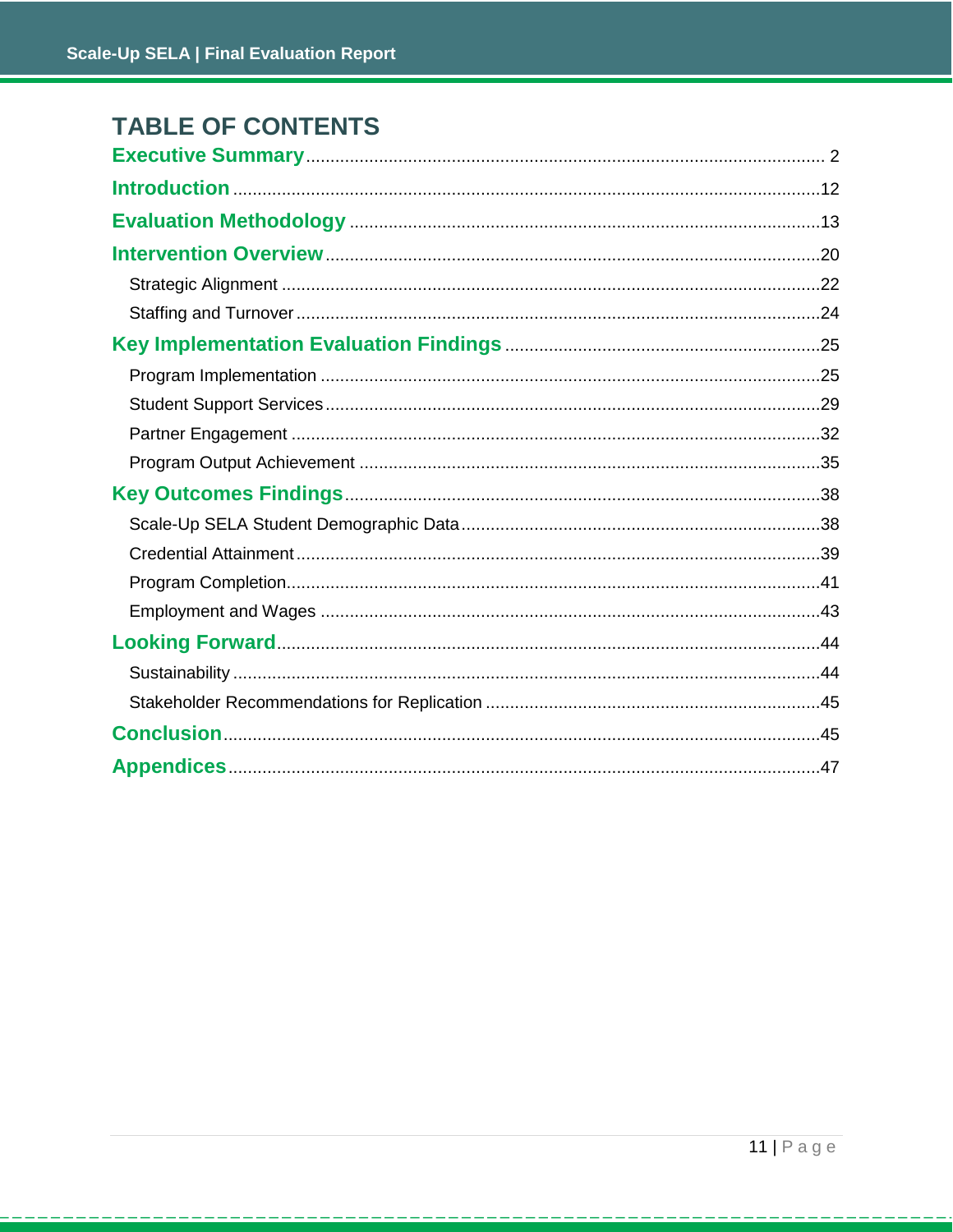## <span id="page-12-0"></span>**INTRODUCTION**

## **Purpose and Background**

In 2014, Delgado Community College (Delgado) in New Orleans, Louisiana, received a grant of \$2,500,000 through the U.S. Department of Labor (USDOL) Trade Adjustment Assistance Community College and Career Training (TAACCCT) program to fund Scale-Up Southeast Louisiana (Scale-Up SELA).

The purpose of Scale-Up SELA was to deliver training to meet the needs of TAA-eligible workers, veterans, and other non-traditional learners in Southeast Louisiana. Ultimately, Scale-Up SELA sought to increase job placements for TAA-eligible and non-traditional learners residing in the ten parishes that define Southeast Louisiana by training participants for high-wage, high-skill employment opportunities available in rapidly growing regional industry sectors of advanced manufacturing.

As part of the grant requirements, grant staff procured an independent contractor, Thomas P. Miller & Associates (TPMA) to conduct an objective evaluation of Scale-Up SELA. This evaluation provided Scale-Up SELA, its partners, its funders, and other stakeholders with critical information regarding the progress and effectiveness of implemented programs, institutional capacity, and participant outcomes. The evaluation tracked program implementation through March 31, 2018<sup>10</sup> and presented this final report on the program in September 2018.

## **Report Purpose and Organization**

This Scale-Up SELA external evaluation assessed how the well the program implemented its components, examined its implementation and contextual challenges, documented mid-course corrections and decisions, and determined student outcomes attributable to the Scale-Up SELA program. This is the second and final summative evaluation report for the Scale-Up SELA TAACCCT-funded program. It builds on and references the interim report submitted to USDOL in 2016, which provided a detailed analysis of the Scale-Up SELA program implementation from its initial stages to full implementation.

This first section of the report presents the evaluation design detailed in the evaluation design submitted to USDOL in 2015, followed by a summary of the methodology and research questions for the implementation and Outcomes Evaluation components. The findings from the Implementation Evaluation precede the outcomes findings, as this report focuses on how the Scale-Up SELA program was implemented, and then assesses how the program fared, in terms of student outcomes. The implementation findings retrospectively help illustrate the actions and contexts that lead up to the outcomes. The final sections look beyond Scale-Up SELA's funding period and describe sustainability forecasts based on discussions with program staff and present recommendations for other institutions interested in pursuing a similar program design and USDOL stakeholders.

<sup>&</sup>lt;sup>10</sup> On May 10, 2016 USDOL Employment and Training Administration provided all Round 4 grantees the opportunity to extend implementation through March 31, 2018. The *Scale-Up SELA* program staff has decided to follow the timeline offered by the extension.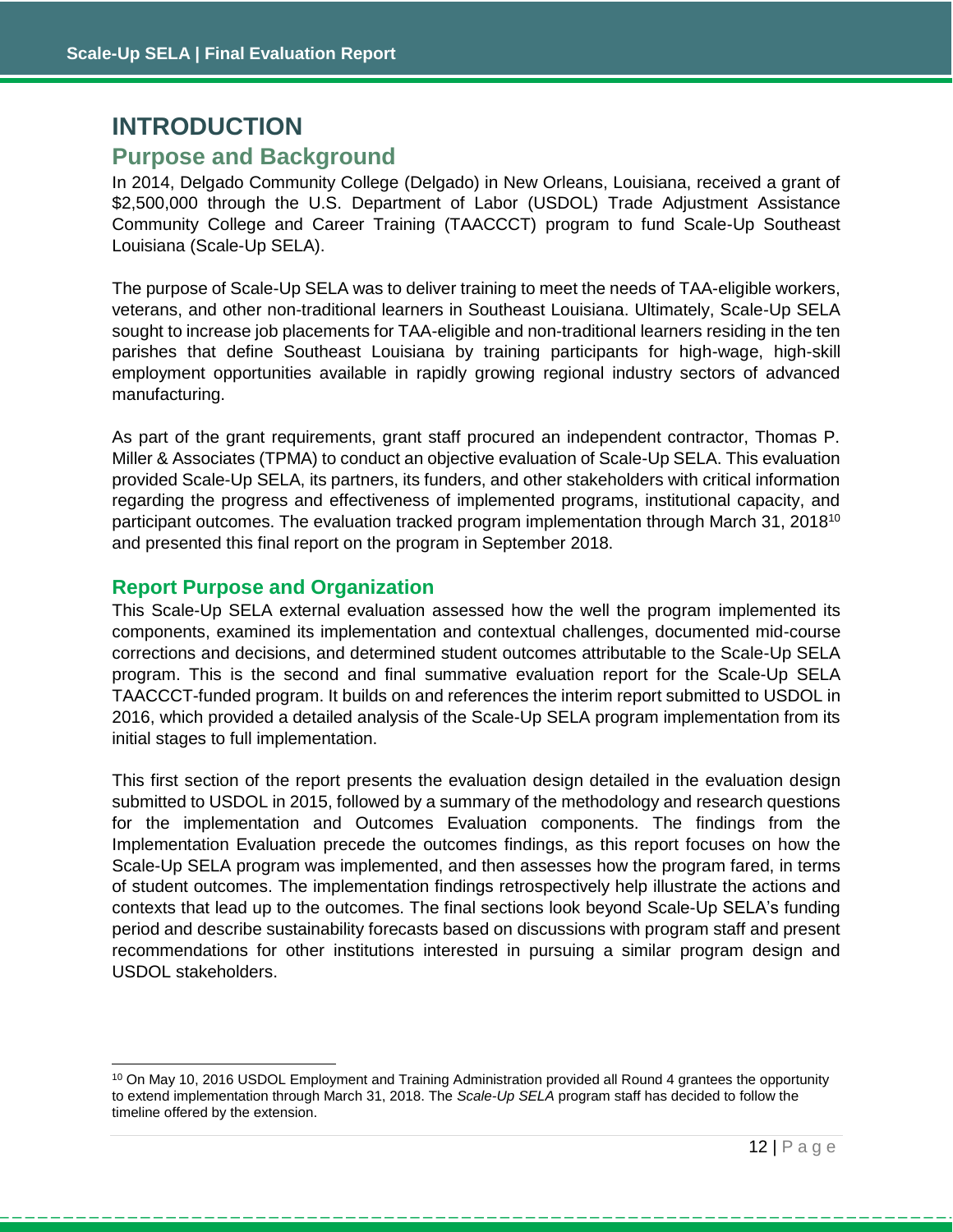## <span id="page-13-0"></span>**EVALUATION METHODOLOGY**

## **Implementation Methodology**

The Implementation Evaluation began August 2015 and continued through March 2018<sup>11</sup> to document program progress, to monitor program outcomes, and to provide recommendations for continuous improvement of program operations. The Evaluation Team conducted a formative and summative evaluation, primarily focused on the development of the Scale-Up SELA training programs and on the contextual factors influencing implementation. The Implementation Evaluation was intended to be a key element in learning lessons along the way to enhance program implementation and results in real-time. Evaluation feedback was provided through analysis of the following primary themes:

- Progress toward achieving certain program outcomes or milestones
- Program accelerators, barriers, and environmental factors
- How strategies or activities not successfully implemented could be adapted or modified to the realities of the circumstances surrounding the project
- Context for sustaining certain project activities

To gather information on the themes above, the Evaluation Team relied on first-person accounts of grant experiences gathered via conference calls, phone and in-person interviews, and program document reviews:

- Monthly (in 2015 and 2016) and quarterly (in 2017 and 2018) implementation update calls with the Project Manager and other key grant staff'
- In-person and phone interviews with Scale-Up SELA staff and instructors; college leadership, staff, and faculty, and participants during site visits in 2016 and 2017; and
- Scale-Up SELA documents, including quarterly program reports, and Scale-Up SELA outcomes analysis updates.

The Implementation Evaluation allowed the Evaluation Team, grant staff, and Scale-Up SELA stakeholders to better understand the program's core activities and descriptively evaluate how the operations of Scale-Up SELA functioned. The evaluation placed the outcomes of the intervention into context with the implementation process and examined whether the program was implemented as designed. This allowed the Evaluation Team to uncover any potential threats to the validity of the evaluation and helped program staff understand how the process might be modified to produce greater results.

## **Implementation Research Questions**

The following set of research questions guided the Implementation Evaluation and provided a normative basis for the evaluation $12$ .

- **1.** How was the particular curriculum selected, used, and/or created?
- **2.** How were programs and program designs improved or expanded using grant funds?
	- **a.** What delivery methods were offered?
	- **b.** What was the program administrative structure?
	- **c.** What support services and other services were offered?
- **3.** How were assessment tools used to select participants for the grant program?

<sup>&</sup>lt;sup>11</sup> Scale-Up SELA grant implementation took place up to March 30, 2018. The period of April 1, 2018 through September 30, 2018 was additional time for evaluation analysis and reporting.

<sup>&</sup>lt;sup>12</sup> Research Questions 1-4 were required by USDOL. Research Questions 5-9 were added by the Evaluation Team.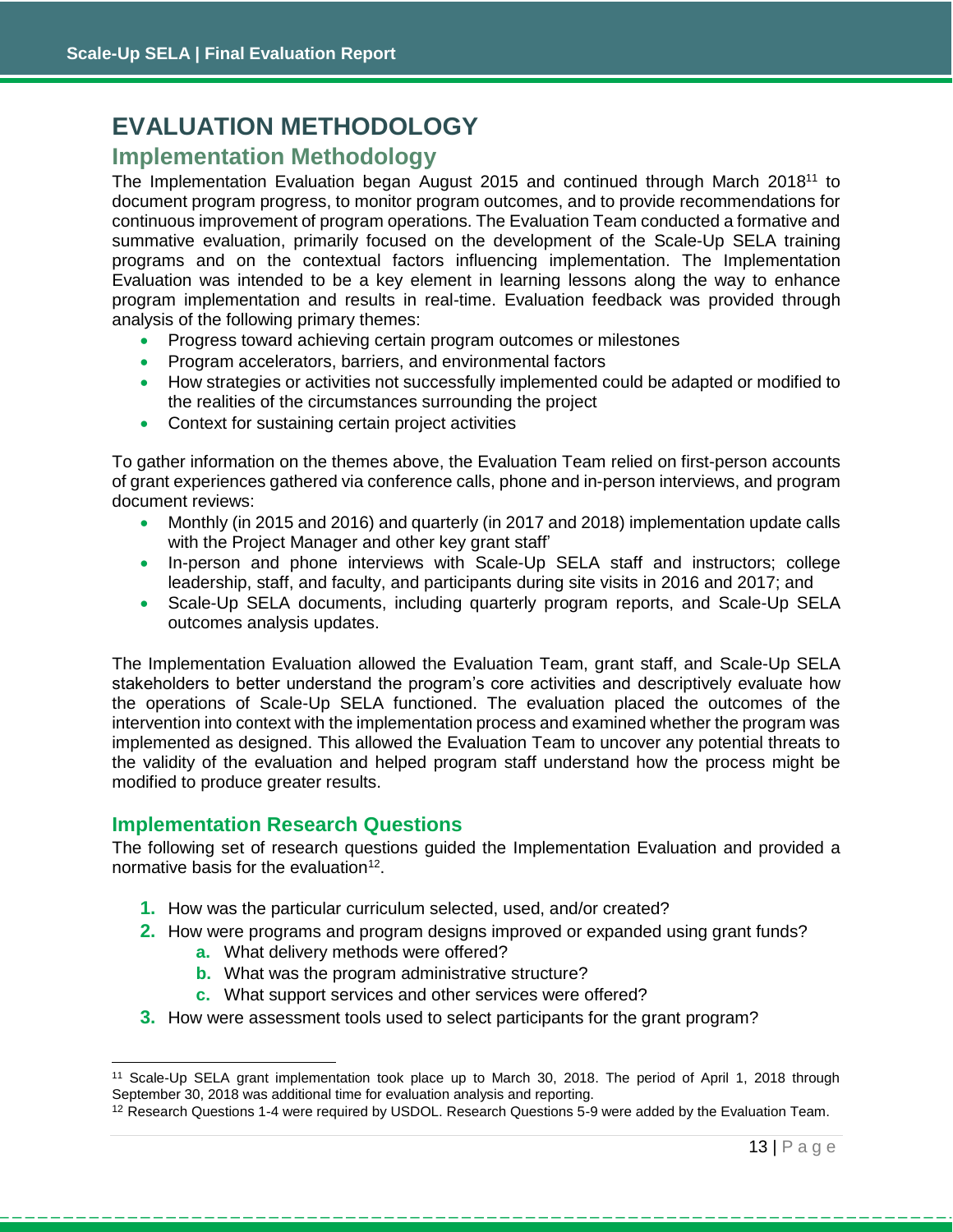- **a.** Was an in-depth assessment of participants' abilities, skills, and interests conducted to select participants into the grant program?
- **b.** What assessment tools and processes were used?
- **c.** Who conducted the assessment?
- **d.** How were the assessment results used?
- **e.** Were the assessment results useful in determining the appropriate program and course sequence for participants?
- **f.** Was career guidance provided, and if so, through what methods?
- **4.** What contributions did each of the partners (i.e., employers, workforce system, other training providers and educators, philanthropic organizations, and others as applicable) make in terms of: (1) program design, (2) curriculum development, (3) recruitment, (4) training, (5) placement, (6) program management, (7) leveraging of resources, and (8) commitment to program sustainability?
	- **a.** What factors contributed to partners' involvement or lack of involvement in the program?
	- **b.** Which contributions from partners were most critical to the success of the grant program?
	- **c.** Which contributions from partners had less of an impact?
- **5.** What program outputs have been generated to date?
	- **a.** What barriers hindered output achievement? Why?
	- **b.** What factors unexpectedly improved output achievement? Why?
- **6.** How satisfied were program partners, staff, and participants with the program? Why?
- **7.** What have been successes and obstacles to program performance?
- **8.** How can program processes, tools, and/or systems be modified to improve performance?
- **9.** How can the program expand or enhance institutional capacity?
	- **a.** What are the most promising programmatic components to use institution–wide? Why?

## **Data Sources**

The Evaluation Team collected data from the following sources to address the research questions for the Implementation Evaluation:

| <b>Primary Data Source</b>                                                                                                             | <b>Description</b>                                                                                                                                                                                                                                                                                                                                                                                                                                                                                                                                                                                                                                                                        |
|----------------------------------------------------------------------------------------------------------------------------------------|-------------------------------------------------------------------------------------------------------------------------------------------------------------------------------------------------------------------------------------------------------------------------------------------------------------------------------------------------------------------------------------------------------------------------------------------------------------------------------------------------------------------------------------------------------------------------------------------------------------------------------------------------------------------------------------------|
| <b>Implementation Update</b><br>Calls                                                                                                  | The Evaluation Team gathered qualitative data tracking program<br>implementation progress through monthly calls in 2015 and 2016 and<br>quarterly calls in 2017 and 2018.                                                                                                                                                                                                                                                                                                                                                                                                                                                                                                                 |
| <b>Program Documents</b>                                                                                                               | The Evaluation Team reviewed reports developed by the Program<br>Director for USDOL submission.                                                                                                                                                                                                                                                                                                                                                                                                                                                                                                                                                                                           |
| <b>Program Site Visits</b><br>(program staff and<br>instructor interviews,<br>partner interviews, and<br>participant group interviews) | The Evaluation Team gathered qualitative data during two site visits to<br>the colleges in April of 2016 and April of 2017. During these visits, the<br>Evaluation Team conducted interviews with program staff, college level<br>administrators, and instructors to learn their perceptions of the program's<br>implementation process. They also conducted group interviews with<br>participants to learn their perceptions of the program components. As<br>available, the Evaluation Team conducted interviews with employer<br>partners, and representatives from the Workforce Development Board. All<br>of the protocols used during these site visits can be found in Appendix A. |

#### **Table 7. Data Sources**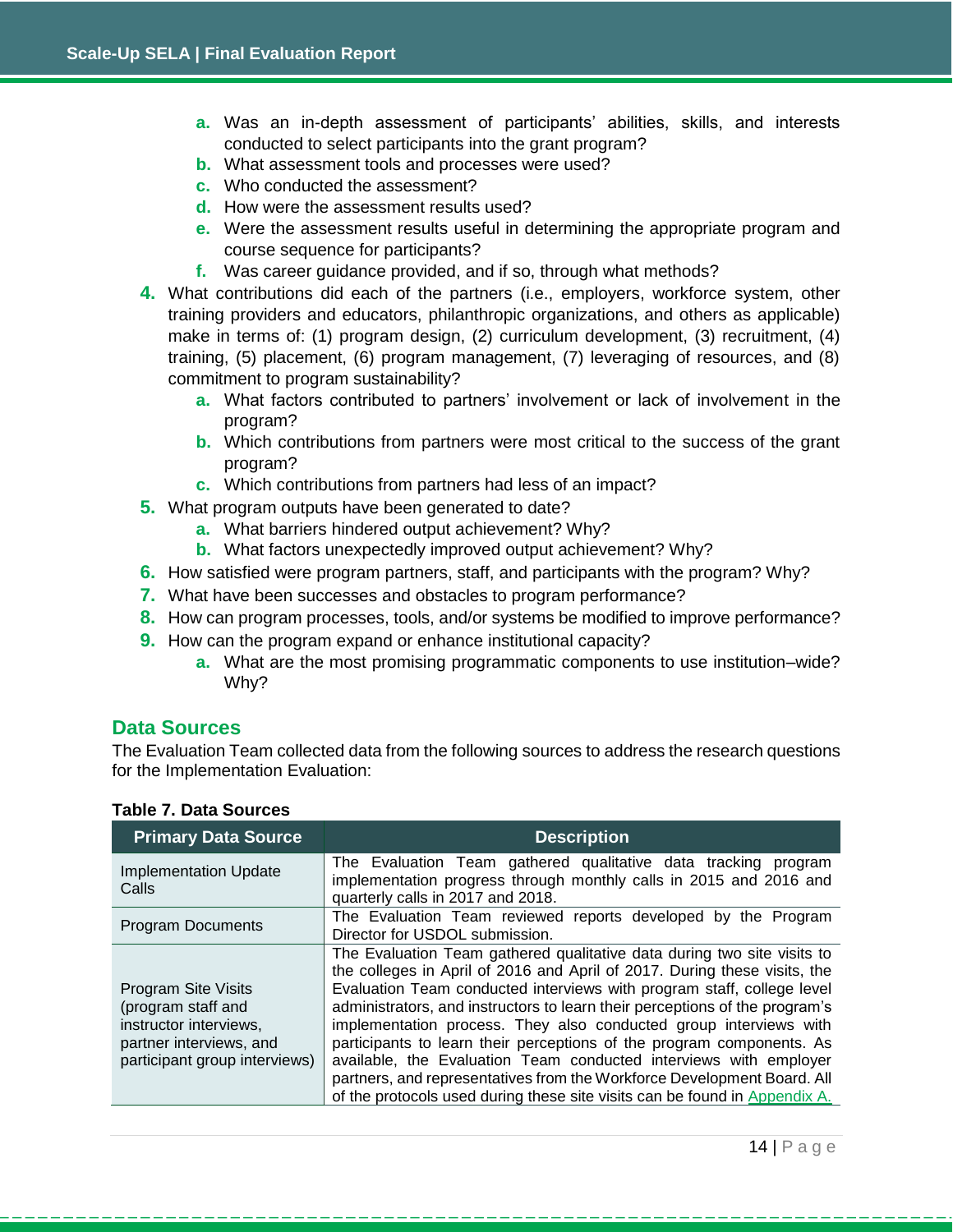## **Analysis Methods**

To conduct a descriptive analysis of program implementation and the contextual factors influencing implementation, the qualitative data generated from interviews was placed into a matrix that listed responses by interview question (row) and program role (column). Program roles included grant staff, grant instructors, college leadership and staff, and students. Based on participant responses, key words were identified and listed in the appropriate column and row. Key words were then grouped across roles to identify commonalities and differences. Further, responses associated with key words were identified as positive, negative, or neutral to assist in identifying perceived successes and challenges.

Once groupings were identified based on review of interview data, the Evaluation Team augmented the information with a review of (1) notes taken during monthly (later quarterly) implementation update calls; (2) detailed notes taken during site visits (conducted during April 2016 and 2017), including direct quotes; (3) Scale-Up SELA documents, including quarterly reports; and (4) the Team's extensive experience with technical training programs and the body of evaluation knowledge built through their work. Further, these sources were used to develop and refine interview and focus group questions for each site visit, including areas that might need further exploration. Guidance about what was important came from the grant narrative, research questions, and calls that had occurred throughout the grant period. The following descriptive categories are used in the report:

- *Progress* Documentable steps taken to advance or achieve grant outcomes, deliverables, milestones, and/or goals**;**
- *Accelerators/Strengths of Progress –* Documentable achievements along with contextual factors that enhanced grant progress and improved the ability of grant staff to carry out grant initiatives, focused on internal factors (program design, modification, implementation, and application);
- *Barriers/Challenges to Progress* Documentable shortcomings in achievements, along with contextual factors that hindered grant progress and delayed or prevented grant staff from carrying out grant initiatives;
- *Recommendations* Opportunities the Evaluation Team identified for improving progress toward grant outcomes (in Interim Reports), and recommendations for other educational institutions looking to start similar programs; and
- *Sustainability* Components of the program that are planned to continue once funding ends.

To strengthen the accuracy and credibility of implementation findings, the Evaluation Team relied on triangulation, including reviewing outcomes data and identifying the ways in which it corroborated or conflicted with information from the Implementation Evaluation, as well as collaborative inquiry. By comparing findings based on different data sources and using approaches that incorporated both evidence and negative evidence, the Evaluation Team created a robust and dynamic depiction of implementation. By presenting findings to Scale-Up SELA stakeholders for elaboration, corroboration, and modification, the Evaluation Team confirmed and updated analyses. Additionally, by sharing findings with intended users as they emerged, the Evaluation Team built a collaborative relationship with stakeholders that encouraged higher quality first-person data and increased the likelihood the evaluation could produce timely, userrelevant findings.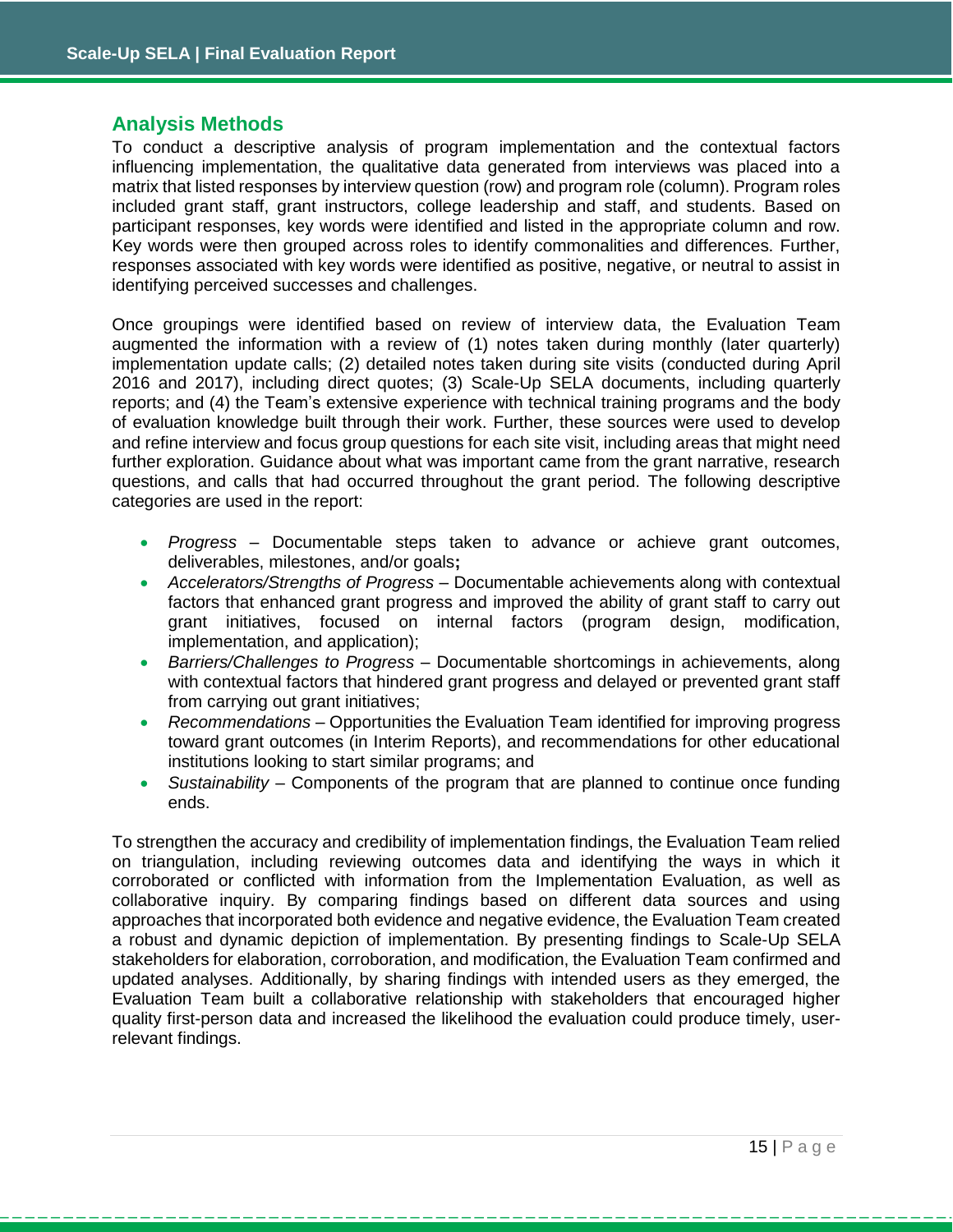## Reporting of Results

Data were reviewed, interpreted, and included in the site visit rapid reports developed after each site visit (April 2016 and 2017), the interim report in 2016 (PY 2), and this final report, finalized by September 30, 2018. The reports contain the results of the analysis and recommendations for program enhancements (interim report only), and lessons learned. An in-depth review of these reports was conducted by the Program Director for member checking, factual verification, and elaboration on findings and recommendations. Subsequently, the reports were submitted to the USDOL by the Scale-Up SELA Program Director. Quarterly reports were developed throughout the implementation period, providing programmatic updates and data on specific concepts based on quarterly call notes.

#### **Limitations**

 $\overline{a}$ 

Limitations for the Implementation Evaluation included the following::

*Limited Data Sources –* When possible, the Evaluation Team used data triangulation to verify narratives and other information shared by key stakeholders. Triangulating data from multiple sources, such as comparing findings among stakeholder interviews with outputs and outcomes data, creates more credible evaluation results. However, the Evaluation Team often was faced with a limited number of data sources. The Program Director and grant staff provided a majority of information to the Evaluation Team, and the evaluators were unable to triangulate some of this information due to a lack of other sources, including missing or incomplete data.

*Partial and Biased Findings –* Qualitative and perceptual research methods offer good insights, but are, by nature, partial and biased. For this evaluation, perceptual information (data gathered through focus groups and interviews with staff, stakeholders, and participants) was the primary mechanism by which information was obtained to gauge successes and challenges of the project. The Evaluation Team was faced with a limited number of additional data sources (quantitative and qualitative) to support these findings. To attempt to address this limitation, the Evaluation Team used data triangulation whenever possible, including interviewing multiple stakeholders.

*Respondent Order Effect* – During site visits, the Evaluation Team conducted group interviews for students within the chosen classes. At these group interviews, participants more interested in sharing their opinions of the program may have spoken up at a greater rate than other students. This may have created a pecking order bias by participants selfselecting their response order (i.e. certain participants go first, and others go last). Receiving a range of feedback from participants, from positive to critical, supports the notion that a spectrum of student experiences was captured; however, it is possible that bias related to the participant response ordering was introduced into the evaluation.

*Researcher Extrapolation –* Analysis conducted with an interpretive analytical framework suffers from the threat that researcher extrapolation and interpretation may go too far beyond what is present in, and supported by, data.<sup>13</sup> Indeed, the recommendations provided in this report are based on a combination of what was learned and supported by data and the experiences and findings of the evaluators' previous experience designing, implementing, and evaluating various workforce development programs.

<sup>13</sup> Guest, Greg, MacQueen, K.M., and Namey, E.E. *Applied Thematic Analysis*. Thousand Oaks, CA. SAGE Publications, Inc., 2011.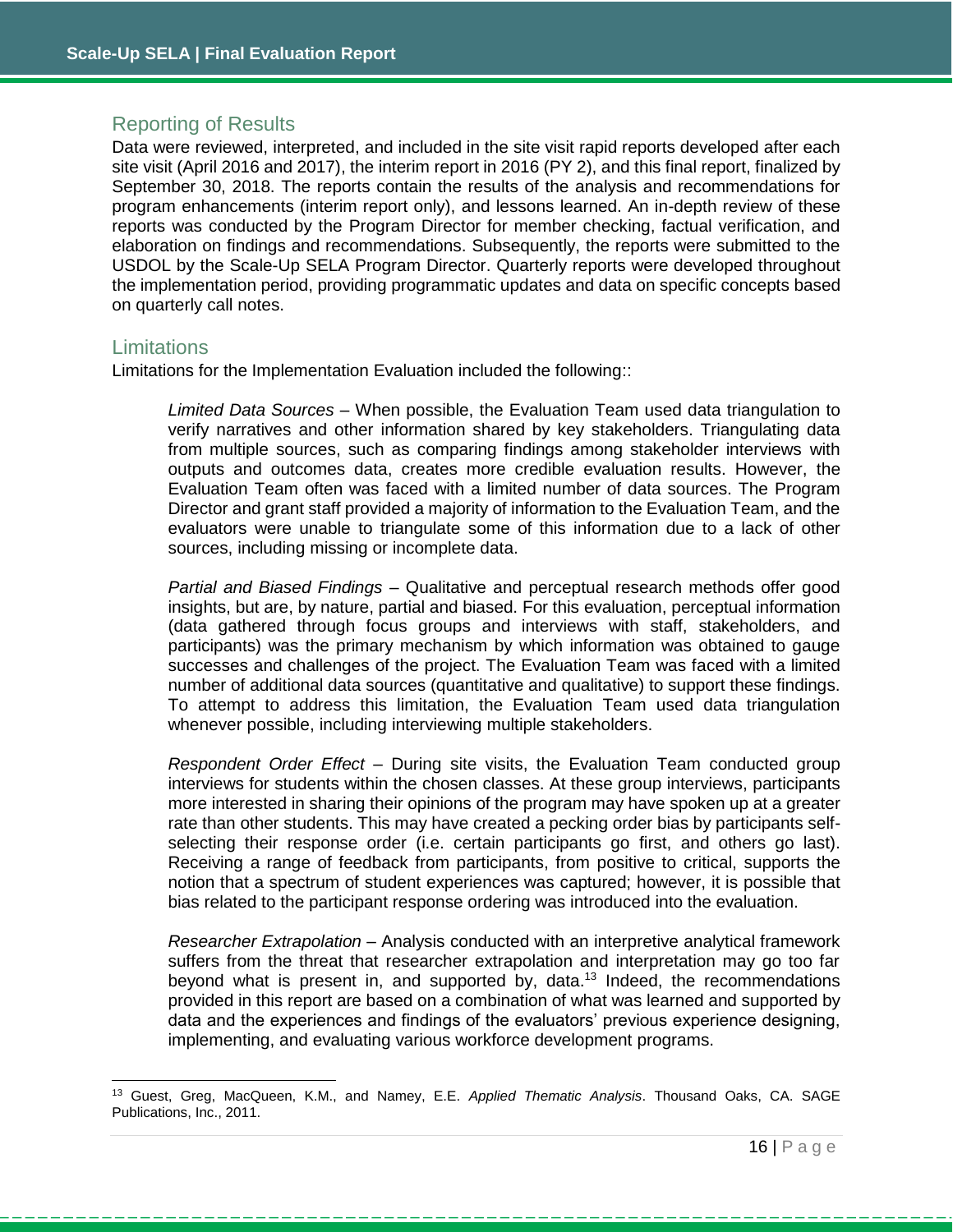## **Outcomes Methodology**

The Outcomes Evaluation observed credit earning, completion, credential earning, and employment effects that are associated with participation in Scale-Up SELA. The outcomes analysis took place in August and September of 2018<sup>14</sup> using data collected during the grant period by Delgado Community College through the G\*STARS database. The analysis examines outcomes for grant-funded program participants (treatment group), as well as for a retrospective comparison group of Delgado Community College students who were enrolled in the equivalent programs prior to the grant-funded program. Following the final data transfer, data was cleaned, coded, and by the Evaluation Team. A full description of the data cleaning and coding process is available in [Appendix B.](#page-53-0)

## **Research Questions**

Research questions were changed based on the data that was available at the time of analysis. Here are the questions we answered in this evaluation.

- **1.** To what extent do Scale-Up SELA students earn credits?
	- **a.** Do Scale-Up SELA students demonstrate increased probability of earning credits than do equivalent comparison group members in similar programs who do not receive the intervention?
- **2.** To what extent do Scale-Up SELA students complete the program?
	- **a.** To what extent do Scale-Up SELA students earn credentials?
	- **b.** Do Scale-Up SELA students demonstrate increased probability of earning credentials or greater numbers of credentials than do comparison group members in similar programs who did not receive the intervention?
- **3.** Do Scale-Up SELA students who were employed upon program entry demonstrate improved employment or wage outcomes after the program?

## **Data Sources**

Grant staff at Delgado Community College collected student data and entered the data into the G\*STARS database. The Evaluation Team used a specific process for collecting the final dataset from the grant staff. First, the Evaluation Team requested a representative test pull of program data for students enrolled in Scale-Up SELA to examine what variables would be needed for the final dataset. Grant staff at Delgado securely transmitted the de-identified dataset to the Evaluation Team, according to the data sharing agreement. Following the final data transfer, data was cleaned and coded by the Evaluation Team.

Wage data was not available for Scale-Up SELA participants, as the Louisiana Workforce Commission would not provide access to wage data for any TAACCCT participants in any of the programs at any of the Louisiana-based community college grantees. During the course of the grant period, the Scale-Up SELA program was selected to participate in the TAACCCT Round 4 National Evaluation by the National Evaluators, Abt Associates. As a result of participation in the National Evaluation, Abt Associates brokered MOUs to provide grantees and their third party evaluators with wage data for program participants. However, while this data sharing process was undertaken, the final data sets were not provided back to the grantees or third party evaluators in time for inclusion in this final report. As such, the Scale-Up SELA final report does not include any wage data analysis or findings for all participants.

<sup>&</sup>lt;sup>14</sup> Scale-Up SELA grant implementation took place up to March 30, 2018. The period of April 1, 2018 through September 30, 2018 was additional time for evaluation analysis and reporting.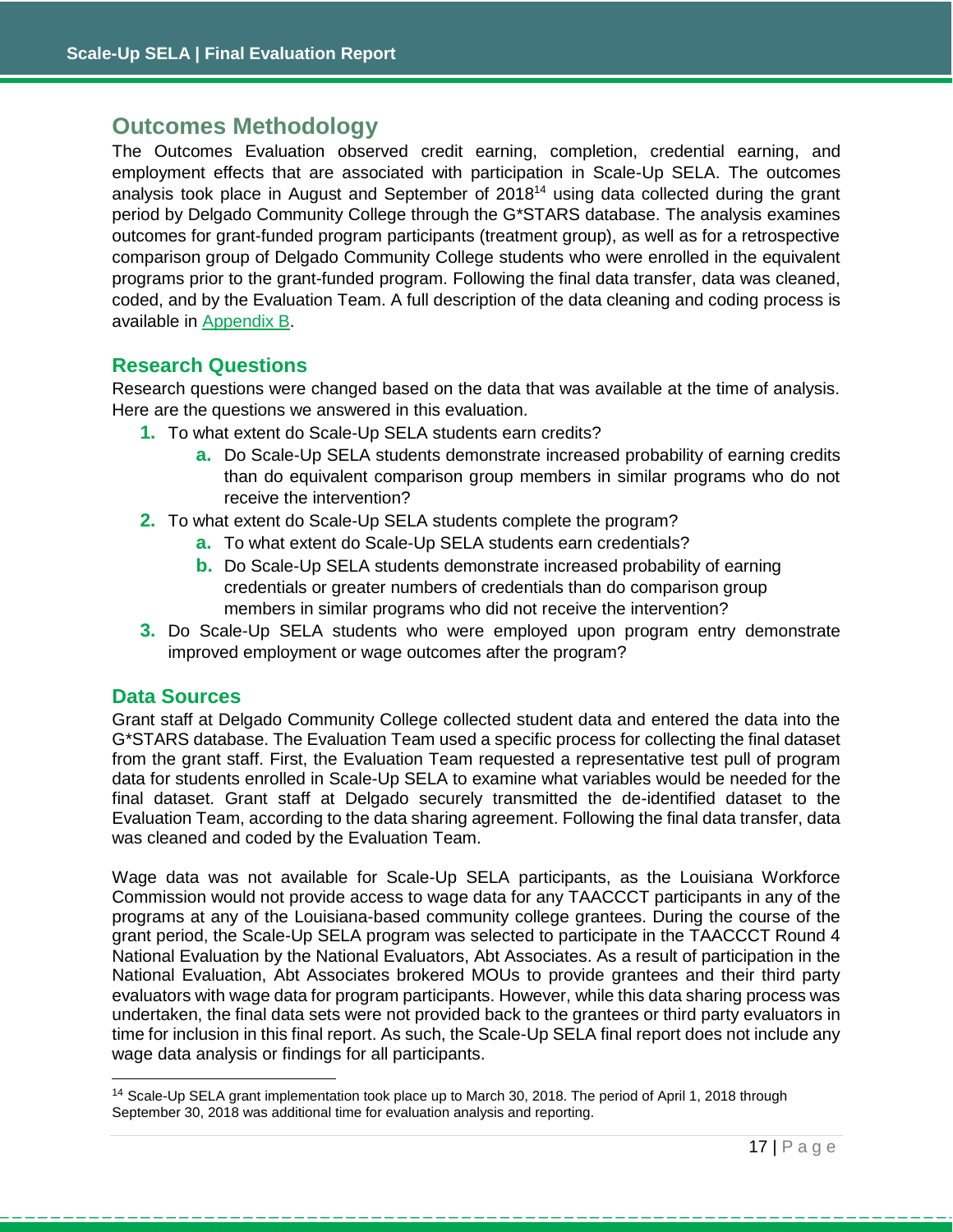## **Analysis Methods**

For this analysis Evaluation Team completed an Outcomes Evaluation that examined frequencies and percentages of key outcomes both within Scale-Up SELA program participants and between program participants and a retrospective comparison group of Delgado Community College students in similar programs. However, because of a low N size in the comparison group for noncredit courses, and no information on incumbent worker status in the comparison group, advanced statistical matching techniques were not used. Additional information about the comparison group design is available in [Appendix C.](#page-54-0)

Descriptive data was separated by categories (i.e. disaggregated) as appropriate, including disaggregation by program. These results allowed for further understanding of the types of individuals who participated in the Scale-Up SELA program, and potential within-group and between-group differences in outcomes for program participants.

Independent sample t-tests were computed to test for significant difference in means between students in non-credit courses and those in for-credit courses and for difference in means between students in the treatment group and those in the comparison group on number of credentials earned and number of credits earned. Effect sizes were also computed, which helped substantiate any statistically significant results. Effect sizes were useful for understanding if the statistically significant results are practically relevant. They also serve as an additional safeguard to fallacious *p*-values insofar as they are indifferent to significances that may result from sample size.

Two-by-two chi-square tests  $(\chi^2)$  were performed to compare the frequency of the different outcomes, such as credential attainment and program completion between the treatment and comparison group. Chi-square tests were useful exploratory analyses to examine if there is a significant relationship between group membership (i.e., treatment or comparison group) and the five persistence outcomes.

#### **Limitations**

*Differences in Data Collection Between Treatment and Comparison Groups* – Data on the key outcomes of program completion, employment, and wage were not collected for the comparison group. Therefore, only outcomes analyses for treatment group participants were able to be calculated.

*Low Data Quality for Wage Variable* – The wage variable was only available for the treatment group but was almost entirely missing from the comparison group. This information was only gathered for incumbent workers, and only information on raises were recorded without their negative counterparts. Additionally, the data available was provided at the discretion of the student. Because of this, it was only possible to complete descriptive analyses on wage for incumbent workers who participated in the program.

*Data Manipulation Error* – The data provided by Delgado Community College consisted of separate files for the comparison and treatment groups and was separated by cohort year as well as whether they were enrolled in a for-credit or non-credit program. Additionally, there were some missing data within variables. The Evaluation Team merged all students into one set of comprehensive data for analysis. Though the Evaluation Team was careful to cleanly construct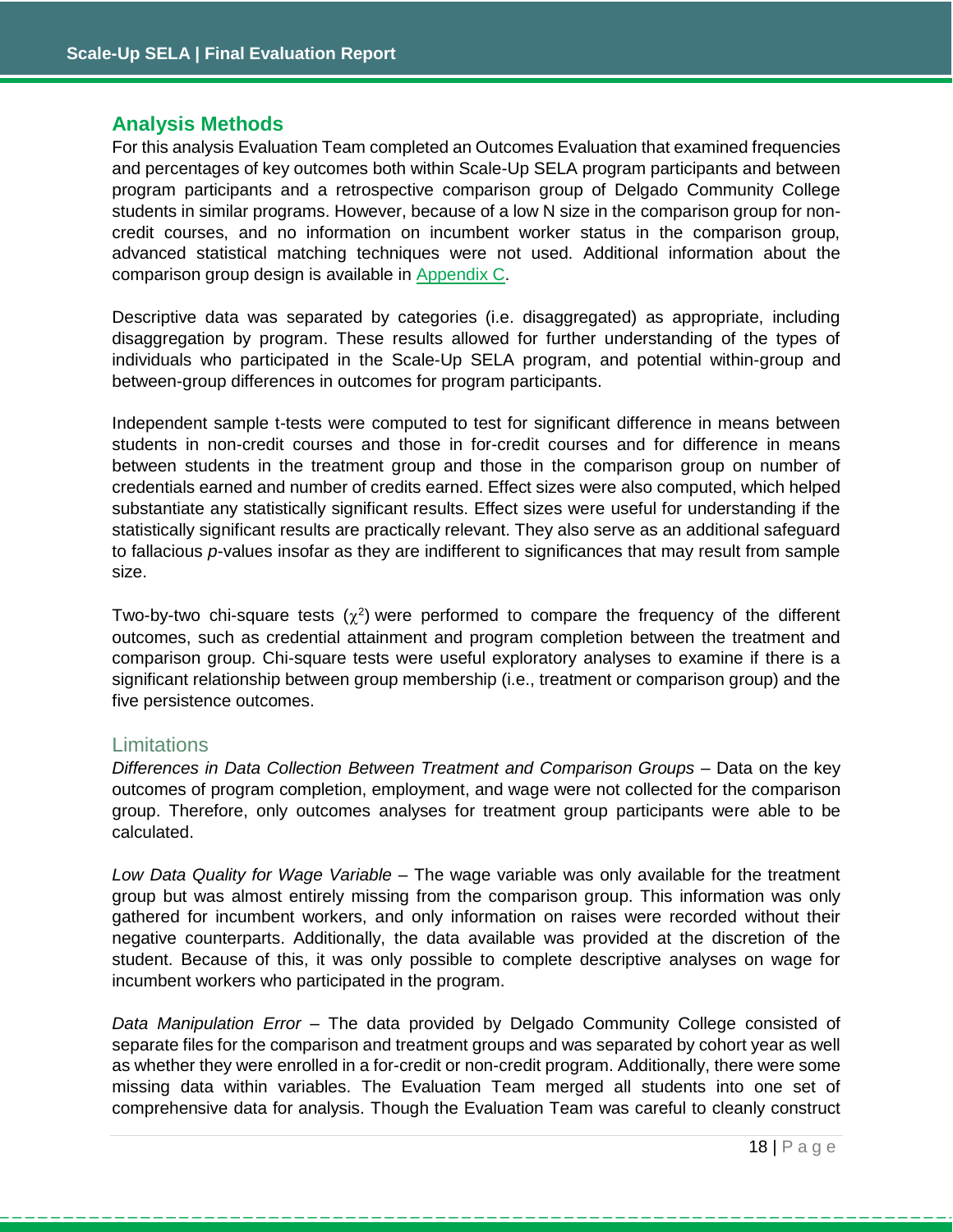variables of interest for the evaluation, this type of manual data manipulation can lead to data loss non-key variables or miss-categorization of individuals into null data categories.

Low Comparison Group Population in Non-Credit Programs – The comparison group sample only included 89 students in non-credit programs. This may be due in part to the grant-funded program focusing on increasing opportunities for non-credit courses through the college. Having a low number of comparison group members in this cell could limit the power of findings about the outcomes of students in non-credit programs. However, during the grant period, it was reported that the Scale-Up SELA program funded a majority of the non-credit programming that was offered, so while there was a low comparison group population, there may have been less noncredit programs offered, in the absence of a grant to supplement them.

*Claims of Causality –* Because the Evaluation Team could not isolate all of the effects of Delgado Community College through this outcomes analysis design, the Evaluation Team *cannot make claims* that the program *alone* contributed to the outcomes reported for students.<sup>15</sup> Any inferences made from the statistical results should be taken with caution.

*Historical Effects –* Historical effects occur when some alternative event or innovation happens concurrently with program implementation. This event might have some influence on the outcome variables, though the change is incorrectly attributed to the intervention. This is of particular concern because of the variability and influence that greater economic conditions have on the outcomes of interest (i.e., wages and program completion). The availability of jobs changes over time; what may look like a program impact (or absence of one) could be entirely or partly the result of changing conditions outside the program. Since there was no external comparison group that is experiencing the counterfactual condition at the same time, the Evaluation Team cannot rule out the possibility that historical effects are influencing the outcomes of interest.

<sup>15</sup> Gertler, P.J., Martinez, S. Premand, P., Rawlings, L.B. & Vermeersch,, C.M.J. (2011). *Impact Evaluation in Practice.* Washington DC: The International Bank for Reconstruction and Development/ The World Bank.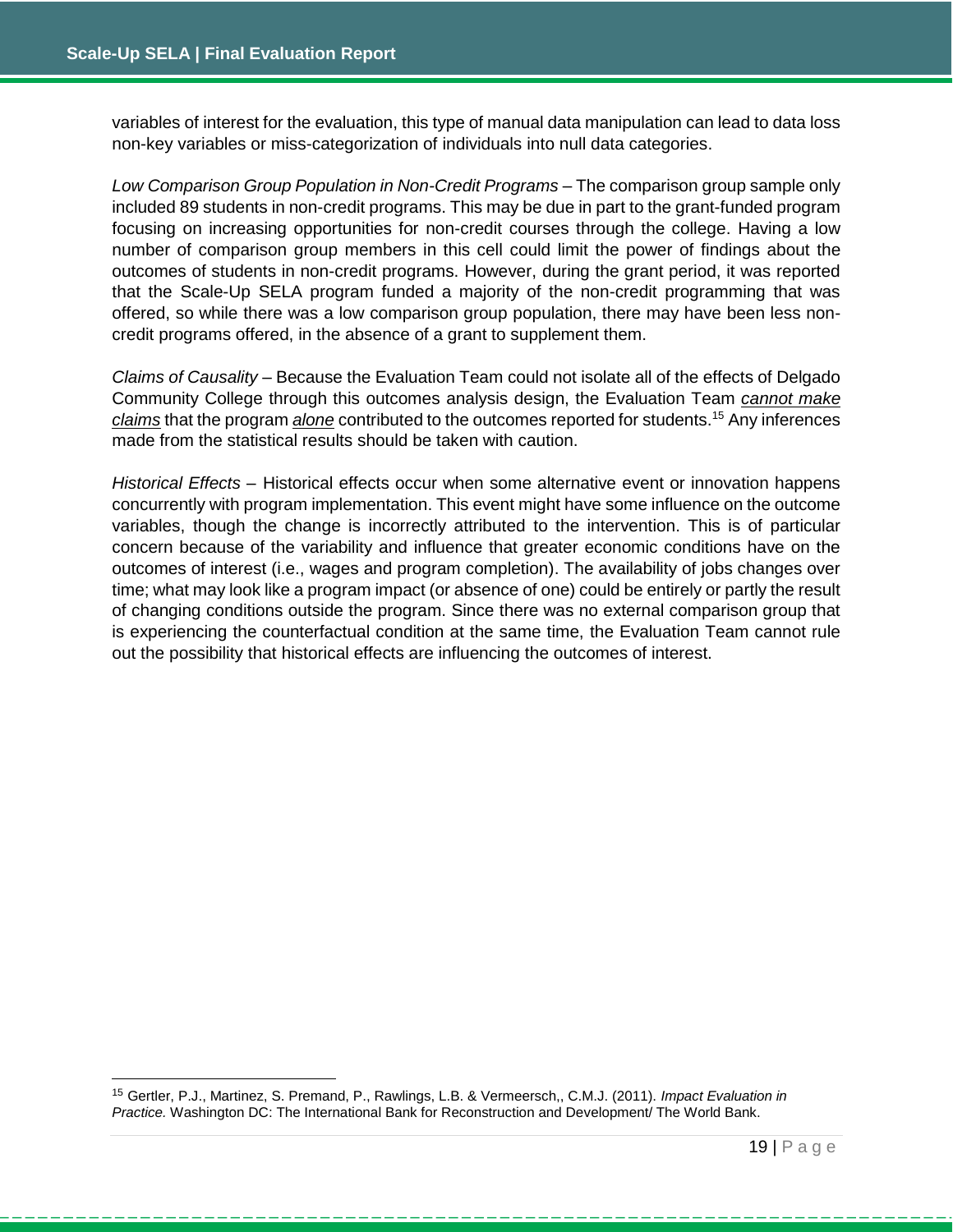## <span id="page-20-0"></span>**INTERVENTION OVERVIEW**

Through the TAACCCT grant, the Scale-Up SELA grant staff developed and enhanced non-credit programs in Welding, Pipefitting, Electrical, and Industrial Maintenance, and credit programs in Electrical, Industrial Maintenance, Precision Machining, Process Instrumentation and Controls, and Welding. Scale-Up SELA enhanced most of these credit and non-credit programs through corresponding introductory courses (Core Plus or Tech 101). These introductory courses were an enhanced version of the previously existing introductory course, Core, and provided an overview of the specialties available through Scale-Up SELA, as well as necessary safety credentials, including OSHA 10<sup>16</sup> and NCCER Core. These courses were paired with concentrated job readiness and placement services and incorporated hybrid learning and team teaching. Additionally, programs were enhanced through new equipment, the embedding of industry recognized credentials, the development new courses within the fields of study, and recruitment support from Scale-Up SELA grant staff.

| <b>Non-Credit</b>             | <b>Credit</b>                 |
|-------------------------------|-------------------------------|
| Core Plus                     | <b>Tech 101</b>               |
| Electrical                    | Electrical                    |
| <b>Industrial Maintenance</b> | <b>Industrial Maintenance</b> |
| Mechanic                      |                               |
| Pipefitting                   | <b>Precision Machining</b>    |
| Welding                       | Process Instrumentation       |
|                               | and Controls (PIC)            |
|                               | Welding                       |

#### **Table 8. Programs Impacted by the Grant**

Core Plus was offered at no-cost to students, while Tech 101 was not, as Tech 101 was part of the traditional credit-bearing course fee structure. Core Plus was aligned as the introductory course to several non-credit training programs, and it was also offered as a stand-alone program. Students had the opportunity to exit the Scale-Up SELA program with NCCER Core certification immediately upon completing the course or continue on into any of the aligned programs though which they continued to earn NCCER credentials related to their field of study. Core Plus was offered both on campus at Delgado and as a standalone program through a variety of partners at the locations of their training programs.

Grants staff, instructors, and employers all reported that the OSHA 10 card earned during Core Plus and Tech 101 provided students with a "good overview of safety," which instructors reported was "so important on the job site." Employers also reported that the NCCER credentials that students had the opportunity to earn through the program were "very relevant to local industry." Another employer reported that the NCCER credentials were beneficial because the credentials told employers "where their skills were at before we'd even met them." Students in the program noted that the NCCER credentials were important to employers and that they had seen job postings that required candidates to have obtained NCCER credentials.

<sup>&</sup>lt;sup>16</sup> OSHA 10 is not counted as an industry recognized credential for TAACCCT outcome reporting purposes.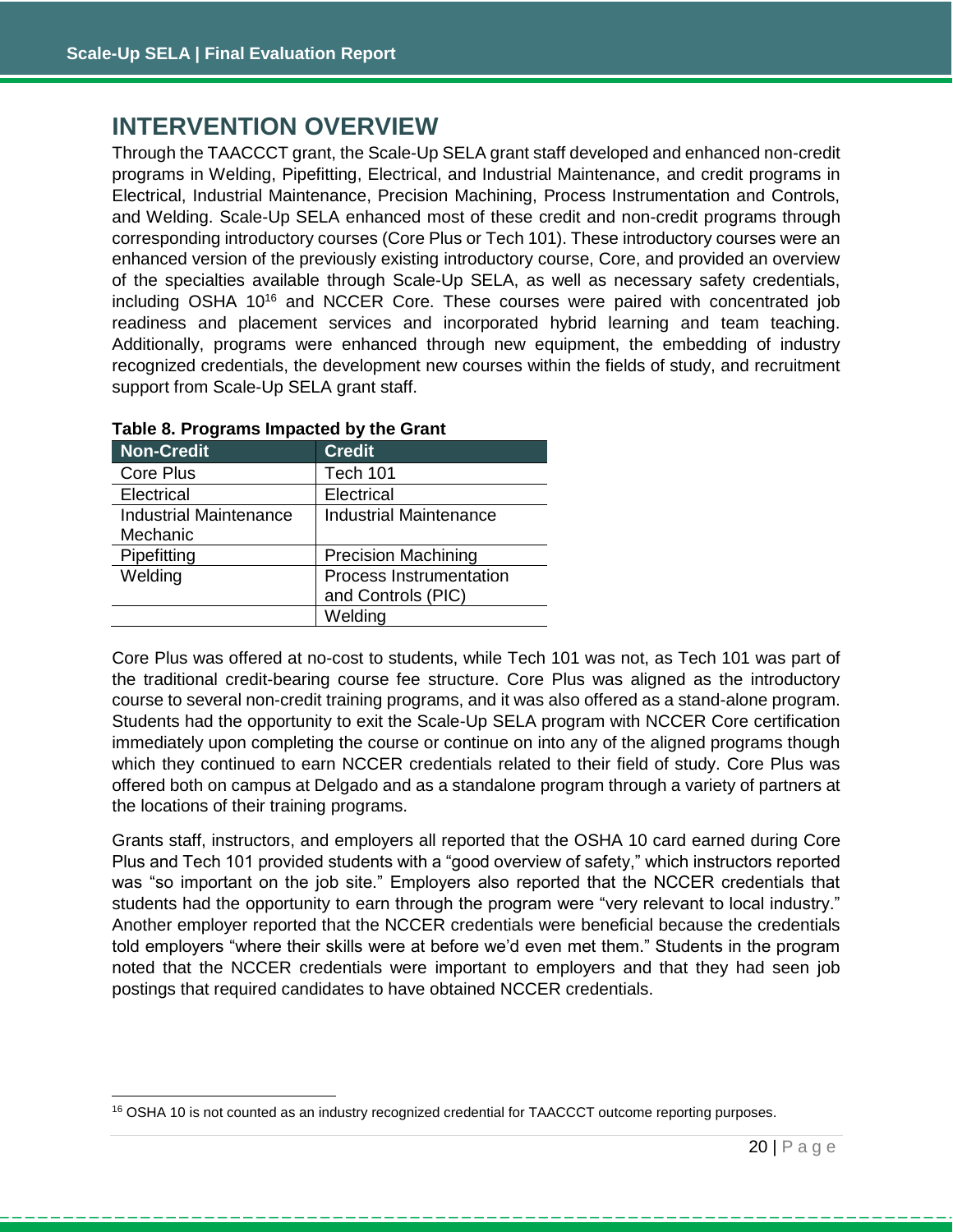



## **Figure 4. Scale-Up SELA For Credit Credentials**



Once students enrolled in Scale-Up SELA courses at Delgado, grant staff offered students supports through an intrusive advising model, in which students received customized supports that aligned to their specific educational and career goals. While in classes, students benefitted from a team teaching approach that provided students who needed additional help in the classroom with the supports they needed. Grant staff helped to facilitate a PLA process, through which they provided assistance to students who completed non-credit courses to ensure that they received appropriate credits for their coursework.

As students prepared to seek employment near the end of their training programs, grant staff provided job preparedness supports that included resume help, mock interviews, job fairs, and assistance with job searches. Employers reported that students who completed the Scale-Up SELA program were well prepared for both their interviews and for the jobs that they were seeking.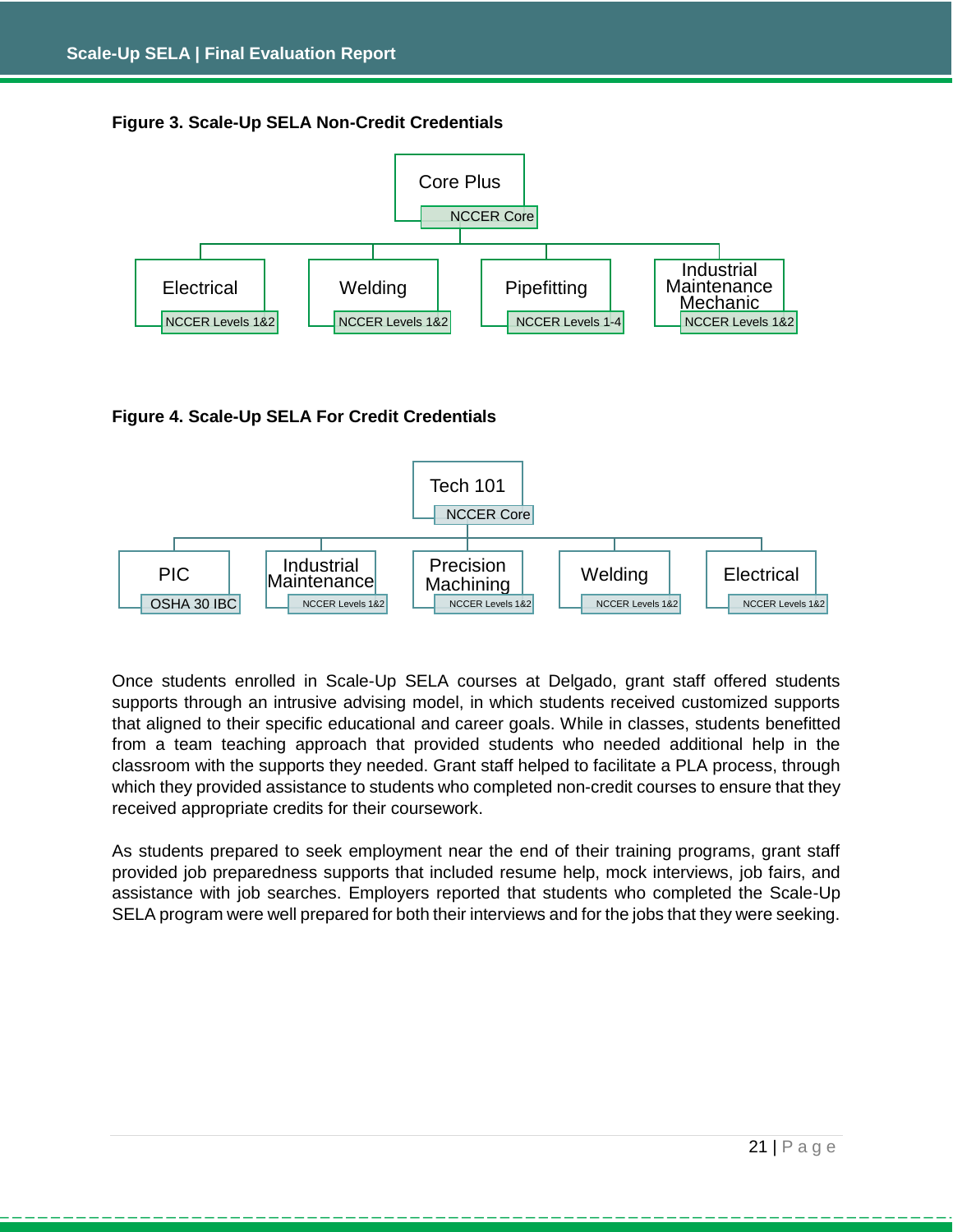## <span id="page-22-0"></span>**Strategic Alignment**

A required component for all TAACCCT grantees was to integrate USDOL's core elements for successful program development into the grantee's program concept and vision. Scale-Up SELA grant staff integrated all core elements into the program, however some elements were more successfully implemented than others. Throughout this report, the successes and challenges of implementing these core elements are discussed in greater detail.

<span id="page-22-1"></span>

| <b>Core Elements</b>                                                                    | <b>Evidence</b>                                                                                                                                                                                                                                                                                                                                                                                                                                                                                                                                      |
|-----------------------------------------------------------------------------------------|------------------------------------------------------------------------------------------------------------------------------------------------------------------------------------------------------------------------------------------------------------------------------------------------------------------------------------------------------------------------------------------------------------------------------------------------------------------------------------------------------------------------------------------------------|
| 1. Evidence-Based<br>Design                                                             | All five of the grant strategies incorporated into the program<br>were evidence based.                                                                                                                                                                                                                                                                                                                                                                                                                                                               |
| 2. Career Pathways                                                                      | Scale-Up SELA's career pathways clearly articulated<br>continued<br>opportunities<br>for<br>education<br>exits<br>to<br>or<br>employment. Opportunities for contextualized learning were<br>identified to assist adult learners who may have needed<br>additional remedial supports, as were coaching and<br>mentoring opportunities to ensure that the career pathway<br>developed accommodated all types of learners. The<br>pathway included articulation into further education, and<br>industry recognized credentials relevant for employment. |
| 3. Advanced Online and<br>Technology-Enabled<br>Learning                                | The Tech 101 course was developed and delivered as a<br>hybrid pilot program. Additionally, interactive simulation and<br>hands-on learning leveraged new technologies<br>and<br>equipment in the training courses.                                                                                                                                                                                                                                                                                                                                  |
| 4. Strategic Alignment<br>with the Workforce<br>System and Other<br><b>Stakeholders</b> | Scale-Up SELA staff leveraged strong relationships with the<br>local WDB to provide training for their customers, and they<br>collectively leveraged both Delgado's TAACCCT grant and<br>the WDB's WIF grant to maximize the impact of both grants.<br>They also partnered with five opportunity centers to train<br>customers in Core Plus, before they returned to the<br>Opportunity Center for employment services for their<br>designated programs. These students also received<br>employment services from grant staff, as needed.            |
| 5. Alignment with<br><b>Previously Funded</b><br><b>TAACCCT Projects</b>                | Delgado Community College was part of a Round 2<br>TAACCCT Consortium, Retraining the Gulf Coast Workforce<br>through IT Pathways, and leveraged lessons learned and<br>best practices from the previously funded grant at the<br>college.                                                                                                                                                                                                                                                                                                           |
| 6. Sector Strategies and<br><b>Employer Engagement</b>                                  | Scale-Up SELA engaged employers throughout the grant<br>period in a variety of ways, and the program is aligned to the<br>Louisiana Demand Driven Workforce Investment Plan for<br>WIA and WPA, which identified advanced manufacturing as<br>a top sector.                                                                                                                                                                                                                                                                                          |

|  |  |  |  |  | Table 9. Evidence of Core Element Integration |
|--|--|--|--|--|-----------------------------------------------|
|--|--|--|--|--|-----------------------------------------------|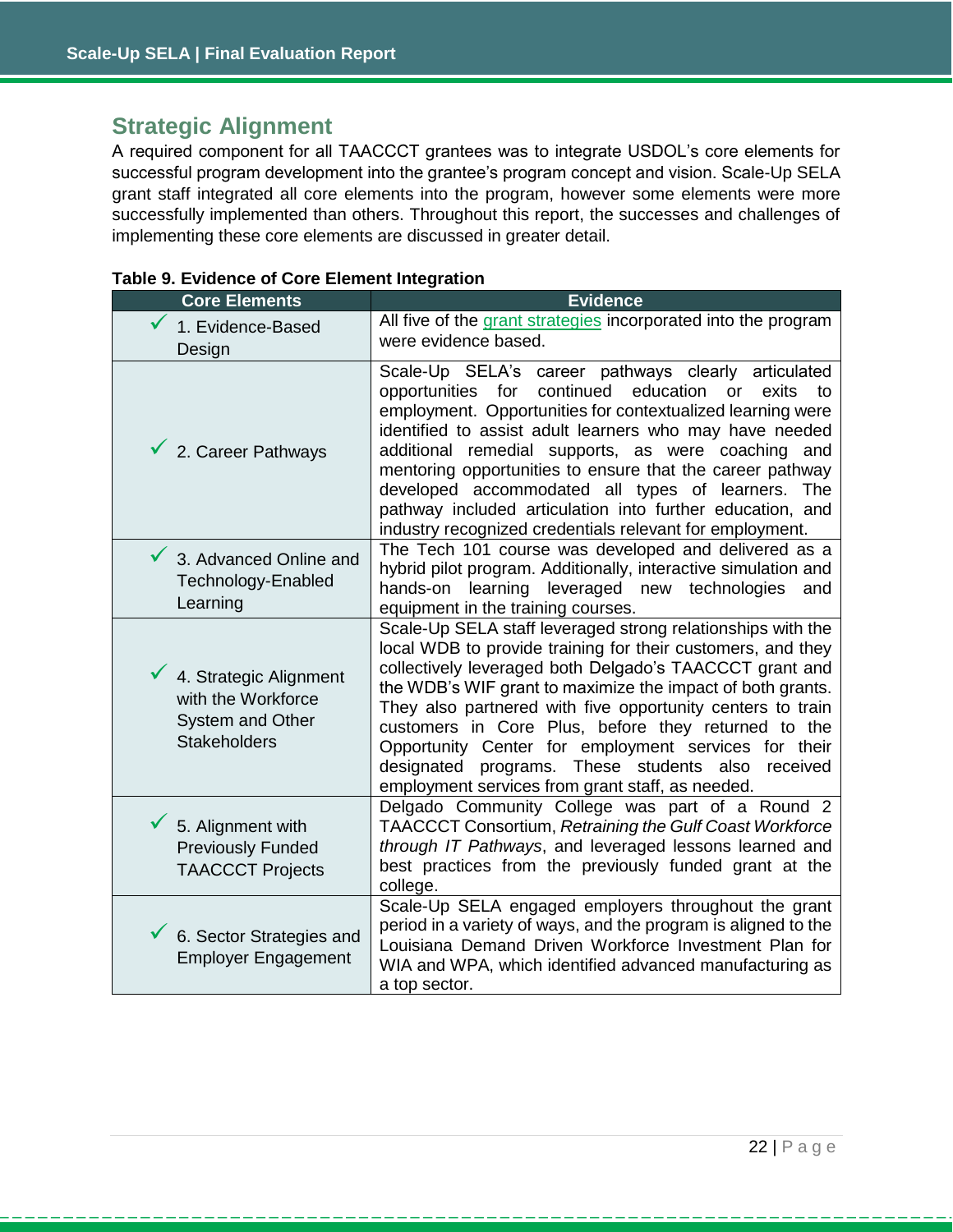## **Grant Strategies in Action**

The grant narrative outlined five strategies that were to be implemented by the Scale-Up SELA program. The table below identifies the ways in which the different strategies were implemented throughout the grant period. The color codes signify the extent to which the strategies were implemented with fidelity to the initial program plan. Green signifies that the component was implemented with fidelity, and yellow signifies that the strategy was implemented, but not with full fidelity to the plan. Further discussion on the implementation of these strategies is discussed throughout this report.

| <b>Grant Strategies</b>                                                                                                                                                                                | <b>Scale-Up SELA Implementation</b>                                                                                                                                                                                                                                                                                                                                                               |  |  |
|--------------------------------------------------------------------------------------------------------------------------------------------------------------------------------------------------------|---------------------------------------------------------------------------------------------------------------------------------------------------------------------------------------------------------------------------------------------------------------------------------------------------------------------------------------------------------------------------------------------------|--|--|
| 1. Develop and implement competency-<br>based advanced manufacturing curricula.                                                                                                                        | <b>GREEN</b><br>Scale-Up SELA grant staff engaged their<br>advisory committee on program design and<br>implemented<br>curricula<br>the<br>for<br>grant<br>programs.                                                                                                                                                                                                                               |  |  |
| 2. Use of various technologies to advance<br>online and technology-based learning.                                                                                                                     | <b>YELLOW</b><br>A 100% online course for Tech 101 was<br>completed and piloted, however not utilized<br>beyond the pilot. Instructors offered a hybrid<br>version of Tech 101 thereafter but did not<br>continue to offer a completely online format.<br>simulations,<br>Interactive<br>including<br>a<br>guideWeld® welding simulator in the welding<br>lab, were embedded into lab components. |  |  |
| 3. Utilize the I-BEST model for delivery of<br>instruction.                                                                                                                                            | <b>GREEN</b><br>Contextualized learning through team<br>teaching was fully implemented in the<br>Scale-Up SELA program.                                                                                                                                                                                                                                                                           |  |  |
| 4. Develop a continuum of portable,<br>stackable, latticed credentials with multiple<br>entry and exit points, recognizing prior<br>learning and creating articulation to a four-<br>year institution. | <b>GREEN</b><br>The credential pathway for Scale-Up SELA<br>recognized prior learning through challenge<br>exams, provided for multiple entry and exit<br>points, students were able to earn portable<br>and stackable credentials, and articulated<br>credits into further educational opportunities.                                                                                            |  |  |
| 5. Strategic Alignment with Workforce<br>Systems and Other Stakeholders.                                                                                                                               | <b>GREEN</b><br>Scale-Up SELA was leveraged collectively<br>the local WDB's WIF<br>with<br>grant,<br>a<br>partnership<br>developed<br>with<br>the<br>was<br>American Job Center (Job1) for training for<br>airport employees, and employers were<br>extensively involved in aligning the program<br>to industry needs.                                                                            |  |  |

#### **Table 9. Fidelity of Implementation of Grant Strategies**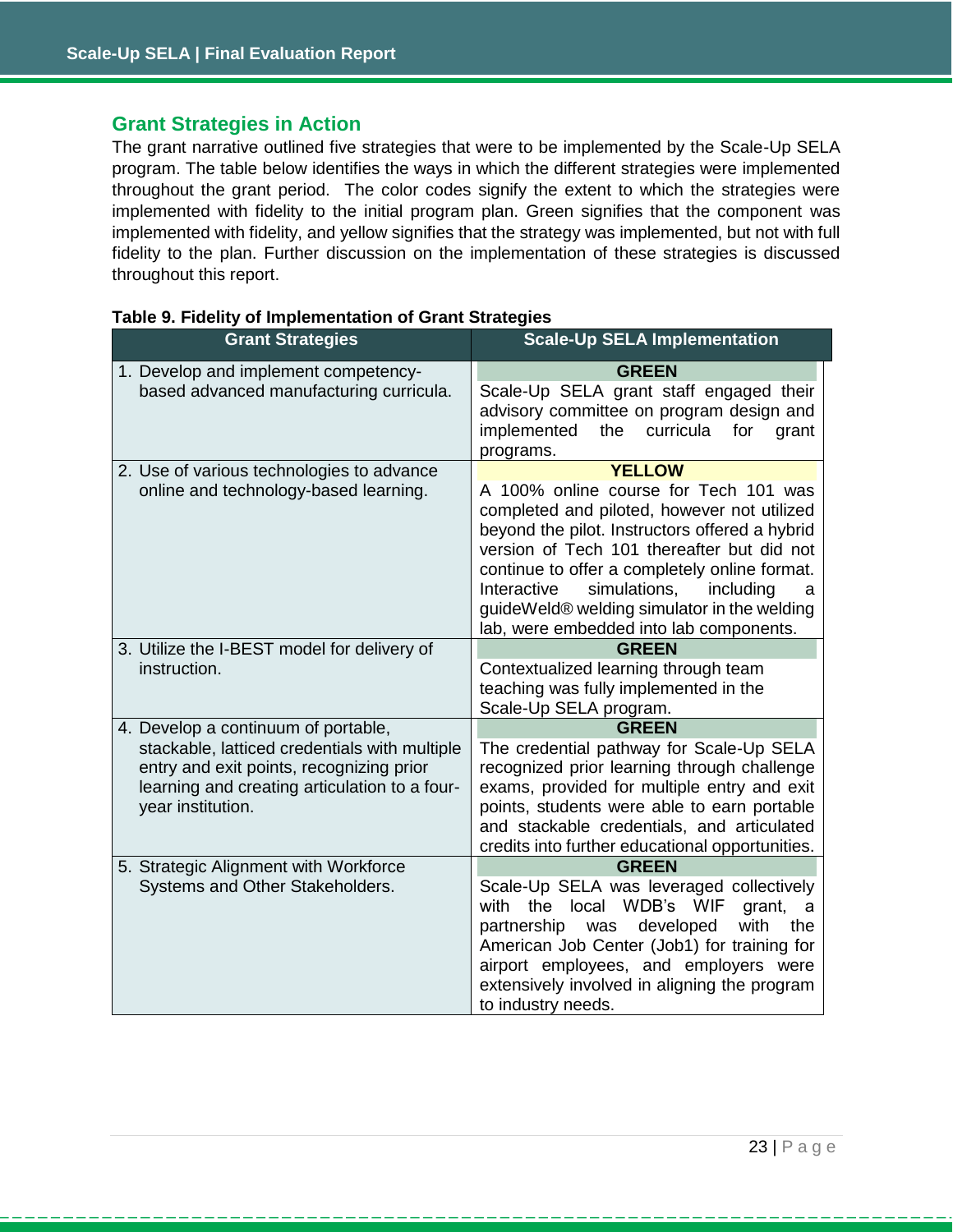## <span id="page-24-0"></span>**Staffing and Turnover Staffing Structure**

To effectively manage the Scale-Up SELA program's many components, clearly defined roles and responsibilities for grant staff were established. Grant staff filled the following major roles:

- **Program Director:** held ultimate responsibility for ensuring that grant funded activities were completed in a timely and effective manner. The Program Director worked to build relationships and general awareness of the *Scale-Up SELA* program, and actively sought opportunities to partner or otherwise enhance the impact of grant funding.
- **Program Coordinator**: managed day-to-day activities within the *Scale-Up SELA* program, offered support to other grant-funded staff. The Program Coordinator also played a significant role in recruitment and awareness efforts, supplemented existing efforts and provided administrative support.
- **Data Retention Specialist**: responsible for management of the *Scale-Up SELA* database, which included ensuring that all necessary program, student, and employer data was stored securely. The Data Retention Specialist was also responsible for cleaning and preparing data for internal and external reporting.
- **Student Navigators**: assisted students with enrollment and goal setting through the Individual Service Strategy and Individual Service Plan. The Student Navigators provided ongoing case management, ensuring students had the resources that they needed to successfully complete the program and transition into further education or employment.
- **Career Developer:** prepared students to enter the workforce through job readiness workshops, individualized training, and career fairs. The Career Developer advocated for students by developing relationships with local employers, and connected job-seeking students with these contacts.
- **Team Teachers**: co-facilitated teaching class content, supported the instructors, offered one-on-one skills training in areas such as reading, writing, and math.
- **Advanced Manufacturing Instructors**: technical experts who led classroom and lab program instruction in their subjects of expertise.

## **Staff Turnover**

In the winter of 2016 the Scale-Up SELA grant team experienced transition when the Project Director transitioned off the project to serve as the Interim Director of Community and Economic Development at Delgado. The Program Coordinator stepped in to serve as the Project Director, and the Career Developer became Program Coordinator and continued Career Developer duties.

In Program Year 2, one of the two Career Navigators left the college. The Scale-Up SELA team reported that in the interim, staff filled the required duties of the Navigator, such as conducting the intake process and managing the caseload, until a new Career Navigator was hired. Finally, the grant team hired an Administrative Assistant to assist with day-to-day program functioning.

Grant staff reported that the transitions in staffing were "tough, because so much was happening at once." The Program Coordinator reported that as she was acclimating to her new responsibilities of the role of Program Director that "things were still moving forward at a rapid pace". However, it was also noted that the former Program Director was still employed at the college and was able to assist in transition the knowledge to the Scale-Up SELA grant staff.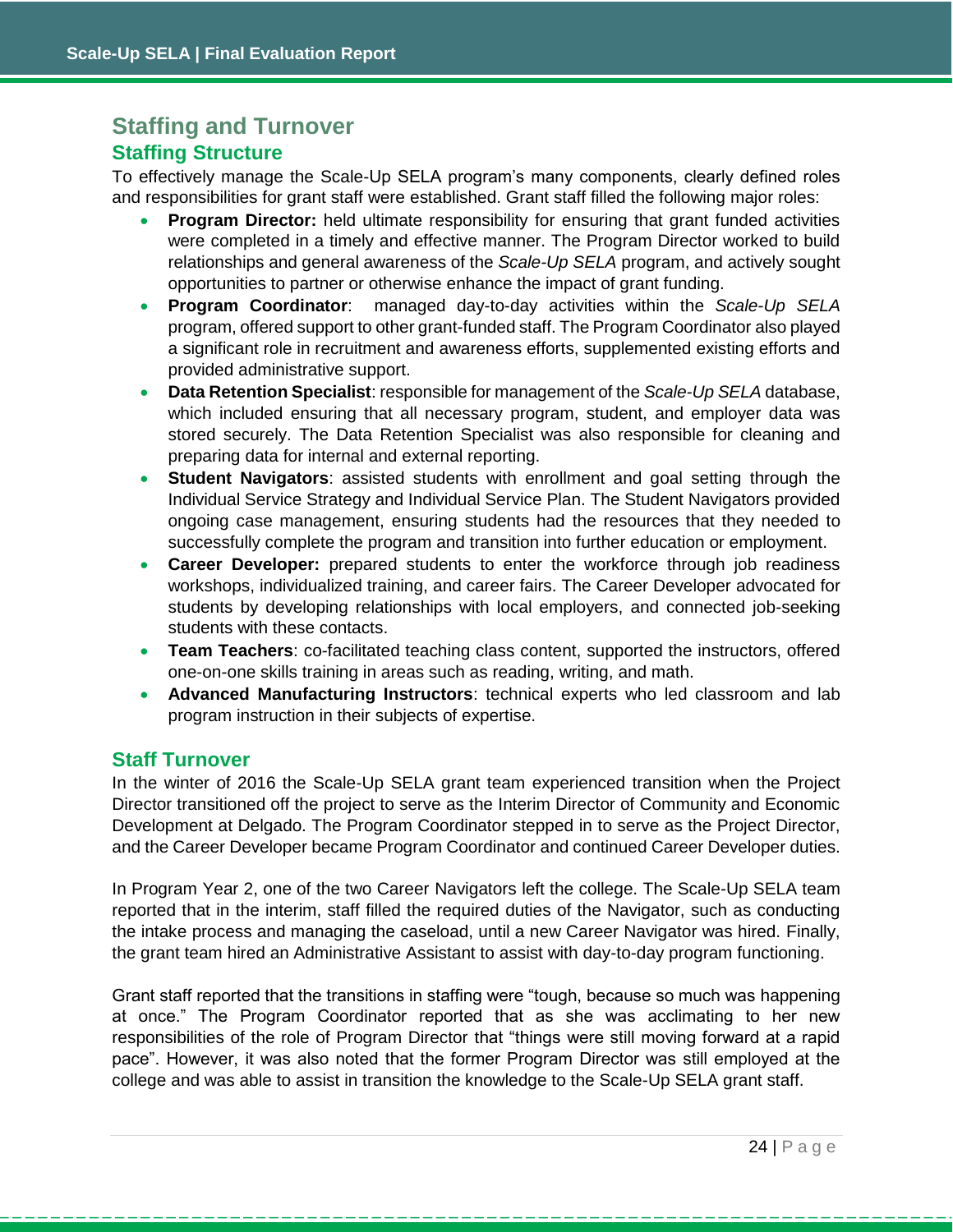## <span id="page-25-1"></span><span id="page-25-0"></span>**Program Implementation | Research Questions 1, 2 KEY IMPLEMENTATION EVALUATION FINDINGS**

**Scale-Up SELA programs were offered through both non-credit training and credit-bearing courses.** The Scale-Up SELA program primarily reached students through the introductory courses for technical training on both the non-credit and credit sides of the college – Core Plus and Tech 101. Core Plus served non-credit students, and Tech 101 was part of the pathway for students on the credit side of the college. These enhanced programs, Core Plus and Tech 101, were designed to introduce students to the trade program of their interest and give them the opportunity to earn important industry safety credentials. Grant staff reported that the NCCER Core training provided in Tech 101 and Core Plus was "important to employers" and that the training provided students with a good starting point, including safety components, as they moved into further training. Students in the PIC and Precision Maintenance programs did not have Tech 101 courses as a part of their programs. These students received the same student supports as all other SELA students and had curricula that was enhanced through grant efforts. A table of impacted programs is included in [Appendix D.](#page-56-0)

| <b>Non-Credit Enrollment</b> |     | <b>Credit Enrollment</b>       |     |  |
|------------------------------|-----|--------------------------------|-----|--|
| Core Plus                    | 222 | <b>Tech 101</b>                | 50  |  |
| Electrical                   | 109 | Electrical                     | 117 |  |
| Industrial                   | 135 | <b>Industrial Maintenance</b>  | 113 |  |
| Maintenance                  |     |                                |     |  |
| Mechanic                     |     |                                |     |  |
| Pipefitting                  | 74  | <b>Precision Machining</b>     | 13  |  |
| Welding                      | 130 | <b>Process Instrumentation</b> | 0   |  |
|                              |     | and Controls (PIC)             |     |  |
|                              |     | Welding                        | 111 |  |

## **Table 10. Scale-Up SELA Students Served, by Program<sup>17</sup>**

## <span id="page-25-2"></span>**Curriculum Development and Modifications**

Existing courses were modified through the Scale-Up SELA grant, new programs were developed, and additional training components were developed by grant staff and instructors to meet the needs of employer partners.

**Tech 101 and Core Plus were both enhanced through the grant.** The existing Core class that was offered to Delgado's non-credit students was enhanced through the grant to incorporate OSHA training, team teaching, and student support services, including job placement. "From Core Plus, you can go to any of the other craft areas,' reported the Program Director. On the creditside, the Tech 101 course serves as the sister-course to Core Plus and was modified in a similar manner through the grant. Tech 101 was designed as a co-requisite for the credit-bearing programs in Welding, Electrical and Industrial Maintenance. A grant instructor reported that Core Plus and Tech 101 are "a good introduction for students who have no technical experience," and that these courses position students well to continue into a specific training content area.

<sup>&</sup>lt;sup>17</sup> Enrollment data as of August 17, 2018.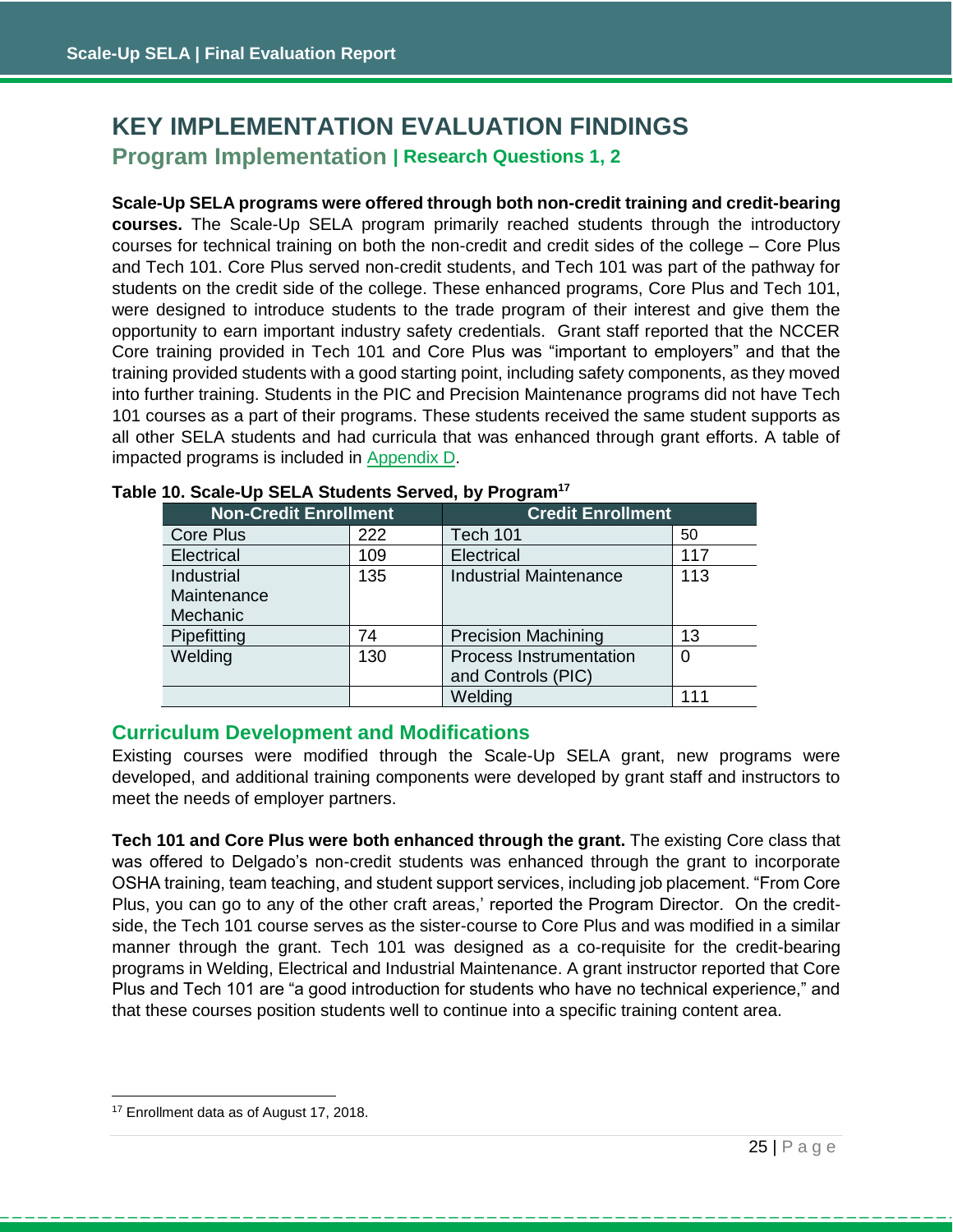**New programs were developed and offered through the grant.** Grant staff worked with college leadership and instructors to develop and offer new courses, including a new Process Instrumentation and Controls (PIC), an accelerated electrical training curriculum, and an Electrical Journeyman Prep course:

- **Process Instrumentation and Controls Curriculum** Grant staff worked to integrate industry-based credentials into previously-developed curriculum for a new credit program, Process Implementation and Controls, which earned SACS curriculum approval in the fall of 2015. Grant staff reported that the grant supported the OSHA 30 training and marketing efforts for the college's PIC program, and that once the program was SACS approved, grant staff actively recruited students for the new PIC program, and they "did our best to get to word out about this new program."
- **Accelerated Electrical Curriculum**  The Scale-Up SELA grant staff drafted and gained approval for an accelerated electrical curriculum that incorporated team teaching and allowed students to complete a Certificate of Technical Study (CTS) in one semester versus twelve months.
- **Non-credit Electrical Journeyman Prep Course** Grant staff developed this course, with input from industry partners, to assist individuals with preparing for the ICC #703 exam that leads to the Electrical Journeyman License. The course ran for 7 consecutive Saturdays. Due to its popularity, grant staff worked with Delgado's Curriculum Committee to include this as an elective course for students enrolled in the for-credit Electrical program.

**In collaboration with, and in response to, employer partners, customized trainings were developed throughout the grant period.** Grant staff and instructors worked to develop new training programs that met the needs of employer partners including:

- **Hispanic Welding Course** Grant staff worked with a partner to develop curriculum for a Hispanic welding course that incorporated team teaching and bilingual welding instruction. This course was offered at the college before the TAACCCT grant, and grant staff were able to continue to offer this course with the assistance of the TAACCCT funding.
- **The Aluminum Welding training curriculum developed for Textron -** Grant staff reported that working with a subject matter expert (SME) to develop the aluminum training curriculum was "the best thing we've ever done, because Textron wanted the training but could not share proprietary blueprints." Grant staff reported hiring a retired Textron employee to serve as an SME to provide input into the curriculum, including valuable insights into "the standards and way that Textron would want things to be, to ensure that we could meet their standards." The SME was reported to have already known the instructors, which allowed for an easier working relationship. After the curriculum was developed, the SME monitored the training cohorts to ensure that the trainings were conducted according to the designed model.
- **Accelerated training model for Pipefitting courses -** At the request of Turner Industries, grant staff developed NCCER Level 3 and Level 4 Pipefitting training. Since Levels 3 and 4 were offered for incumbent workers, grant staff developed an accelerated model of training that removed redundant components of the training program so that workers could progress through the program more quickly. "Turner had concerns about the length of time needed to complete the training program as it was originally designed," reported grant staff. "By accelerating the format to offer this new programming and these new credentials, we're able to meet employers' needs."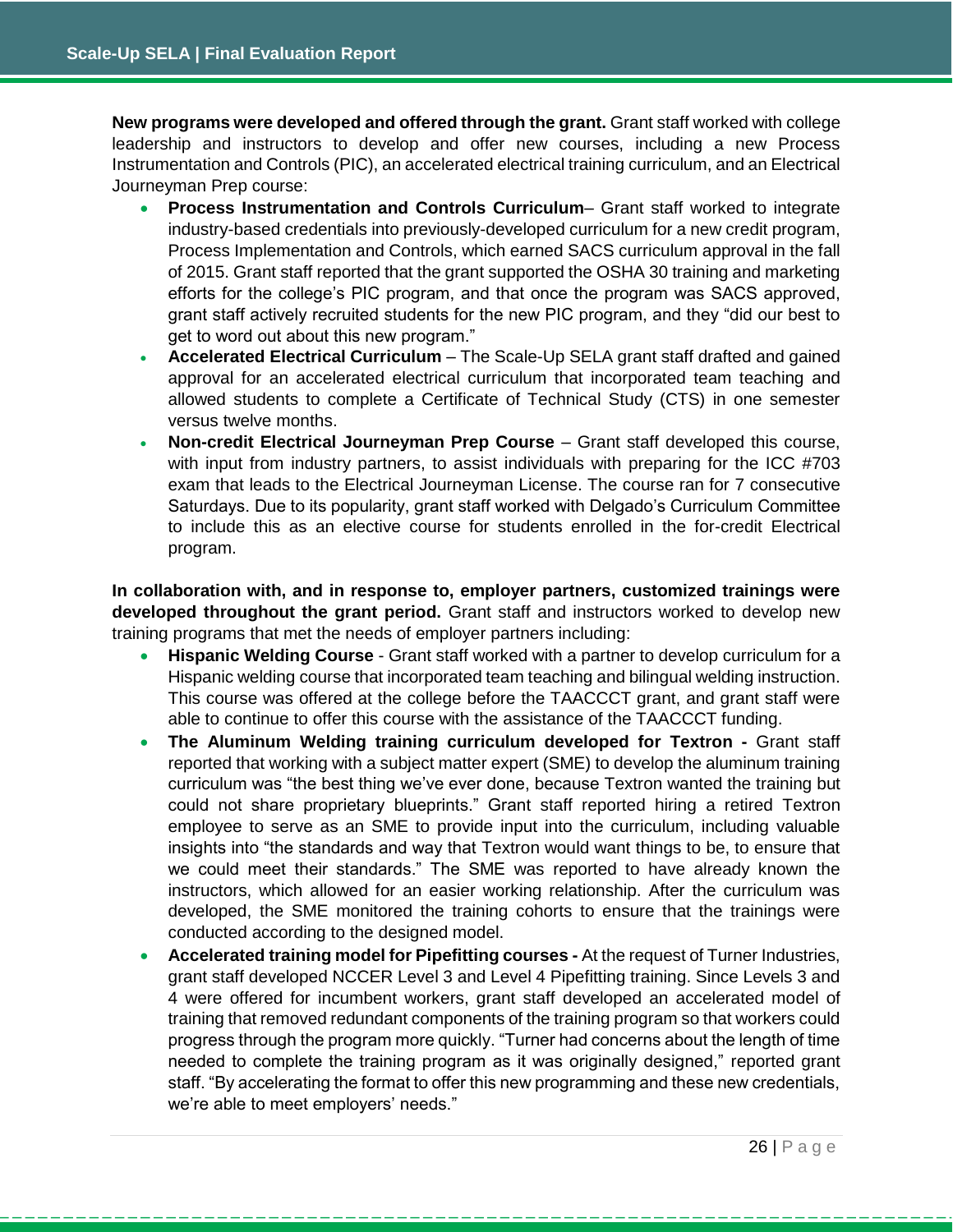## **Delivery of Scale-Up SELA Curriculum**

In both credit and non-credit classes, Scale-Up SELA instructors utilized team teaching, handson learning, enhanced technology and hybrid learning opportunities to deliver components of the Scale-Up SELA curriculum to students.

**Each of Scale-Up SELA's Core Plus and Tech 101 courses incorporated a contextualized learning approach through a team teaching model (based on the I-BEST Model)**. The contextualized learning model utilizes a team teacher to provide supplemental instruction in foundational learning areas of reading, writing, and math. In the fall of 2015, a grant-funded lead team teacher was hired to support Scale-Up SELA courses. Scale-Up SELA staff also hosted two team teaching trainings to introduce instructors to the approach. In the 4<sup>th</sup> Quarter of PY 1, Scale-Up SELA also began incorporating team teaching in the classroom through Core Plus and Tech 101. In PY 2, grant staff introduced team teaching to two additional program areas – Electrical and Welding.

**Both student and instructor interview participants reported that team teaching was a positive addition to the classroom.** Each group described the team teaching model as "really helpful" and a tool that allowed instructors to meet each student where they were, tailoring learning goals and setting a personalized learning pace. One teacher described team teaching as giving him "extra hands" to reach students in need of extra assistance, particularly in the math components of the curriculum. "The math modules break them a little bit," explained one teacher, "Team teaching helps us to teach in smaller groups when they're struggling." Several students echoed this sentiment and reported, "it's helpful to have two teachers in the room to help get us up to speed." Team teachers reported that the contextualized approach also allowed them to "refer students to the Navigators in a timelier manner…We kept the Navigators up to date on how the students were doing," which ensured that students received the necessary supports.

**Students reported that hands-on learning is their favorite part of the classes and prepared them well for employment.** Students reported that they found the hands-on components of their programs "interesting," "something new," and "the best way to apply these skills." Students also reported that the hands-on learning prepared them well for employment, as most employers required students to test onsite to "prove your skills". These students reported that by practicing in class, they see their own skills improving every day, which increased their confidence in their ability to test for individual employers, "you can't cheat on the skills tests," they explained.

**Grant staff and instructors developed a fully online version of Tech 101, which was offered as a pilot course**. Staff reported that this course received "mixed reviews," and was not offered again after the pilot. The instructor from the pilot course reported that the computer skills of the students was a challenge with the online course, and that for a technical course to be successful in an online format, instructors also need to be adequality tech-savvy and committed to utilizing the format. College leadership at Delgado reported that the course was the first technical training course offered as an online format at the college. Leadership reported that the online Tech 101 course, while it was challenging for some of the students, was a success of the grant, as it allowed the college to explore ways to incorporate hybrid learning into technical training. After the pilot, grant staff reported offering a hybrid model, through which students received more reinforcement and support in-person, in addition to testing for performance.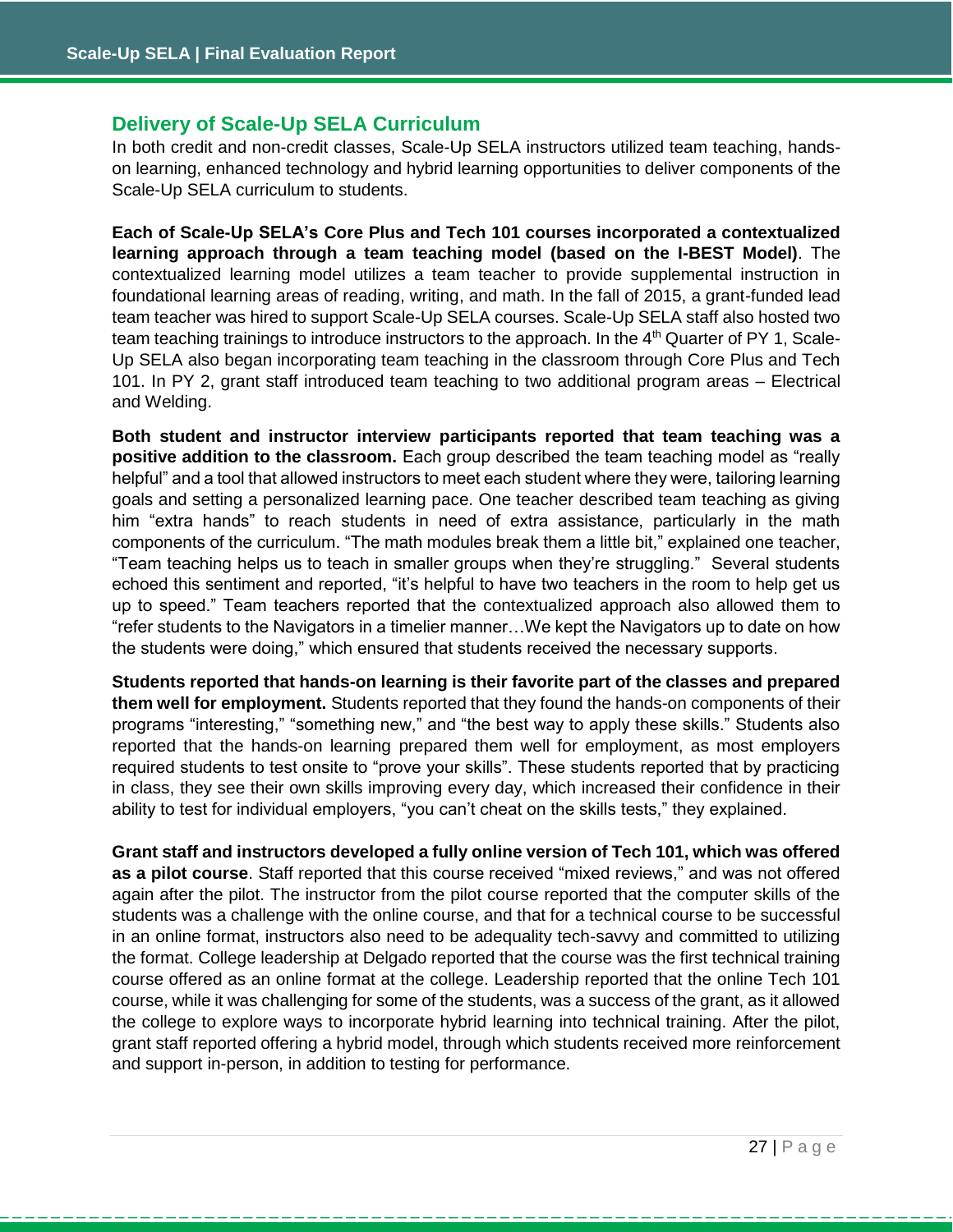**New equipment was incorporated into several SELA programs.** Grant staff and instructors reported that the new equipment increased capacity in the labs and have "made a huge difference" for the program. Staff reported that the new equipment has allowed the Scale-Up SELA program to meet the needs of employers and allowed for the program to customize training to meet specific employers' specifications. For example, Scale-Up SELA grant staff purchased guideWeld® virtual welding stations, and trained instructors to incorporate this technology into Welding 101. Staff also purchased PLA learning systems and a Pump Demonstration Training Model for the PIC program that allowed students to be trained on the workings of centrifugal pumps. Additionally, a new Iron Worker was purchased to increase capacity of the Precision Machining program. A list of all equipment purchased through the grant is in [Appendix E.](#page-59-0)

## **Articulation of Credit**

**Grant staff developed articulation agreements with South Central Louisiana Technical College (SCTLC) and Nunez Community College**. Grant staff reported that they were able to finalize an MOU with SCTLC for articulation of Core Plus into SCTLC's Industrial Maintenance program. Scale-Up SELA Core Plus and Industrial Maintenance Level 1 courses were offered at SCTLC, and grant staff reported that the MOU allowed students to continue seamlessly into the rest of the Industrial Maintenance program. Additionally, grant staff developed an MOU with Nunez Community College that outlined the credential articulation agreement between Core Plus and Nunez's Electrical One program. Through this agreement, Core Plus program completers could immediately transfer into Nunez's Electrical program upon completion.

**Challenge exams were developed for awarding credit for prior learning.** In April 2016, grant staff coordinated a Prior Learning Assessment training for instructors, which laid foundational work for the development of Challenge Exams. Prior to creating the Challenge Exams, each instructor independently revised and sharpened the learning outcomes for each program of study and, in the fall of 2016, developed corresponding Challenge Exams. The final Challenge Exams incorporated both written and experiential skills portions. Scale-Up SELA's Student Navigators worked with students in credit bearing programs to identify previous non-credential experiences that students may have brought with them that can count for credit in the Scale-Up SELA programs.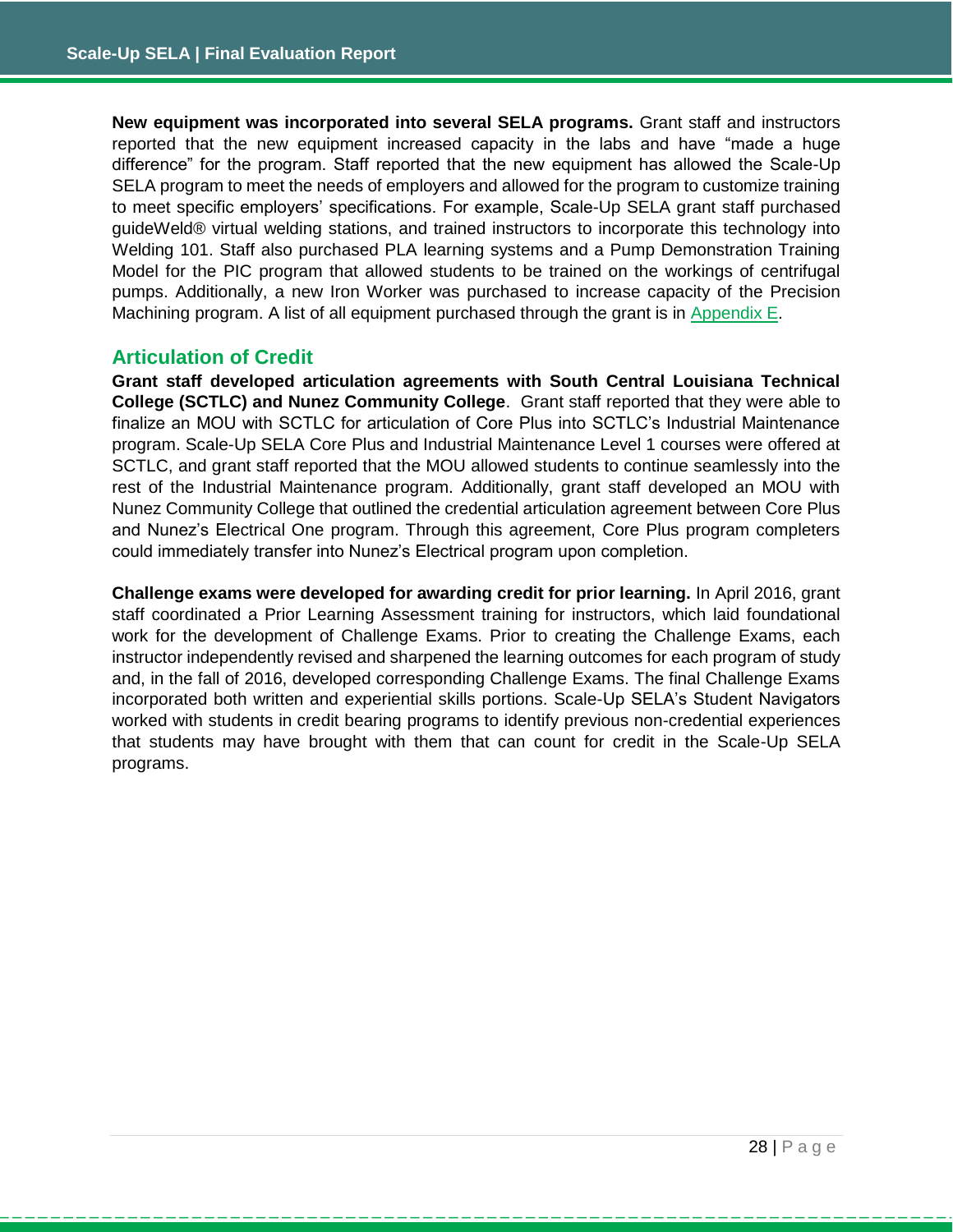## <span id="page-29-0"></span>**Student Support Services | Research Question 3**

Throughout the Scale-Up SELA program, grant staff worked to recruit, retain, and provide job placement supports to students.

## **Recruitment of Scale-Up SELA Students**

**Staff partnered with five local opportunity centers to recruit additional students for Core Plus.** These centers, part of the City's Network for Economic Opportunity Initiative, served disadvantaged jobseekers by providing training opportunities, case management, and other supportive services. These participants were first served at their local Opportunity Center, where they were assigned a case manager and participated in a readiness training program. Through this partnership, participants were referred to Delgado to earn industry- based credentials through Core Plus. While at Delgado, these students were enrolled in the Scale-up SELA program and received grant supports including academic and employment assistance. Upon completing Core Plus, participants returned to the Opportunity Center for employment assistance, and Core Plus completers were reported to have been "given first preference in hiring opportunities" connected to the city airport construction projects. Scale-up SELA Navigators continued to lend support to the students by conducting employment follow up.

**Staff reported that the most successful recruitment approach were word of mouth from previous students and key partners, and community outreach efforts.** The Program Director reported that the City of New Orleans and Job1 were particularly influential in spreading the word about the Scale-Up SELA program to their constituencies. Staff also reported that the distributed flyers at community events in the communities near campus, increased their presence on Facebook. When interviewed, students often reported "Job1" or "a friend already in the program" as the most frequent ways in which they heard about the program.

**Grant staff worked throughout the grant with the college's Marketing Department to develop a marketing plan that focused on highlighting the programming available through the Scale-Up SELA program.** The approved marketing plan was implemented during the summer of 2017. However, staff reported that when they ask students how they heard about the program, some reported "social media," but staff were unable to determine if they saw posts that were part of the marketing plan or through other avenues on social media platforms. The Program Director perceived that the marketing plan helped with recruitment, but she was unable to pinpoint the exact affect that it had on recruitment.

**As the grant moved into PY 4, grant staff reported that their recruitment approach changed to accommodate the timeline for the end of the grant.** The Program Director reported that as grant staff spoke to students enrolling in the program in PY 4, they shared with them that they would only have the Students Navigator and Career Developer supports through the spring of 2018. They reported that during this final year, the Career Developer engaged with students earlier than they had previously in the grant, in an effort to "provide students with as many supports, while we still can."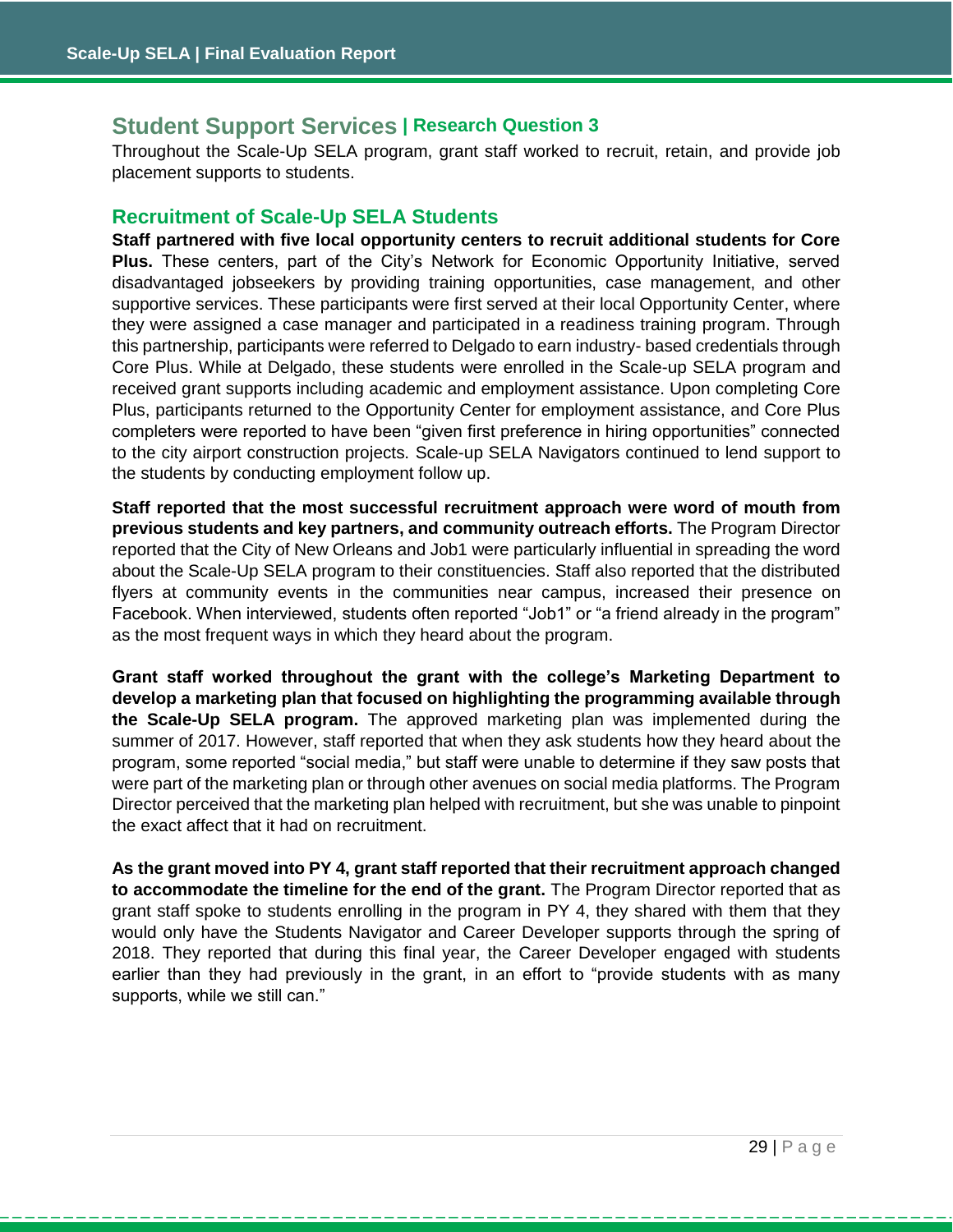## **Retention of Scale-Up SELA Students**

To support students in the Scale-Up SELA Program, grant staff and instructors provided a variety of retention related supports; the Student Navigators were the primary source of academic and non-academic support for Scale-Up SELA participants. The Student Navigators provided enrollment assistance, academic and career advising, and ongoing case management to address any barriers to student enrollment or program completion.

**The use of Individual Service Strategy (ISS) allowed Student Navigators to engage with Scale-Up SELA students early after enrollment in the program.** The ISS was designed to help students draft initial academic or career goals upon entering the Scale-Up SELA program. Approximately one month after completion of the ISS, the Student Navigators worked with students to develop an in-depth Individual Service Plan (ISP), with specific goals and detailed action items that outline a path to goal attainment. According to the Navigators, the forms allowed them to work with each student to "see what they want to do, both academically and career-wise." By understanding goals up front, Navigators reported that they could "treat students as individuals," and support each student's unique goals and needs.

**Student Navigators provided intrusive advisement, a case management-style of support, to Scale-Up SELA students**. "We help them with everything," explained on Student Navigator, "this support isn't something that you don't typically receive in school." The two Navigators reported that they were regularly in the classrooms, and that they made themselves visible and available to the students. Students echoed these sentiments about the Student Navigators, "they check all the time to see how we're doing. They'd do anything for us," explained one student. Another noted, "[their support] is really beneficial for a program like this, especially if you haven't been in school for a long time." Student Navigators reported that all primary interactions with students were case-noted.

**Navigators reported that the supports offered that were the most utilized were resume review, job application assistance, and "just talking, and being there to listen to them."** Navigators reported that for many of the non-traditional students in the programs faced barriers that made attending the program challenging. "You have to understand their struggles," explained the Navigators, "it's not as simple as they don't want to come to class." They reported, and instructors agreed, that common challenges that non-credit Scale-Up SELA students faced included family life issues (e.g., utilities being shut off, lack of basic needs being met), transportation issues (e.g., car trouble or unreliable public transportation), and incarceration (either became incarcerated or were still transitioning out of incarceration and adjusting to a new lifestyle). For students in the credit programs, Navigators reported that most of the challenges that students sought assistance with were related to scheduling classes around work hours, as more of the credit students were incumbent workers who were trying to skill up.

## **Placement of Scale-Up SELA Students**

The Career Developer provided career support to Scale-Up SELA program participants in the form of in-class job readiness workshops, one-on-one resume and interview prep sessions, and formal opportunities to practice professional development skills, including job fairs and employer receptions.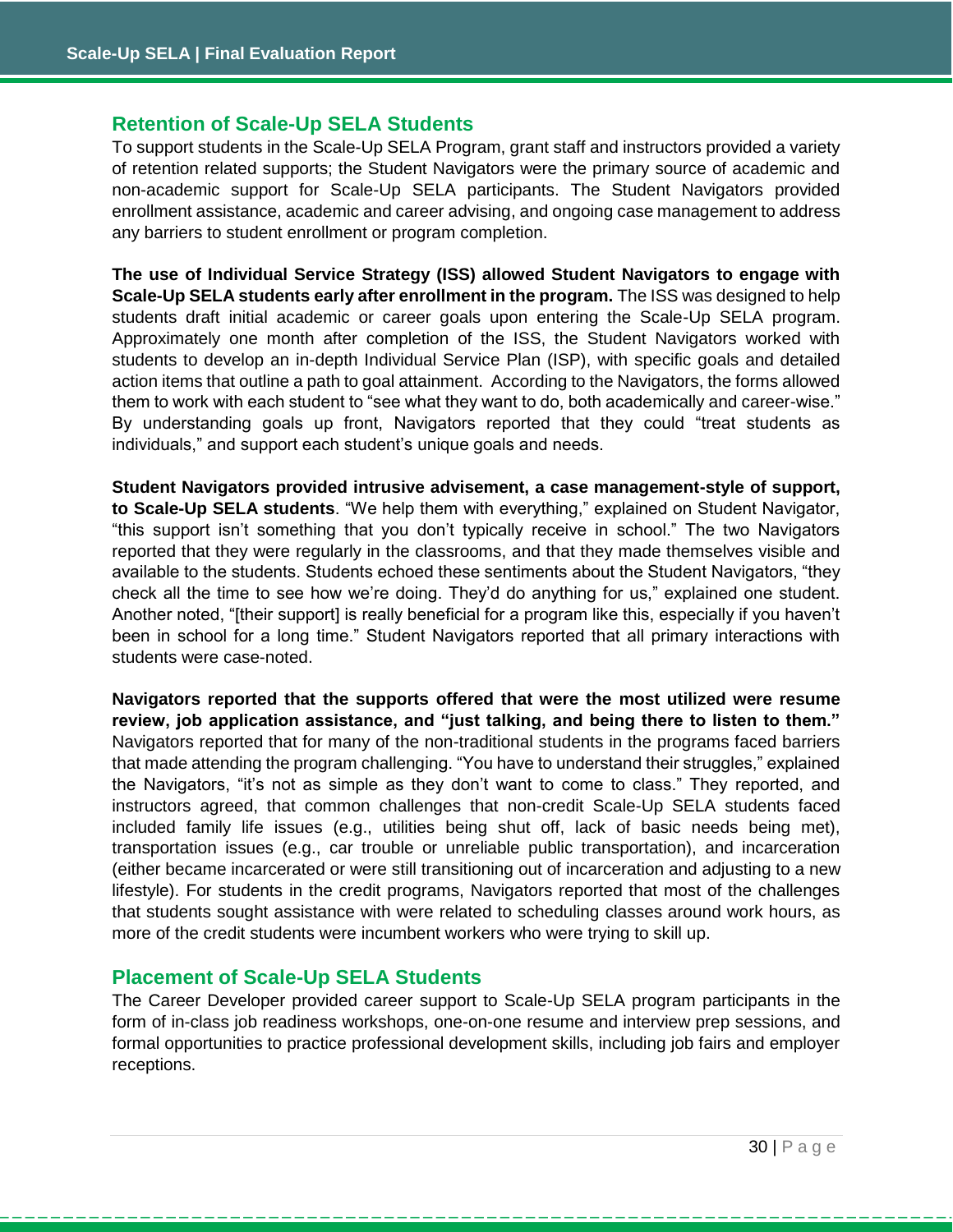**The Career Developer devoted a significant amount of time to developing and maintaining relationships with employers to identify and secure job opportunities for Scale-Up SELA program completers.** The work of the Career Developer and Scale-Up SELA grant staff to engage employers throughout the grant is addressed in the [Partner Engagement](#page-32-0) section of this report. The Career Developer reported contacting companies when they posted relevant positions so that she could both introduce them to the Scale-Up SELA program and to build new relationships.

**Job Readiness Workshops introduced students to important skills and knowledge areas needed to successfully secure and retain employment**. The workshop was hosted by the Career Developer during class, two weeks before the end of each Scale-Up SELA program, and addresses the following topics:

- Completing applications properly;
- How to identify skills and abilities;
- Resume development;
- Interview skills and technique;
- Professional behavior and body language;
- Job search strategies;
- How to address a criminal record;
- Conflict resolution and being a team player;
- Workplace diversity; and
- How to retain employment.

Job Readiness Workshops were automatically included in Core Plus classes (non-credit side), and Tech 101 instructors had the opportunity to request these services to be included in their courses, in addition, standalone workshops were offered for credit students outside of class time. For credit students who did not have Job Readiness Workshops, the Career Developer worked with students outside of class time. Students reported that the Career Developer "helped me with my resume" and "always lets us know what she's working on for us."

**Staff and students both reported that job readiness services were a key factor in student placement.** Grant staff acknowledged that without the Scale-Up SELA grant, job readiness services would not have existed for non-credit students. The Program Director attributed success in student retention and placement to these supports. Students echoed these sentiments and noted that the Career Developer "helped us with anything, at any time" and that the supports provided included "job searching, creating a resume, and preparing for interviews." "We wouldn't have been ready to apply for jobs [without her support]," explained one student. One employer reported that Delgado students "are prepared and ready to hit the ground running…Delgado students stand out."

**Scale-Up SELA job fairs were well received by both employers and students.** Throughout the grant, grant staff hosted job fairs for Scale-Up SELA students. One employer described the job fairs as "phenomenal" and reported being pleased at the amount of exposure to employers that students were able to have through the job fairs. "The students were well prepared, they understood how they were supposed to behave at a job fair…they knew what they were doing," explained another employer. Students reported that the job fairs "gave us a chance to meet with the employers face-to-face" and grant staff reported that the job fairs were an opportunity for students to gain exposure to the industry as they began their job search.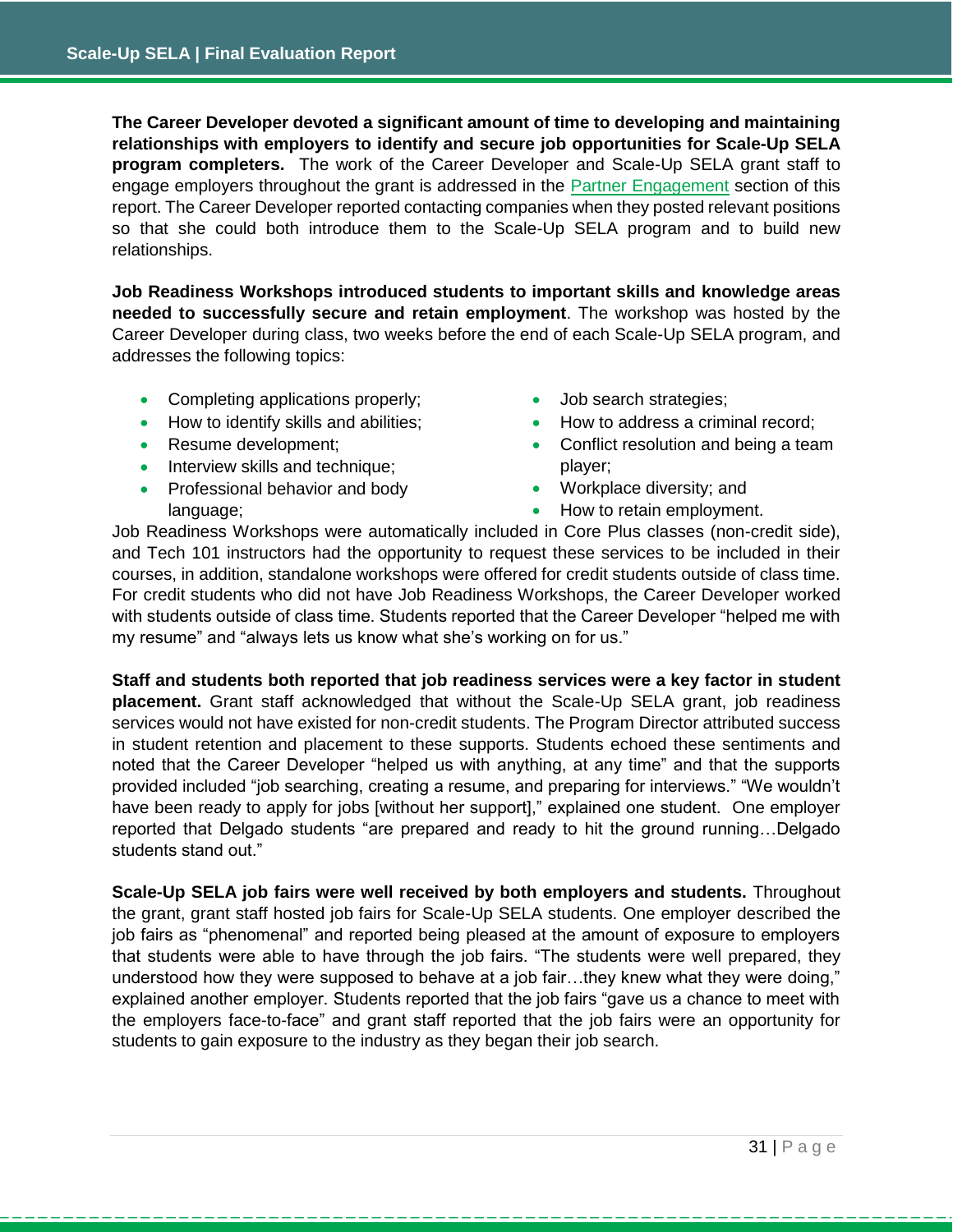## <span id="page-32-0"></span>**Partner Engagement | Research Questions 4, 6**

One of the strengths of the Scale-Up SELA program was the engagement of, and contributions from, industry and community partners. Throughout the grant period, grant staff worked to leverage existing relationships and forge new partnerships. Feedback from employer partners was incorporated into programmatic changes, new programs were developed for employers,

| <b>Partners</b>                                   | Program Design,<br>Program<br><b>Management, and</b><br><b>Curriculum</b><br><b>Development</b>                                       | Recruitment.<br>Training, and<br><b>Placement</b>                                                                             | Leveraging of<br><b>Resources and</b><br><b>Sustainability</b>                   |
|---------------------------------------------------|---------------------------------------------------------------------------------------------------------------------------------------|-------------------------------------------------------------------------------------------------------------------------------|----------------------------------------------------------------------------------|
| <b>Advisory Board</b>                             | Reviewed curriculum<br>and provided<br>meaningful<br>recommendations for<br>modification                                              | Attended job fairs,<br>mock interviews,<br>reviewed resumes<br>and hired<br>participants                                      |                                                                                  |
| <b>Workforce System</b>                           |                                                                                                                                       | <b>Recruited students</b><br>into the Scale-Up<br>SELA program, and<br>provided services for<br>WIOA eligible<br>participants | Leveraged Workforce<br>Board's WIF grant to<br>mutually support both<br>programs |
| <b>Employers</b>                                  | Provided feedback on<br>curriculum, assisted in<br>the development of<br>curriculum and training<br>programs for incumbent<br>workers | Attended job fairs,<br>mock interviews,<br>reviewed resumes,<br>and hired<br>participants                                     | Employer-focused<br>trainings will continue<br>on an as-requested<br>basis       |
| <b>Education and</b><br><b>Training Providers</b> |                                                                                                                                       | Offered Scale-Up<br><b>SELA</b> courses and<br>developed<br>articulation<br>agreements and<br><b>MOUs</b>                     |                                                                                  |

|  |  | <b>Table 11. Partner Contributions</b> |
|--|--|----------------------------------------|
|--|--|----------------------------------------|

Grant staff used the Advisory Board's feedback to make various curriculum revisions, including incorporating OSHA 30 in the electrical program. Additionally, the Advisory Board suggested refining the welding program to include welding in confined spaces or while wearing additional safety gear, so that the hands-on experience students have in the lab more closely resembled workplace environments. Additional changes were incorporated in the welding program through developing additional curriculum around stick welding, which was identified by employer partners as a high-demand competency.

Through partnerships with the local Workforce Development Board and Job1, grant staff reported that were able to provide Scale-Up SELA training to more students than they would have without the partnerships. The WDB and Job1 provided additional supports and services to participants who enrolled in Scale-Up SELA through their programming. Representatives from the WDB reported that "we have a natural relationship, since working towards the same goals." Leveraging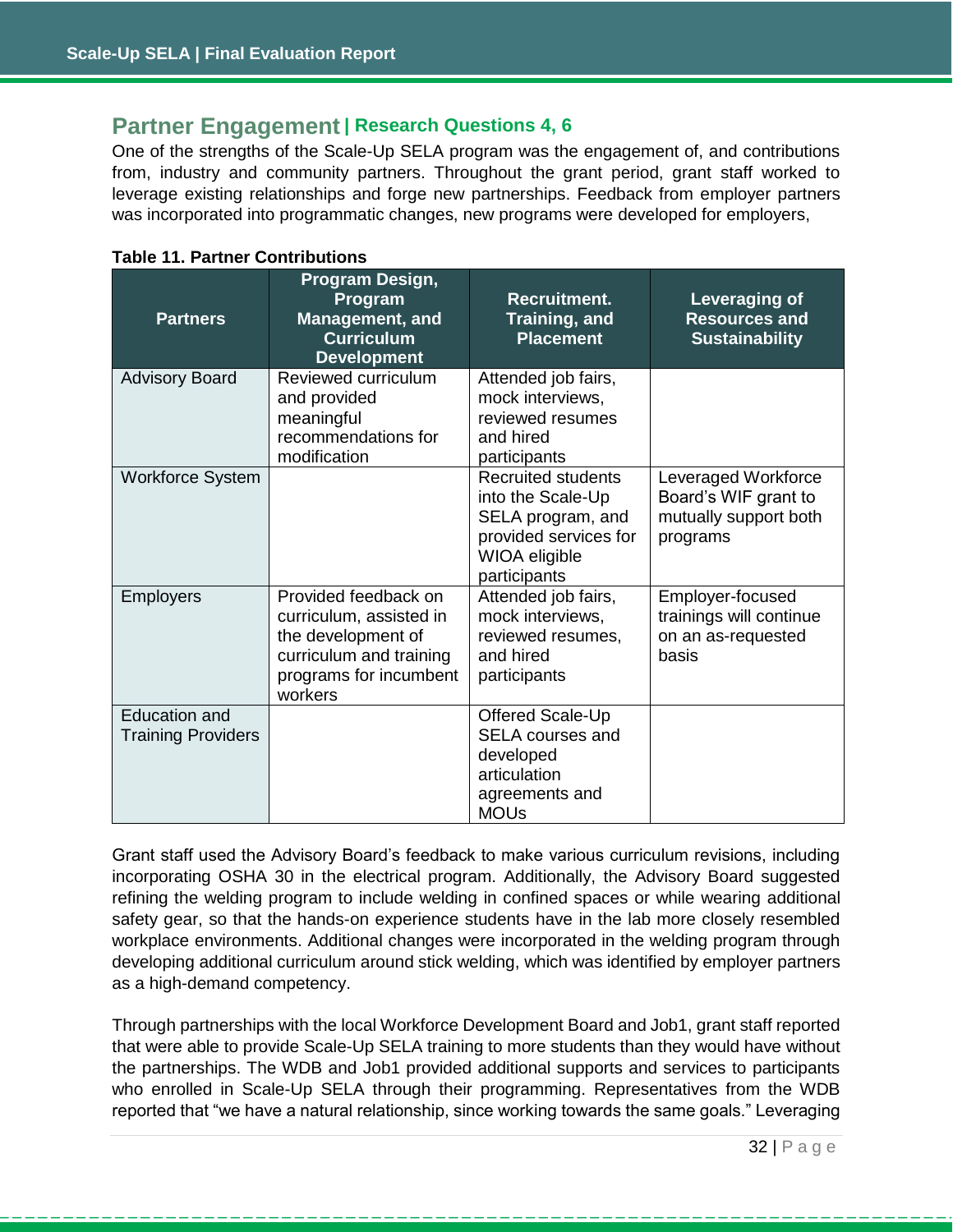opportunities with the workforce system increased the reach of the Scale-Up SELA grant in the community.

Employers were a vital partner for the success of the Scale-Up SELA program, as they participated in the Advisory Board, attended job fairs and mock interview events that prepared students for job placement, they hired Scale-Up SELA participants. Grant staff were able to develop customized training programs for some employers, including an aluminum welding, accelerated pipefitting, and Hispanic welding courses to meet employer needs. Further information regarding these new programs is discussed in the [Curriculum Development and](#page-25-2)  [Modifications](#page-25-2) section of this report.

Education and training partners, including Tulane University's Earn and Learn program, South Central Louisiana Technical College, Nunez Community College, all collaborated with Scale-Up SELA grant staff to either offer Core training or provide opportunities for the articulation of Core Plus for the training programs offered at these institutions. Partnering with local educational institutions to provide Core in other locations and through other programs allowed Scale-Up SELA programming to meet students where they were, rather than requiring all students to come to Delgado's campuses to receive their training. Grant staff were able to identify educational and training programs that were aligned with the training provided through Scale-Up SELA to expand partnerships at these institutions.

## **Factors Contributing to Partner Involvement**

**Since most of the programming under Scale-Up SELA existed before the grant, many partnerships were established before the grant.** Grant staff were able to leverage and expand existing relationships with local industry partners. Partners reported that they already knew of Delgado, and the high-quality students who come out of training programs. "There's definitely a high demand for Delgado students," explained one employer. "We've had a great partnership with Delgado," reported another employer, "We've been working with them for a while. We're happy to help, they're very responsive to our feedback and they use our time well."

**Grant staff worked strategically with their local Workforce Development Board through Job1 to recruit program participants for each of their grant funded programs**. By working together and leveraging grant funding collectively, each organization maximized the impact of their respective grant. The partnership with the Job1 – American Job Center has complimented grant staff efforts by preparing Core Plus participants with job readiness training. Additionally, Scale-Up SELA has supported the Workforce Development Board's efforts by extending employment assistance to program participants who arrived at Delgado through the Workforce Development Board. Furthermore, grant staff collaborated with Job1 to serve jobseekers through Core Plus before they returned to Job1 for placement within the City's airport construction project.

**Scale-Up SELA grant staff made a concentrated effort to ensure that they had a clear understanding of employer partners' needs and were respectful of their time and services.** Grant staff demonstrated this commitment by consistently aligning their schedule to best meet employers' needs (i.e. aligning the Employer Advisory Board meeting time to compliment another meeting that many of the Board members attend on the same morning) and translating employer feedback into meaningful curriculum revisions. Grant staff built in opportunities for employers to articulate what they were looking for in their relationship with Delgado. For example, after inviting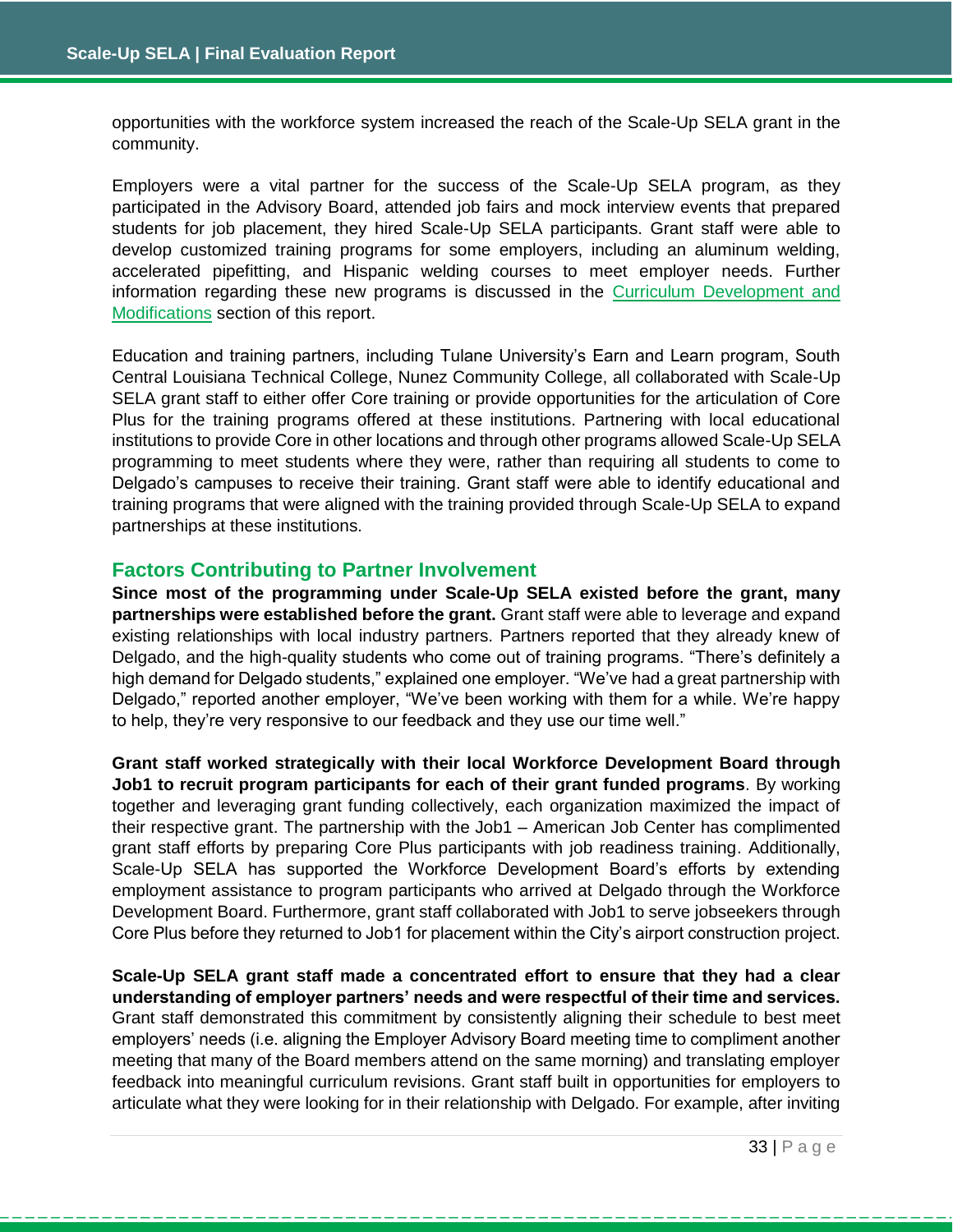employer partners to participate in their Scale-Up SELA job fair, the Career Developer distributed an Employer Registration Form outlining the types of jobs they were trying to fill, so that she was able to prepare and direct students appropriately. Additionally, grant staff created an Employer Engagement Checklist, which allowed employers to identify their specific needs and goals, and the ways in which they wanted to engage with the grant. The grant staff's employer-oriented approach resulted in employer partners feeling valued and being willing to make investments in the Scale-Up SELA program. "We've never partnered like this before," explained one employer, "it's been a really good experience."

**Grant staff worked with employer partners to offer specific training courses to meet employer needs.** Grant staff and instructors developed an aluminum welding training program for Textron, a millwright training program for St. Charles Parish Waterworks, and Pipefitting Levels 3 and 4 for Turner Industries, among other training programs for partners. Working with employer partners to offer specific trainings that met the needs of employers allowed grant staff to continue to build and foster relationships with partners.

## Most Impactful Partner Contributions

**City Airport/Core Plus partnership yielded more participants than anticipated.** Grant staff reported that the partnership with the City resulted in more participants than they had originally anticipated, which allowed the grant to be "more successful and have a bigger reach than we thought it could." The influx of Scale-Up SELA students from the City allowed grant staff to "focus on serving and supporting students, rather than solely focusing on recruitment." While grant staff reported that they still recruited students into the program, the pipeline established with the City allowed for more time to be spent on student services and job placement.

#### **Advisory Board participation and feedback was reported as crucial to program success.**

The Employer Advisory Board was notably invested in the success of Scale-Up SELA, as demonstrated by their continued attendance of Advisory Board meetings, their participation in career development opportunities for students, their meaningful feedback on curriculum, and ultimately, by hiring Scale-Up SELA program completers. Employer Advisory Board members participated in job fairs, employer receptions, and mock interviews, and offered specific and thoughtful curriculum revisions that grant staff readily adopted. Members of the Employer Advisory Board reported that they feel their "input is valued and used meaningfully", that their time is respected and "well used", and that "the partnership is a natural fit." The grant staff were proactive in catering to the needs of their employer partners and maintained positive and beneficial relationships to ensure continued engagement with their partners.

## Least Impactful Partner Contribution

While grant staff reported that some employers did not contribute as much as they had originally anticipated, all partners contributed something to the success of the Scale-Up SELA program. Grant staff acknowledged that some partners' level of engagement ebbed and flowed throughout the grant period, but none of the partners disengaged entirely.

**However, the partnership that was pursued to offer Green Infrastructure certifications did not fully develop in the way that grant staff had hoped.** Grant staff reported that a partnership was forged through a consortium that included the City of New Orleans, the Sewage and Water Board, Delgado, and GNO Inc. that was designed to provide certifications to employees in the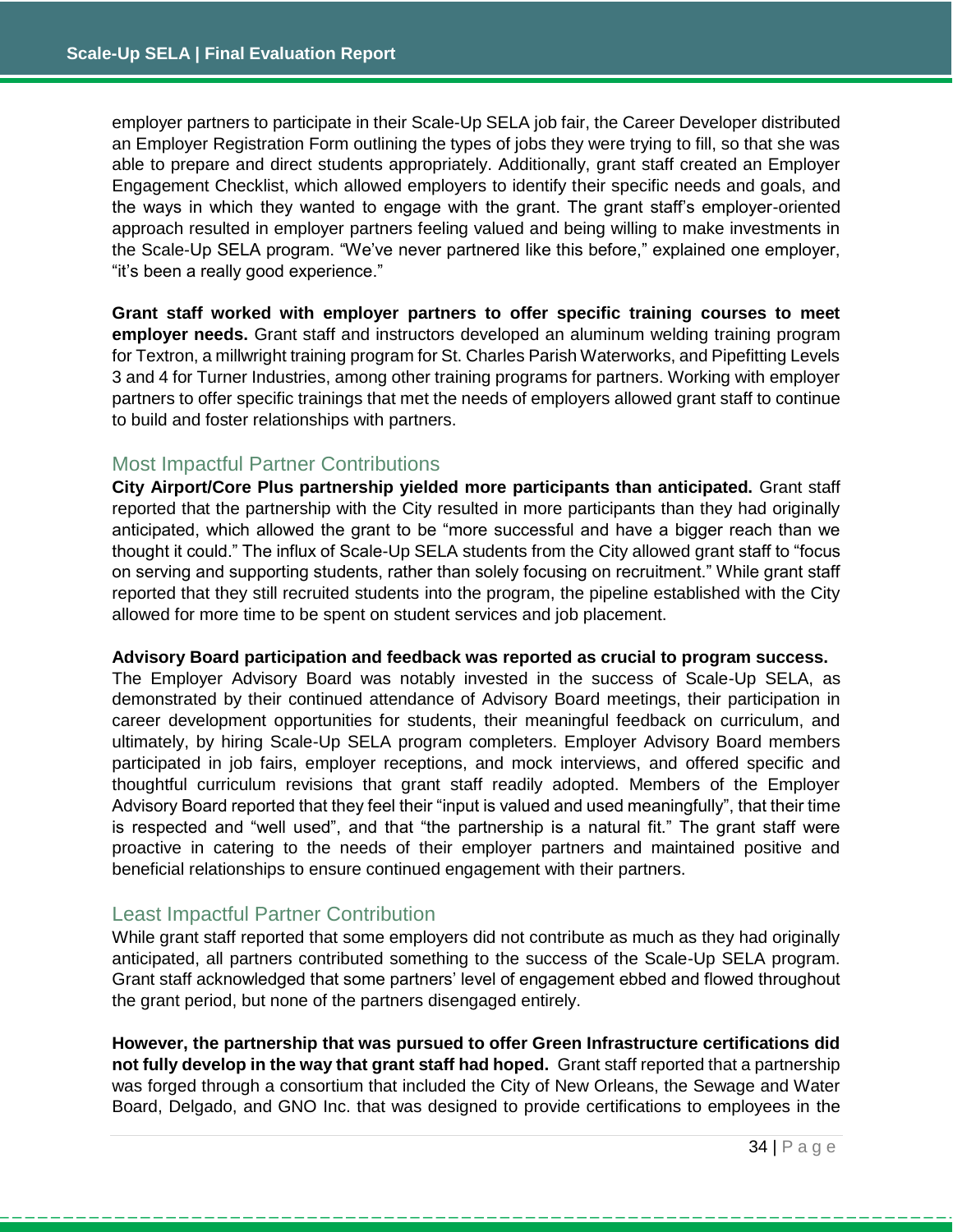water industry. The training curriculum cross-walked with the Advanced Manufacturing training provided by Scale-Up SELA, specifically with Core Plus and OSHA. A pilot of the new green infrastructure course was offered in the spring of 2017. However, challenges arose related to eligibility of the participants to take the certification exam. A high school diploma was set as the minimum educational experience required to take the National Green Infrastructure Certification Exam. This proved to be a challenge for Delgado, as grant staff reported that the college does not require a high school diploma for training programs. This incongruency resulted in students being unable to test for the credentials as part of Delgado's programs. As such, future cohorts of Green Infrastructure students had to meet eligibility requirements to participate in the program, so that they could test for the credential.

## <span id="page-35-0"></span>**Program Output Achievement | Research Questions 5, 7**

During the grant period, grant staff successfully accomplished the articulated goals for their TAACCCT grant. Grant staff, instructors, institutional leaders, and partners all worked to achieve the goals of the Scale-Up SELA program.

## **Program Outputs<sup>18</sup>**

The Scale-Up SELA program had a goal of serving 1,150 unique participants and 805 program completers throughout the grant period. The Scale-Up SELA grant team nearly met the number of participants served and exceeded the number of program completers. Additionally, 2,521 credentials, certificates, and degrees were awarded to program completers, significantly exceeding the goal of 805. The Scale-Up SELA program did not meet outcomes related to employment; however, grant staff reported that employment was often verified by students through follow up calls, and students were not easy to connect with after the left the program. Additionally, wage data was not available to verify employment or wage data.

## **Figure 5. TAACCCT Output Achievement**



<sup>&</sup>lt;sup>18</sup> This data was provided to the Evaluation Team on September 20, 2018. However, grant staff continued follow up efforts with students and may report different final outcomes in their last APR, as they were able to update their data until September 30, 2018.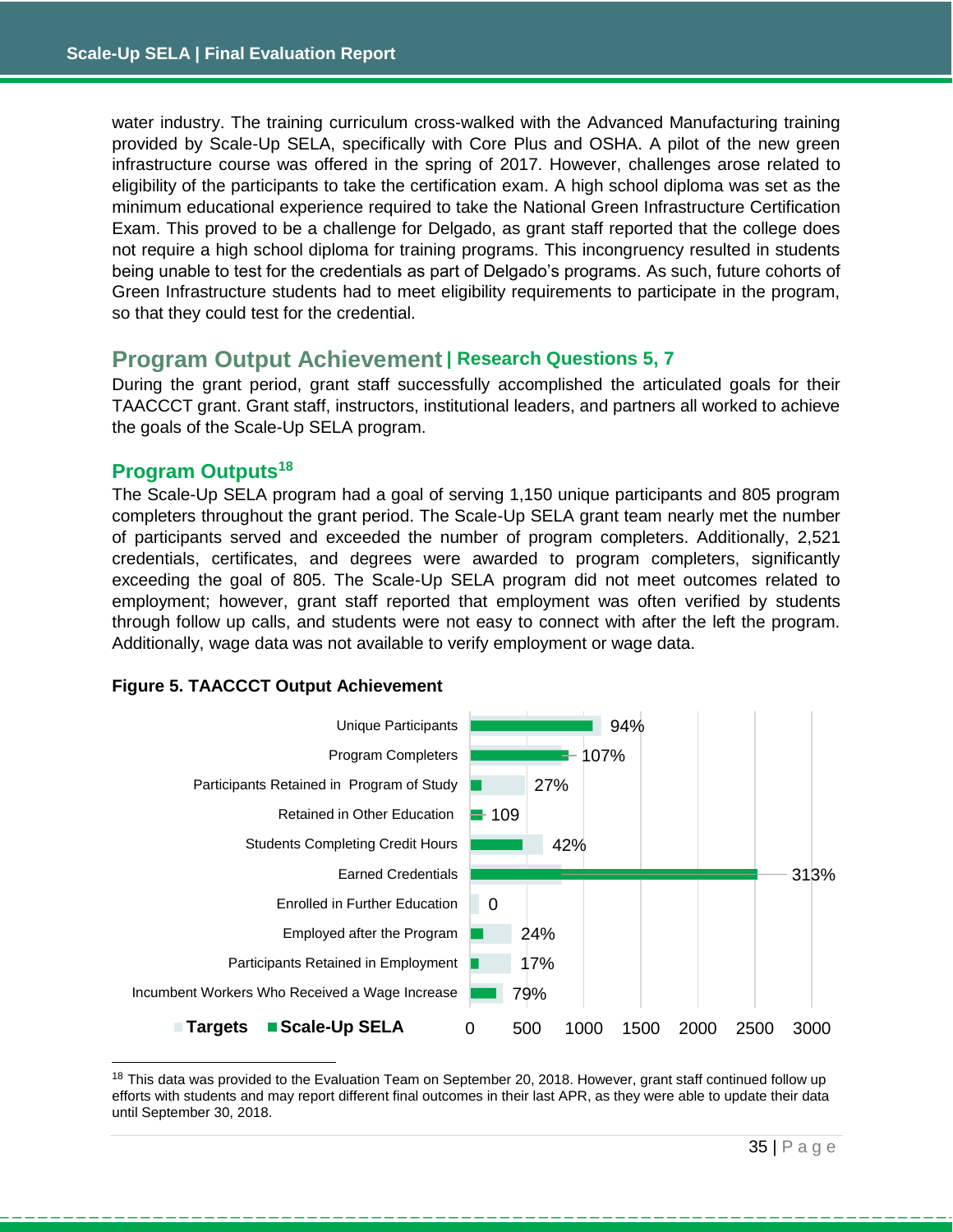## **Accelerators of Output Achievement**

The following accelerators facilitated output achievement, as these accelerators expedited the efforts of grant staff as they implemented the Scale-Up SELA program. Accelerators related to student satisfaction, the strategic and intentional engagement of partners, job readiness supports for students, and the team teaching model all supported successful implementation of the Scale-Up SELA program.

**Grant staff strategically and intentionally engaged employers and workforce partners to fully leverage the Scale-Up SELA grant.** Through the intentional leveraging of other training programs, grants, and opportunities to create training programs for employer partners, grant staff were able to build a pipeline of students for the Scale-Up SELA program who might not have found the program otherwise. "By working with partners to find new ways to include people from different programs, we're broadening the reach of the grant," explained the Program Director.

**Students' satisfaction with the Scale-Up SELA program resulted in students spreading the word about the program to their peers, which increased recruitment for the program.** Scale-Up SELA participants reported that they were generally pleased with their experiences in the program and appreciative of the hands-on support that instructors and staff provided. Students noted that they believed the classes they participated in were teaching them the skills they need to be successful in their industry, and that they knew where to go for additional supportive services. Students reported that they "told everyone I know to join this program," and when interviewed, several students reported that they first heard about this program from a friend who had previously enrolled.

**Grant staff, instructors, students, and college leadership all reported that the team teaching approach allowed students to persist in the program.** College leadership reported that the team teaching approach appealed to students because "it made going back to school seem more realistic." Students in the program agreed and one reported, "I hadn't been in classes for a long time, so it was intimidating. But the team teacher was able to help me a lot." The team teaching model helped to support non-traditional students in the classrooms, which students reported allowed them to feel more confident about their ability to continue into the next levels of their programs.

**Job readiness supports provided to students positioned students well to begin their job searches.** Employers noted that students were well-prepared for job fairs, had updated resumes, and were prepared to meet with employers. One employer reported "She [Career Developer] always sends me the best candidates. I feel like I struck gold with Delgado, because I don't have to go through a thousand people to get it right." Students reported that the supports provided helped them to be "ready to go into an interview."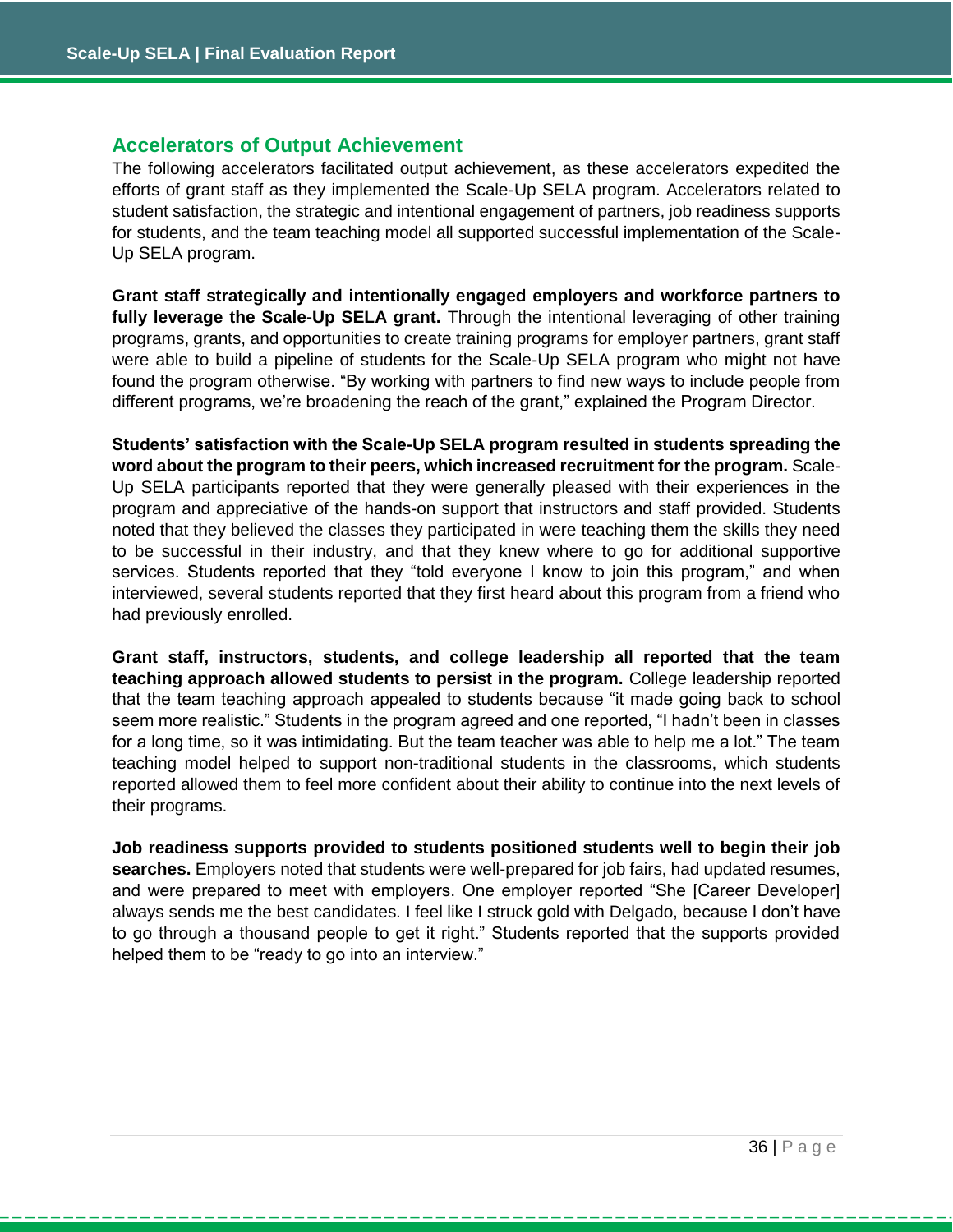## **Barriers that Hindered Output Achievement**

The following barriers hindered output achievement, as these challenges affected the efforts of grant staff as they implemented the Scale-Up SELA program. Barriers related to the development of articulation agreements, transportation for students, and the time-consuming nature of case management and student follow up all hindered further progress of the grant.

**The grant definitions of a completer for the TAACCCT grant limited grant outcomes related to employment.** Throughout the grant, staff intentionally leveraged partnerships with the City to train candidates in Core Plus who would ultimately be placed in employment with the City for jobs at the airport. However, some of these completers were often placed in subsidized employment through the American Job Center (Job1) and maintained the status of subsidized employment into the quarter after exit. Because of this, grant staff were unable to report these completers as "employed after program of study completion," which negatively impacted the outcomes reported by grant staff.

**Grant staff reported that external articulation agreements did not progress in the ways that they had hoped.** Originally, grant staff reported that they had anticipated developing articulation agreements for entire programs of study. Grant staff learned that this was difficult to complete because "the technical training at Delgado is very customized, and the courses are customized to meet employer needs." The Program Director reported that due to the customized programs, the four-year colleges were not able to easily articulate a complete Scale-Up SELA program. Grant staff reported that they then began pursuing course equivalency, which articulated credits on a course-by-course basis. Grant staff noted that Core Plus articulated into the credit-side of the college through course equivalent articulation.

**Students' transportation barriers generally limited the participants of the program to students who either had reliable transportation or who lived in close proximity to the campus.** Grant staff perceived that potential students who lived further away from campus were not joining the program due to their inability to have reliable transportation to classes. Students reported that their transportation issues included lacking a vehicle, the indirect public transportation near campus, the cost of gas, and relying on friends for a ride, all of which made it more difficult for them to attend classes. The Career Developer reported that students' transportation challenges also affect their job searches, as "students were not always able to drive to job interviews."

**Student follow-up and intrusive advisement were challenging tasks for grant staff due to the size of the caseload.** Grant staff collectively reported that the time-consuming nature of the intrusive advisement and case noting of the services provided to students, while a hallmark of the Scale-Up SELA program, made it challenging for grant staff to keep up with the administrative components of supporting students. "We may not have had the right tools to be efficient," explained the Program Director, "we did not have sophisticated tools for case noting and tracking." With the number of students that grant staff served during the grant period, staff reported that following-up with students who had exited the program was often challenging, as students did not always call them back, so they were unable to confirm employment for all SELA students.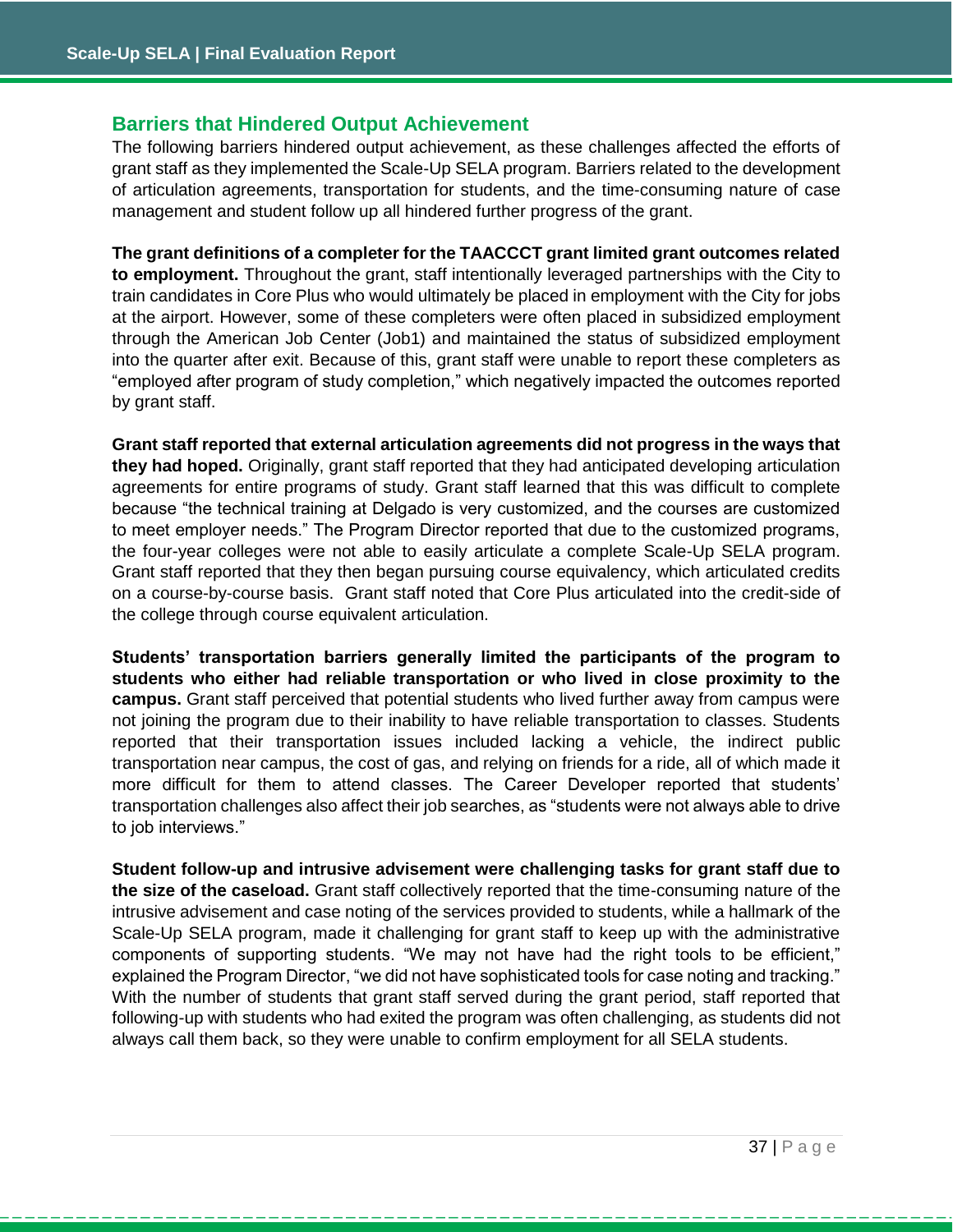## <span id="page-38-0"></span>**KEY OUTCOMES FINDINGS<sup>19</sup>**

## <span id="page-38-1"></span>**Scale-Up SELA Student Demographic Data**

In total, the Scale-Up SELA program served 1,074 **Figure 6. SELA Student Demographics** students, of those 404 students were in the credit programs and 670 in the non-credit programs. The average age of a program enrollee was 32.5 years. Individuals enrolled in courses for credit (average age of 30) tended to be younger than those enrolled in non-credit courses (average age of 34). Participants were mostly male (89.9%), while 8.8% were female; this breakdown was similar across both credit and (90.6% and 6.2%, respectively) and non-credit (89.6% and 10.4%) students. Additionally, 53.4% of Scale up SELA students were incumbent workers.

Most Scale-Up SELA students were Black (66.3% overall). However, there was a larger percentage of White students in credit programs (28.5%) than in non-credit programs (11.3%).

## **Program Enrollment**

#### **Table 12. Program Enrollment**

| Program                        | <b>Credit</b> | <b>Non-Credit</b> |
|--------------------------------|---------------|-------------------|
| Tech 101 Only / Core Plus Only | 50            | 222               |
| Electrical                     | 117           | 109               |
| <b>Industrial Maintenance</b>  | 113           | 135               |
| Pipefitting                    |               | 74                |
| <b>Precision Machining</b>     | 13            |                   |
| Welding                        | 111           | 130               |
| Total                          | 404           | 670               |



Tech 101 is offered as a co-requisite course for all the Scale-Up SELA credit-bearing programs. However, the individuals listed in Tech 101 in the table may have been enrolled in a course of study that was outside of the purview of this grant, though their enrollment in Tech 101 included them within the Scale-Up SELA program. Similarly, individuals in non-credit programs may have completed the Core Plus course as part of their programs of study, but those listed in the Core Plus row below are those that did not enroll in an additional Scale-Up SELA grant-funded program. This analysis does not include students enrolled in the Process Instrumentation and Control program that was implemented towards the end of the grant, as no data was available.

#### **Table 13. Percentage of Incumbent Workers in Each Program of Study**

|                               | <b>Credit</b> | <b>Non-Credit</b> |
|-------------------------------|---------------|-------------------|
| Core Plus Only                | n/a           | 45.0%             |
| Tech 101 Only                 | 58.0%         | n/a               |
| Electrical                    | 49.6%         | 53.2%             |
| <b>Industrial Maintenance</b> | 57.1%         | 69.6%             |
| Pipefitting                   | 66.0%         | 51.4%             |
| <b>Precision Machining</b>    | 38.5%         | n/a               |
| Welding                       | 48.6%         | 52.3%             |

<sup>&</sup>lt;sup>19</sup> Data for the Outcomes Evaluation was provided to the Evaluation Team on August 17, 2018. While grant staff continued to update their data files until September 30, 2018, all data used in the Outcomes Evaluation is the subset of data that was finalized as of August 17.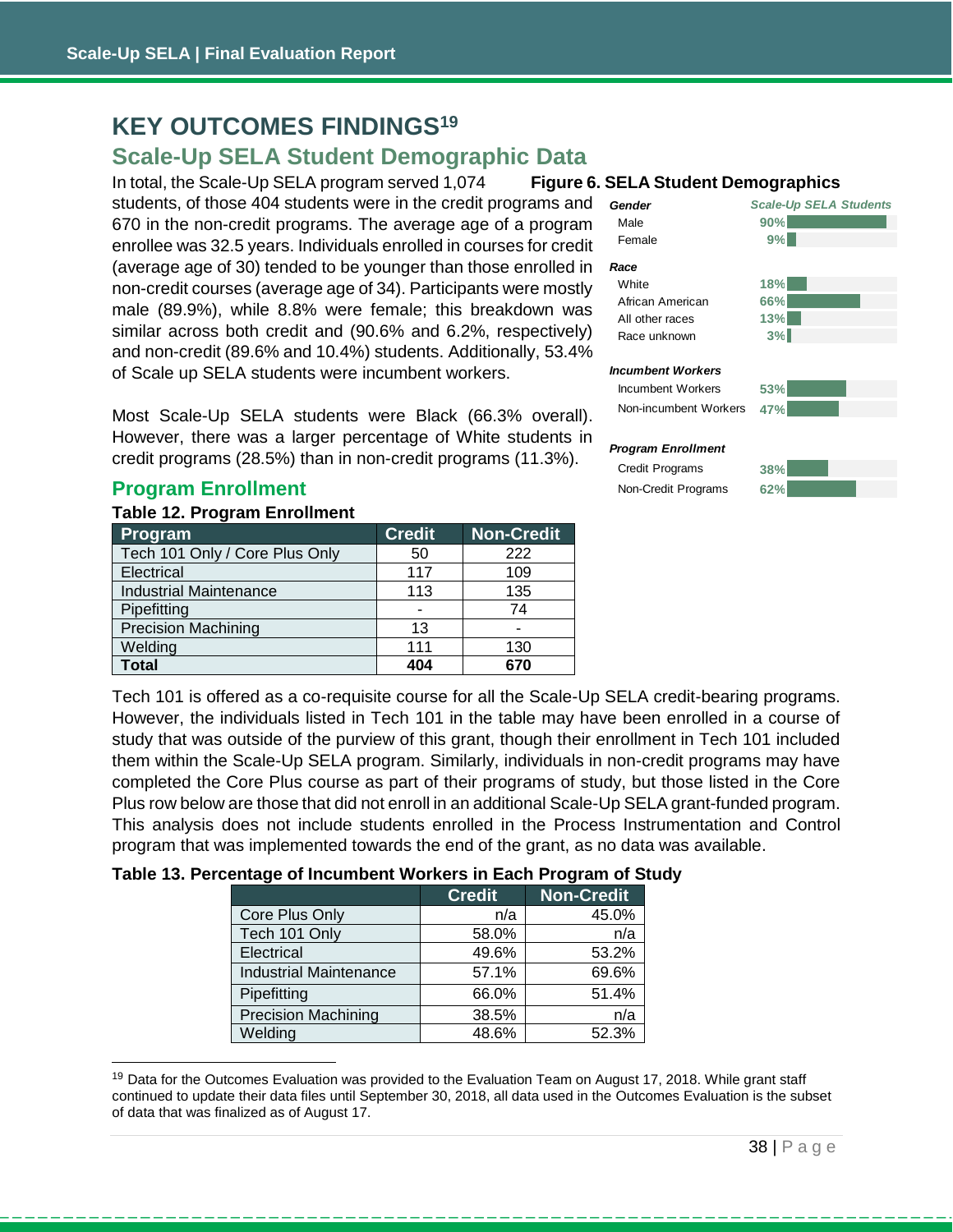## <span id="page-39-0"></span>**Credential Attainment | Research Question 1**

Scale-Up SELA students had the opportunity to earn a variety of industry recognized credentials, and the specific credentials varied based on the individual programs of study.

| <b>Non-Credit Programs</b>                   |                                                                   | <b>Credit Programs</b>                  |                                                                                              |  |  |
|----------------------------------------------|-------------------------------------------------------------------|-----------------------------------------|----------------------------------------------------------------------------------------------|--|--|
| <b>Program Area</b>                          | <b>Industry Based</b><br><b>Credential</b>                        | <b>Program Area</b>                     | <b>Industry Based</b><br><b>Credential</b>                                                   |  |  |
| Core Plus                                    | <b>NCCER Core</b><br>OSHA 10 <sup>20</sup>                        | Tech 101                                | <b>NCCER Core</b>                                                                            |  |  |
| Electrical                                   | <b>NCCER Core</b><br><b>NCCER Level 1</b><br><b>NCCER Level 2</b> | Electrical                              | <b>NCCER Level 1</b><br><b>NCCER Level 2</b><br><b>NCCER Level 3</b><br><b>NCCER Level 4</b> |  |  |
| <b>Industrial</b><br>Maintenance<br>Mechanic | <b>NCCER Core</b><br><b>NCCER Level 1</b><br><b>NCCER Level 2</b> | Industrial Maintenance                  | <b>NCCER Level 1</b><br><b>NCCER Level 2</b>                                                 |  |  |
| Pipefitting                                  | <b>NCCER Core</b><br><b>NCCER Level 1</b><br><b>NCCER Level 2</b> | <b>Precision Machining</b>              | <b>NCCER Level 1</b><br><b>NCCER Level 2</b>                                                 |  |  |
| Welding                                      | <b>NCCER Core</b><br><b>NCCER Level 1</b><br><b>NCCER Level 2</b> | Process Controls and<br>Instrumentation | <b>NCCER IBC</b>                                                                             |  |  |
|                                              |                                                                   | Welding                                 | <b>NCCER Level 1</b><br><b>NCCER Level 2</b>                                                 |  |  |

| Table 14. Credentials Available by Program |
|--------------------------------------------|
|--------------------------------------------|

**Overall, 83.8% of Scale-Up SELA students earned a credential and students earned an average of 2.5 credentials.** Students in non-credit courses were slightly more likely to earn a credential (85.4% earned at least one credential) than those in for-credit programs (81.2% earned at least one credential). However, participants in for-credit programs earned more credentials on average (2.6) than those in non-credit programs (2.4).<sup>21</sup> This could be due in part to the length of for-credit programs providing an opportunity for the student to earn more credentials. Additionally, students on the non-credit side in programs with partners, such as Job1, only received Core Plus training through their programs. There was no difference in average number of credentials earned between students who were incumbent workers (2.5) and those who were not incumbents (2.5).

## **Table 15. Credential Earning Amongst Scale-Up SELA Students**

|                               |                          | <b>Credit</b>              | <b>Non-Credit</b>        |                            |  |
|-------------------------------|--------------------------|----------------------------|--------------------------|----------------------------|--|
|                               | % Earned<br>at least one | Average #<br><b>Earned</b> | % Earned<br>at least one | Average #<br><b>Earned</b> |  |
| Tech 101 Only/Core Plus Only  | 76.0%                    | 1.9                        | 81.1%                    | 1.6                        |  |
| Electrical                    | 87.2%                    | 3.4                        | 95.4%                    | 2.9                        |  |
| <b>Industrial Maintenance</b> | 85.0%                    | 2.3                        | 76.3%                    | 2.2                        |  |
| <b>Precision Machining</b>    | 53.8%                    | 0.9                        | N/A                      | N/A                        |  |
| Pipefitting                   | N/A                      | N/A                        | 98.6%                    | 3.2                        |  |
| Welding                       | 76.6%                    | 2.7                        | 86.2%                    | 3.0                        |  |
| <b>Total</b>                  | 81.2%                    | 2.6                        | 85.4%                    | 2.4                        |  |

<sup>20</sup> OSHA 10 is not counted as an industry recognized credential for TAACCCT outcome reporting purposes..

 $\overline{a}$ 

<sup>21</sup> *t*= 2.20, df= 1072, *p*< .05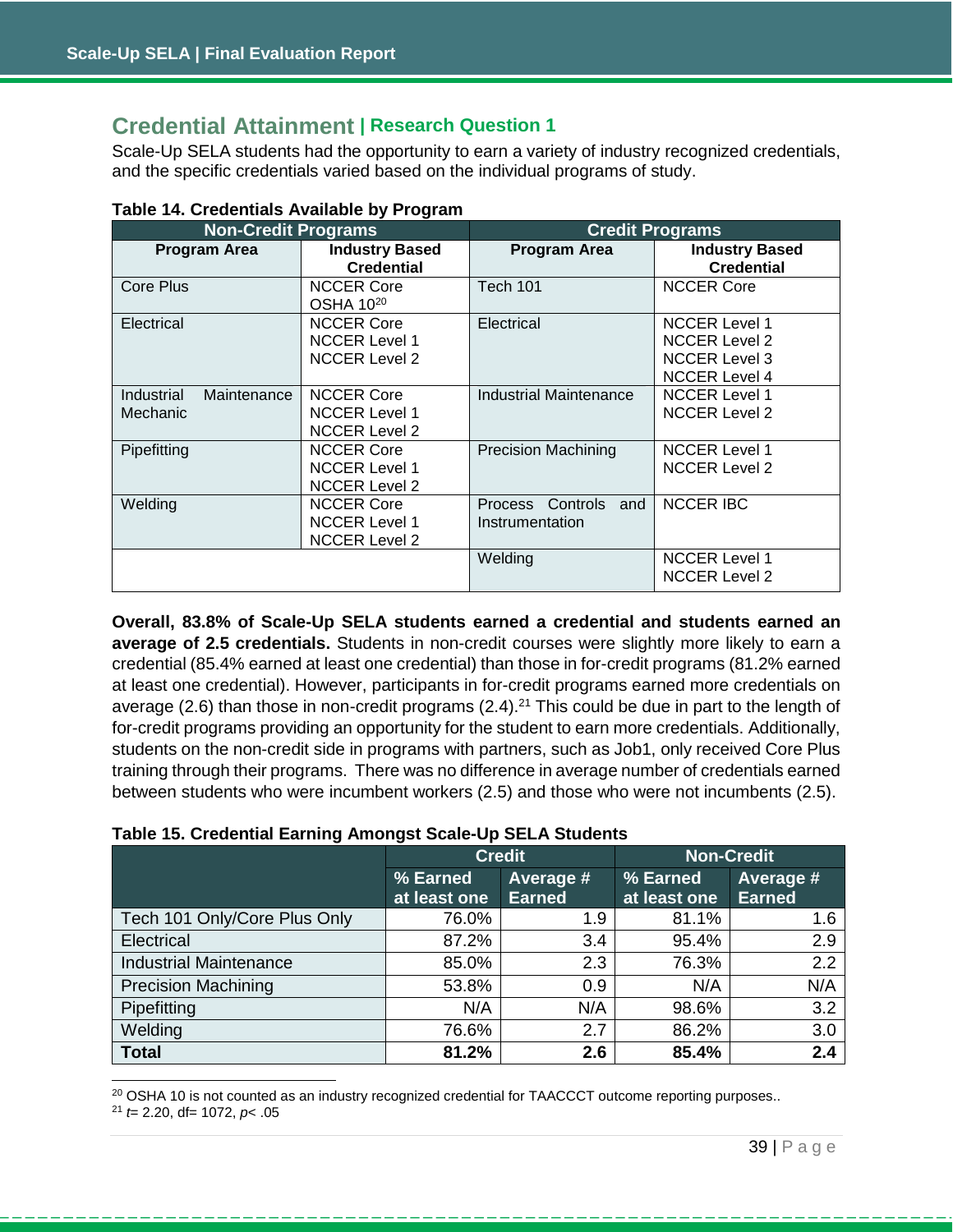**Students in the Scale-Up SELA program were significantly more likely to earn a credential (83.8%) than students in similar programs that were not part of the grant-funded program (57.1%).<sup>22</sup>** Many Scale-Up SELA students earned program earned more than one credential, as 2,672 credentials were earned among the 1,074 students in the Scale-Up SELA program. In fact, Scale-Up SELA students earned significantly more credentials (an average of 2.5 per student) than non-program participants in the comparison group (an average of 0.7 per student).<sup>23</sup> The difference between these two groups was statistically significant. To better understand the size of the difference, the effect size was computed. Effect sizes are useful for knowing if a statistically result is practically relevant. In education research, effect sizes of 0.30 are considered small, 0.50 are considered medium and 0.80 are considered large.<sup>24</sup> In this case, the effect side was 1.75 for credit students, and 0.88 for non-credit students. This means that there was a large different between the Scale-Up SELA students and those in the control group. Furthermore, this significant difference held true for both students in credit courses and those in non-credit courses, and the effect sizes for both groups were large.

## **Table 16. Average Number of Credentials Earned and Standard Deviation for Treatment and Comparison Group Members**

|                              | <b>Scale-Up SELA</b><br>student Average (SD) | <b>Comparison Group</b><br>Average (SD) | Effect Size (d) |
|------------------------------|----------------------------------------------|-----------------------------------------|-----------------|
| Credit <sup>25***</sup>      | 2.64(1.71)                                   | 0.63(0.59)                              | 1.75            |
| Non-Credit <sup>26***</sup>  | 2.40(1.73)                                   | 1.07(1.28)                              | 0.88            |
| $\sim$ 004 $\star\star\star$ |                                              |                                         |                 |

<span id="page-40-0"></span>*p*<.001\*\*\*

 $\overline{a}$ 

<sup>26</sup> *t=* -8.82, df= 134.75, *p*< .001

<sup>22</sup> *X*<sup>2</sup>= 175.1, df= 1, *p*< .001

<sup>23</sup> Treatment (M= 2.49, SD= 1.72), Comparison (M= 0.67, SD= 0.70), *t*= -31.80, df=1454, *p*< 0.001, *d*= 1.50

<sup>&</sup>lt;sup>24</sup> Cohen's *d* (the effect size) is calculated by the change in the Scale-Up SELA students credentials earned and those of the treatment group, divided by the pooled standard deviation for both pre-and post-program wages and can be thought of as a standardized difference. Effect sizes range from small (0.20), to medium (0.50) and large (0.80), see Cohen, J. (1988). Statistical power analysis for the behavioral sciences (2nd ed). Hillsdale. NJ: Lawrence Earlbaum Associates, 2.

<sup>25</sup> *t*= -23.02, df= 449.56, *p*< .001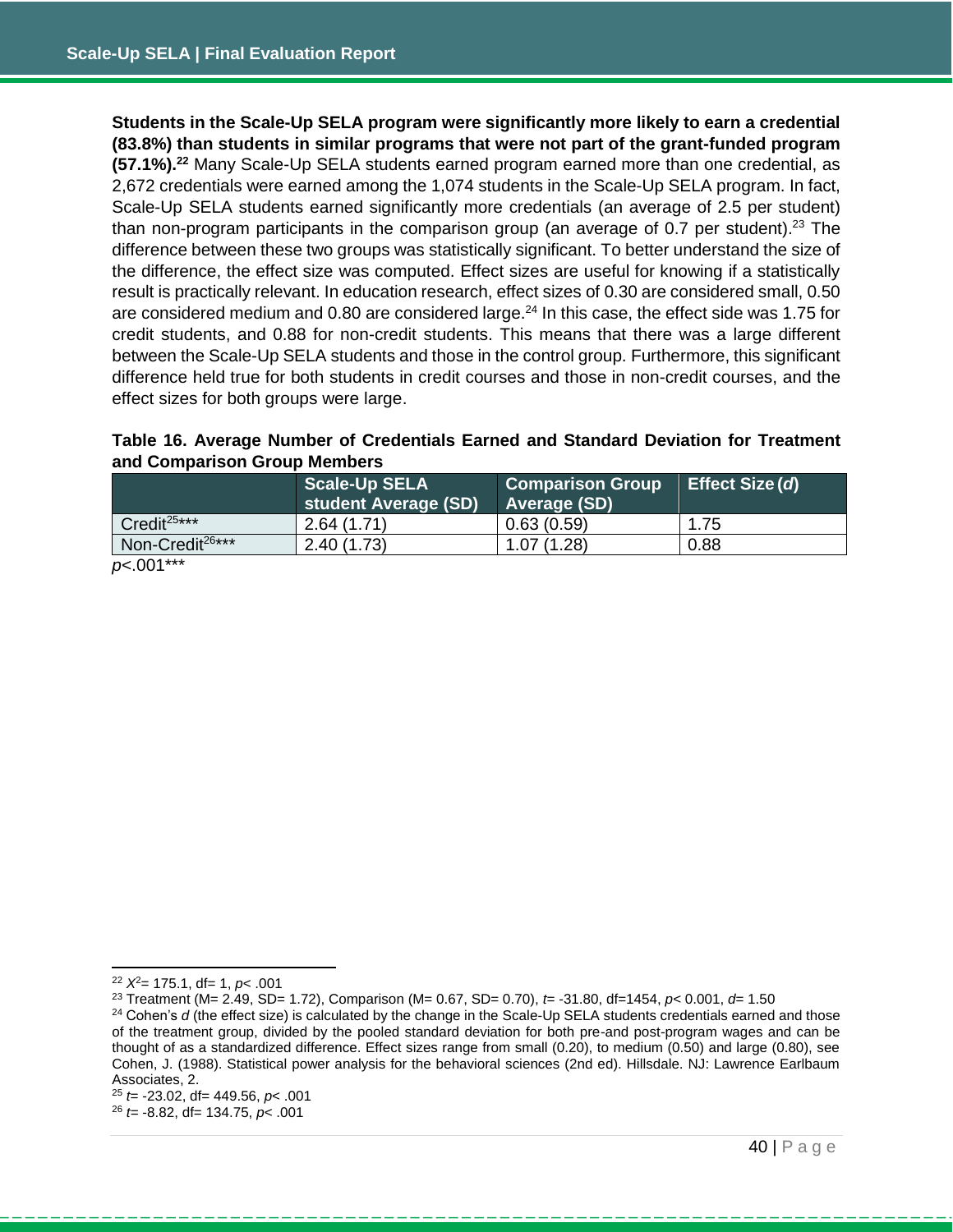## **Program Completion | Research Question 2**

For the purposes of USDOL reporting and this analysis, program completion was defined as students who had earned an industry recognized credential.

**Overall, 850 students (79.1%) completed a grant-funded Scale-Up SELA program.** The percentage of students considered program completers from credit programs (80.9%) was similar to the percentage completing non-credit courses (78.1%). Similarly, the percentages of students leaving the program before completion were roughly equal for both credit and non-credit courses.<sup>27</sup> Anecdotally, grant staff reported that students often left the program due to an employment opportunity, or because personal barriers (e.g., transportation, child care) proved too great for students to overcome. However, no data was collected from students who left the program early to ascertain the reason for the early departure from the program.

|                               | <b>Credit</b> | <b>Non-Credit</b> |
|-------------------------------|---------------|-------------------|
| Tech 101 Only/Core Plus       | 74.8%         | 76.0%             |
| Only                          |               |                   |
| Electrical                    | 86.3%         | 90.8%             |
| <b>Industrial Maintenance</b> | 85.0%         | 54.8%             |
| Pipefitting                   | n/a           | 98.6%             |
| <b>Precision Machining</b>    | 53.8%         | n/a               |
| Welding                       | 76.6%         | 85.4%             |
| <b>Total</b>                  | 80.9%         | 78.1%             |

**Table 17. Percentage of Scale-Up SELA Students Completing a Grant-funded Program**

**Incumbent workers and non-incumbent workers completed Scale-Up SELA programs at similar rates.<sup>28</sup>** However, incumbent workers in credit courses were significantly more likely to earn a credential to be considered a program completer (86.5%) than incumbent workers in noncredit courses (75.4%). This is noteworthy, as many of the employer-driving training courses that were developed were offered as non-credit programming. Throughout the program, grant staff reported that students on the credit-side tended to be perceived as more likely to complete their programs since they were working towards college certificates and degrees, in addition to industry recognized credentials.

|                      |  |  | Table 18. Scale-Up SELA Students Completing a Grant-funded Program by Incumbent |  |  |
|----------------------|--|--|---------------------------------------------------------------------------------|--|--|
| <b>Worker Status</b> |  |  |                                                                                 |  |  |

|                          | <b>Credit Courses</b> | <b>Non-Credit Courses</b> | <b>Total</b>        |
|--------------------------|-----------------------|---------------------------|---------------------|
| <b>Incumbent Workers</b> | 86.5% <sup>15</sup>   | 75.4% <sup>29</sup>       | 79.6%               |
| Non-incumbent Workers    | 77.8%                 | 81.1%                     | 79.9% <sup>30</sup> |

<sup>27</sup> Credit (M=0.47, SD=0.94), Non-credit (M=0.41, SD=0.84), *t*= 1.12, df= 775.11, *p*= 0.26,

<sup>28</sup> Incumbent workers 79.6% completed, Non-incumbent workers 79.9% completed

<sup>&</sup>lt;sup>29</sup> Incumbent workers in credit courses (86.5%), in non-credit courses (75.4%),  $X^2 = 38.6$ , df= 2,  $p$ <.001

<sup>&</sup>lt;sup>30</sup> There is not a statistically significant difference in program completion between non-incumbent workers in credit courses vs non-credit courses.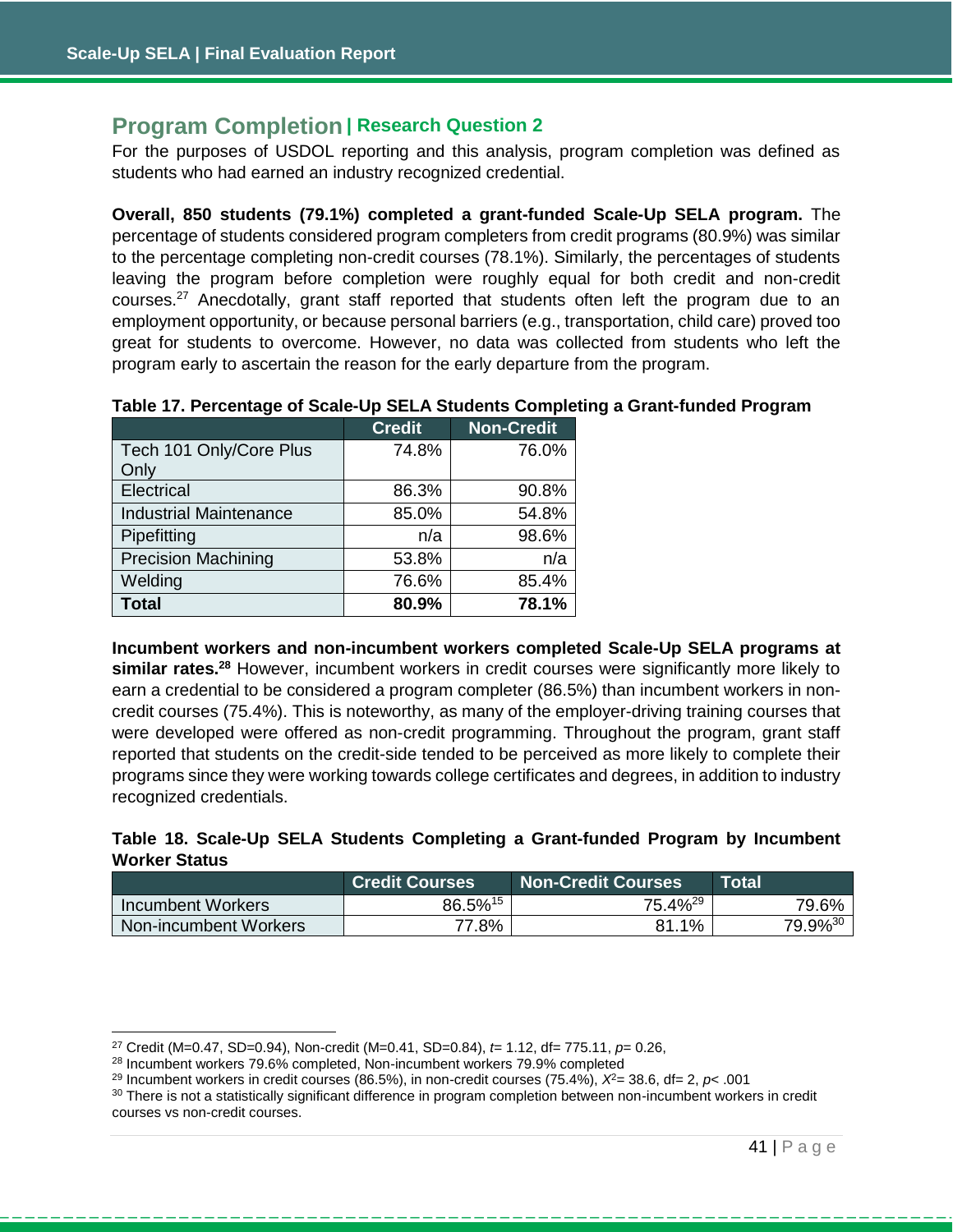## **College Credits Earned Through Scale-Up SELA**

For students in for-credit courses, program outcomes were further analyzed by the participant's likelihood of earning credits while enrolled and number of credits earned.

|                               | Percentage<br><b>Earning Credit(s)</b> | <b>Average Credits</b><br><b>Earned</b> |
|-------------------------------|----------------------------------------|-----------------------------------------|
| Electrical                    | 94.0%                                  | 19                                      |
| <b>Industrial Maintenance</b> | 82.5%                                  | 3                                       |
| <b>Precision Machining</b>    | 84.1%                                  | 15                                      |
| Tech 101 Only                 | 76.7%                                  | 3                                       |
| Welding                       | 80.2%                                  | 15                                      |
| <b>Total</b>                  | 84.7%                                  |                                         |

**Table 19. Percentage of Students in Credit Bearing Courses Earning at Least One Credit and Average Number of Credits Earned, by Program of Study**

**In total, 84.7% of Scale-Up SELA students in credit bearing courses earned at least one credit while participating in the program.** In fact, students who participated in a Scale-Up SELA program (84.7%) were significantly more likely than the comparison group to earn at least one credit (77.7%).<sup>31</sup> Therefore, participation in the Scale-Up SELA program increased the likelihood of successfully completing at least one class. Furthermore, Scale-Up SELA students earned a significantly greater number of credits while enrolled (average of 11.4) than comparison group members (average of 9.8). The effect size between the number of credentials earned between the Scale-Up SELA students and those in the comparison group was small (.15). Though this is a relatively small effect size, these results show that there are notable changes in the average number of credits earned by Scale-Up SELA students.<sup>32</sup>

<span id="page-42-0"></span>**The average number of credits earned per student varied by program type and whether a student was an incumbent worker.** On average, incumbent workers in credit programs earned slightly fewer credits (11) than non-incumbent workers (12). This may be due in part to the types of programs that incumbent workers were enrolled in. Incumbent workers comprise more than half of all participants in credit programs overall (53.2%), and 60.4% of incumbent workers were enrolled in low-credit-earning programs (Industrial Maintenance or Tech 101).

 $\overline{a}$ 

<sup>31</sup> *X*<sup>2</sup>= 8.36, *df*= 1, *p*< .01

<sup>32</sup> Treatment (M=11.36, SD=11.83), Comparison (M=9.75, SD=9.92), *t*= -2.37, df= 679.78, *p*< 0.05, *d*= 0.15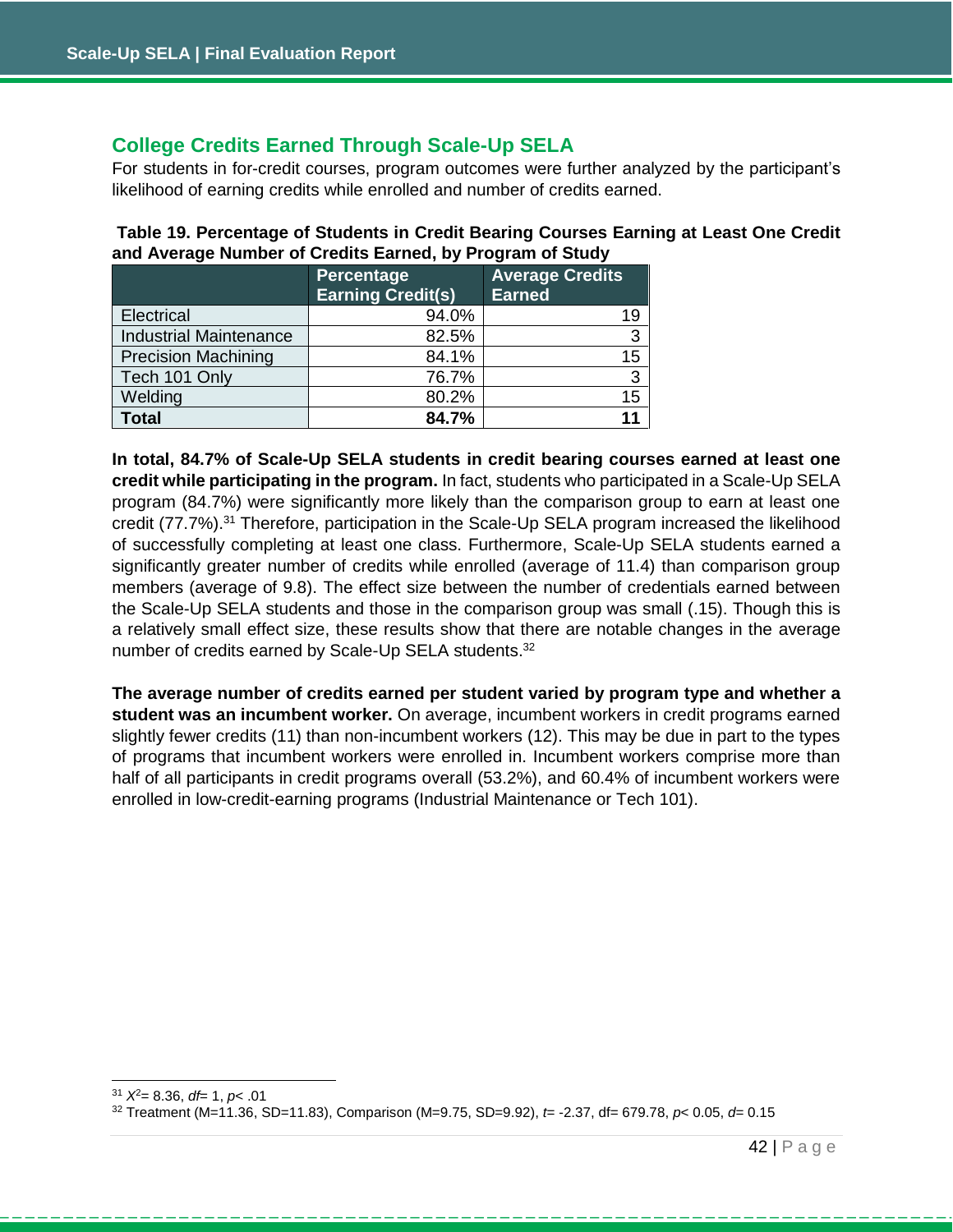## **Employment and Wages| Research Question 3**

Post-program employment data was not available for individuals in credit programs who were not incumbents, therefore this analysis includes employment information for non-credit students and incumbent workers only. Employment and wage data included in this analysis was provided to the Evaluation Team in mid-August 2018. Additional employment and wage data was collected by grant staff after this period, and is reflected in the TAACCCT outcomes, but is not included in this analysis.

**A fifth of non-credit students who did not have jobs when they enrolled in Scale-Up SELA entered the workforce after completing the program (20.6%)**. An additional 53.4% were incumbent workers who remained employed throughout the program. In total, 74.0% of non-credit students were employed after the exiting the Scale-Up SELA program. Students reported that the job readiness and job placement services provided by grant staff were key factors in their ability to pursue employment after their training programs were completed. Grant staff reported that in addition to this data, they expected that there were other students who have gain employment, but whose employment grant staff could not verify without the wage data that was not made available during this analysis period.

|                                     |               | <b>Credit</b>     | <b>Non-Credit</b> |                   |  |
|-------------------------------------|---------------|-------------------|-------------------|-------------------|--|
|                                     | <b>Number</b> | <b>Percentage</b> | <b>Number</b>     | <b>Percentage</b> |  |
| <b>Employed Incumbent Workers</b>   | 215           | 53.2%             | 358               | 53.4%             |  |
| Entered the Workforce After Program | n/a           | n/a               | 138               | 20.6%             |  |
| Not in Labor Force or Unemployed    | 175           | 43.3%             | 174               | 26.0%             |  |
| Unknown                             | 14            | 3.5%              | n/a               | n/a               |  |

#### **Table 20. Number and Percentage of Scale-Up SELA Students Employed After Exit.**

**The average wage increases for incumbent workers who completed a Scale-Up SELA was \$2.90 per hour.** Of the 573 participants who were incumbent workers, only 161 reported a wage increase (28.2%). The chart below shows average hourly wage increases by employment status and program type for the 161 incumbent workers who reported increases. Incumbent workers who were employed part-time saw a larger hourly wage increase of \$3.30/hr. than those who were employed full-time at \$2.86/hr. Additionally, incumbent workers who participated in credit programs saw larger hourly wage increases at an average of \$2.99/hr. compared to those in noncredit programs at \$2.81/hr.

## **Table 21. Average Hourly Wage Increase Reported by Incumbent Workers in Scale-Up SELA Programs**

|                            | <b>Average Hourly Wage Increase</b> |                     |              |
|----------------------------|-------------------------------------|---------------------|--------------|
|                            | Credit (N=82)                       | Non-Credit $(N=79)$ | <b>Total</b> |
| Full-time employed (N=119) | \$2.99                              | \$2.72              | \$2.86       |
| Part-time employed (N=33)  | \$2.97                              | \$3.74              | \$3.30       |
| Total ( $N=161$ )          | \$2.99                              | \$2.81              | \$2.90       |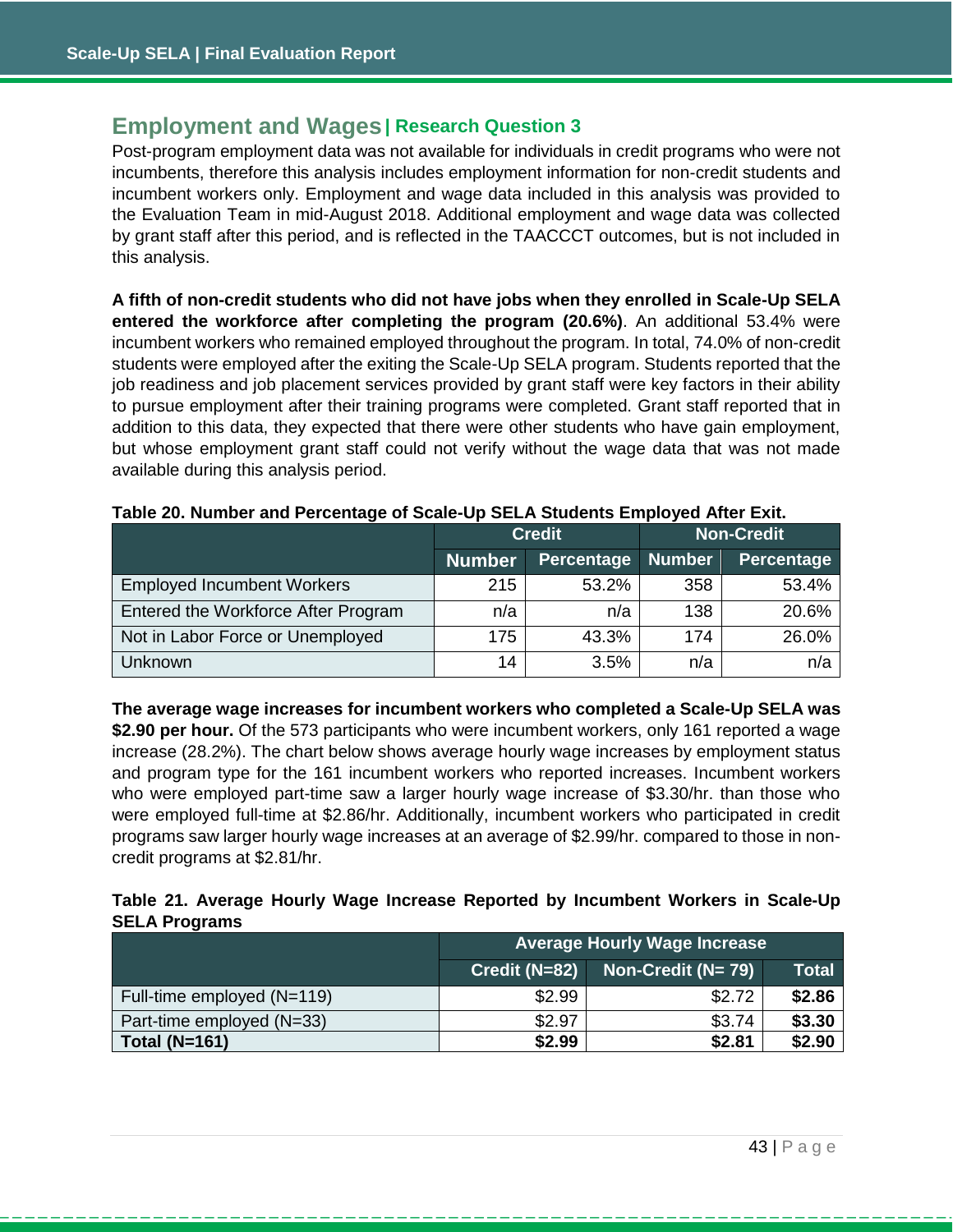## <span id="page-44-1"></span><span id="page-44-0"></span>**LOOKING FORWARD | Research Questions 8,9 Sustainability**

## **Program Sustainability**

Grant staff reported that discussions on how to best sustain the momentum from the Scale-Up SELA program were still underway as the grant began to close. Staff reported that the academic programs on the credit side will continue to be offered, but without the intrusive advising, academic and employment assistance or job readiness supports. Staff reported that the equipment that was purchased through the grant will continue to be utilized in labs.

Grant staff reported that new programs on the non-credit side, including the aluminum welding program that was developed for Textron will continue to be offered, even outside of the Textron partnership. "Since we have the curriculum now, we can keep offering this," explained grant staff. Additionally, the training for the Green Infrastructure certification that occurred in partnership with the City of New Orleans and the Sewage and Water Board continue to be offered through the partnership with Job1. However, the majority of the non-credit training will be provided through employer partnerships moving forward.

Grant staff reported that there was interest in exploring ways to retain the team-teaching approach for non-credit programs. in particular. Staff reported that college leadership are exploring future grant funding opportunities to offer team teaching, as this was reported by all stakeholders to be a highly successful component of the grant.

## **Increased Institutional Capacity**

College leadership indicated that the Scale-Up SELA program affected both the way that instructors and leadership at Delgado think through curriculum development, and the types of learning opportunities that can be incorporated into the classroom. Leadership reported that the Scale-Up SELA program changed the way that Delgado leadership and faculty think about curriculum through their example of bringing multiple stakeholders to the table to share their unique perspectives and expertise. Since Scale-Up SELA, the college had made a strategic effort to include industry and employer partners in the curriculum development process on a more intentional basis with employer partners meeting monthly, initially, and now quarterly to provide feedback and inform decisions around curriculum. Their positive influence in the development of Scale-Up SELA curriculum has set the tone for future industry inclusion at the college. Scale-Up SELA also introduced the first hybrid training to be offered in a technical program at the college, opening new doors for non-traditional students. Grant staff reported that the Scale-Up SELA program "brought us into a new age," through the focus on student supports, job readiness, and the new equipment that was leveraged through the grant.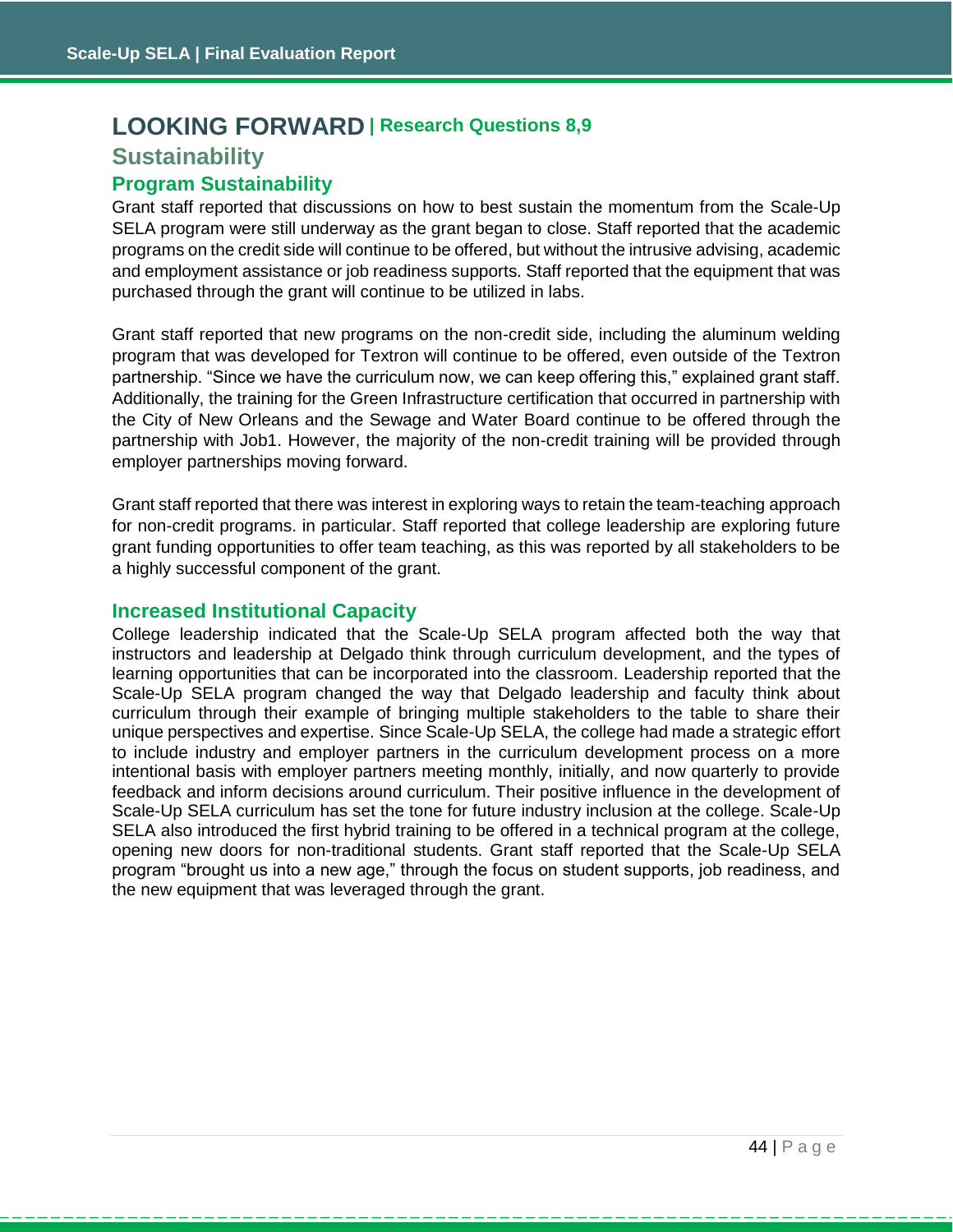## <span id="page-45-0"></span>**Stakeholder Recommendations for Replication**

Grant staff and college leadership encouraged future institutions to evaluate their internal capacity to support a prospective grant before submitting a proposal for funding. Internal checks could involve assessing businesses and open positions in their region to support the completers that would come out of a program and using an internal grant readiness checklist in conjunction with any grant proposals they consider submitting. Preparing in advance to navigate internal policies and procedures should simultaneously involve generating strong internal buy-in from other leadership and staff throughout the institution. Internal stakeholders are required to help secure classroom and office space, move internal processes along more quickly, and assist the grant team in promoting grant-funded programming.

Additionally, grant staff encouraged those considering replicating the Scale-Up SELA program to clearly understand the expectations of funders, and definitions of program outcomes, to mitigate the need to change midcourse. Another piece of advice for future institutions is to maintain strong data-tracking procedures to accurately reflect grant activities and progress, and to ensure continuity and precision over data tracking in the event of staff turnover. Staff also recommended cross-training to soften the effect of staff turnover and ensure resiliency to the grant team and program during periods of transition.

Staff also recommended that additional time for implementing such a program, including both a planning year, and more time at the end of the program to complete additional follow-up with students could yield a smoother process for future implementers. Staff reported that student follow-up is a time consuming process, and that, when available, wage data is often several quarters in arrears, so more time for follow-up could result in a more robust data set.

## <span id="page-45-1"></span>**CONCLUSION**

The Scale-Up SELA program was first and foremost a regional workforce development program. The goal of implementing the program, was to train TAA-eligible workers, veterans, and adults and to upskill those who were already engaged in the labor market and connect them to better paying jobs. Scale-Up SELA grant staff were successful in enrolling students into training programs and supporting them towards credential attainment. The results show that Scale-Up SELA completers earned, on average more than one industry recognized credential. Qualitatively, students reported that the supports that they received in the Scale-Up SELA program, including team teaching, advising supports, and job readiness workshops all positioned them for success both during their time in their programs of study and as they prepared to seek employment.

Incumbent workers received increases in their hourly wages after completing their training with Scale-Up SELA. This suggests that Scale-Up SELA completers had marketable skills that were in demand in the labor market. The Scale-Up SELA grant staff employed a variety of approaches to implement successful programs that achieved these outcomes including garnering support from college leadership, aligning their curricula to industry standards, purchasing equipment, and providing students with intentional supports and job readiness training. Future community collegebased workforce development programs can draw from the Scale-Up SELA program experience in the areas of program modifications, student supports, and employer engagement.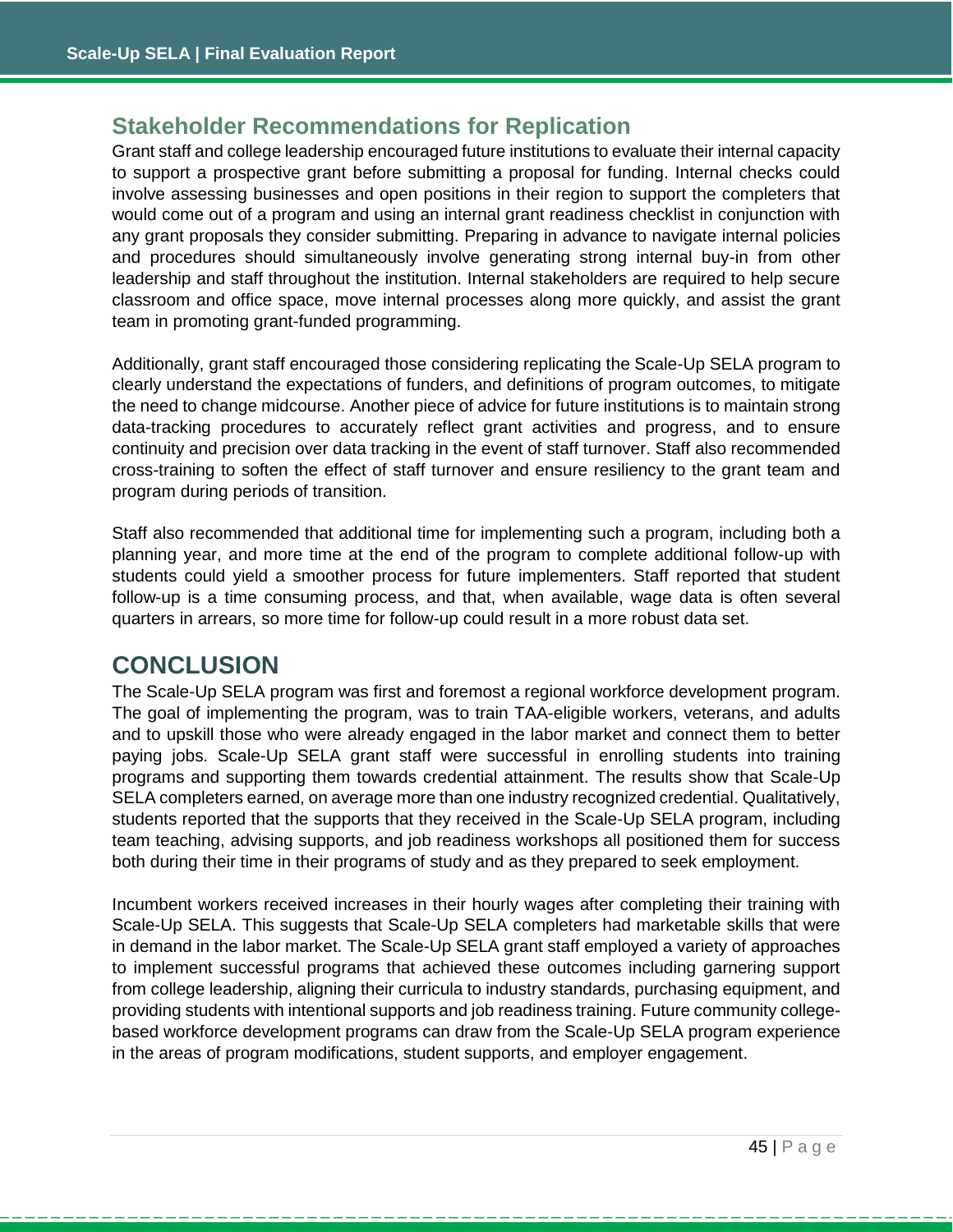## **Recommendations for Future Research**

A review of evaluation findings and limitations suggests several avenues for future research. The Evaluation Team has identified three areas where further research may yield grater insight into the effects of the Scale-Up SELA:

- The extent to which wage increases were seen across all participants;
- The extent to which a longer post-program observational window would reveal impacts of greater magnitude;
- Exploring the types of employment earned by students and the extent to which wages vary by industry.

Since wage data was not made available for Scale-Up SELA students (outside of incumbent workers), the opportunity to study the extent to which wages increased as a result of the Scale-Up SELA program still exists. While incumbent workers' wages increased after their training programs, the effect on wages remains to be seen for participants, at large. Measuring an increase in wages for this program would provide an additional indicator of program success that was not available during the grant period.

Extending the post-program observational period to examine outcomes beyond the first quarter following program completion would allow for a more complete data analysis. The extended postprogram period would result in multiple benefits to the body of research, including an opportunity to explore the extent to which the effects of the Scale-Up SELA program extended over a longer period of time. Additionally, as UI wage data is often in arrears, the extended period of postprogram observation would allow researchers to examine the effects of the program on additional students, specifically those completing the program in the last six months of implementation.

Grant staff reported that students were able to secure employment in a variety of industries, including welding, electrical, pipefitting, and many other fields. Future research on the industries in which students obtain employment would allow for additional analysis on the effectiveness of preparing students for the targeted industries and differences in wage outcomes. This would allow institutions to identify opportunities for additional employer partnerships and needs for focused career coaching and job development services. The results of the research could allow Scale-Up SELA implementers to further develop career pathways for students into the target industries.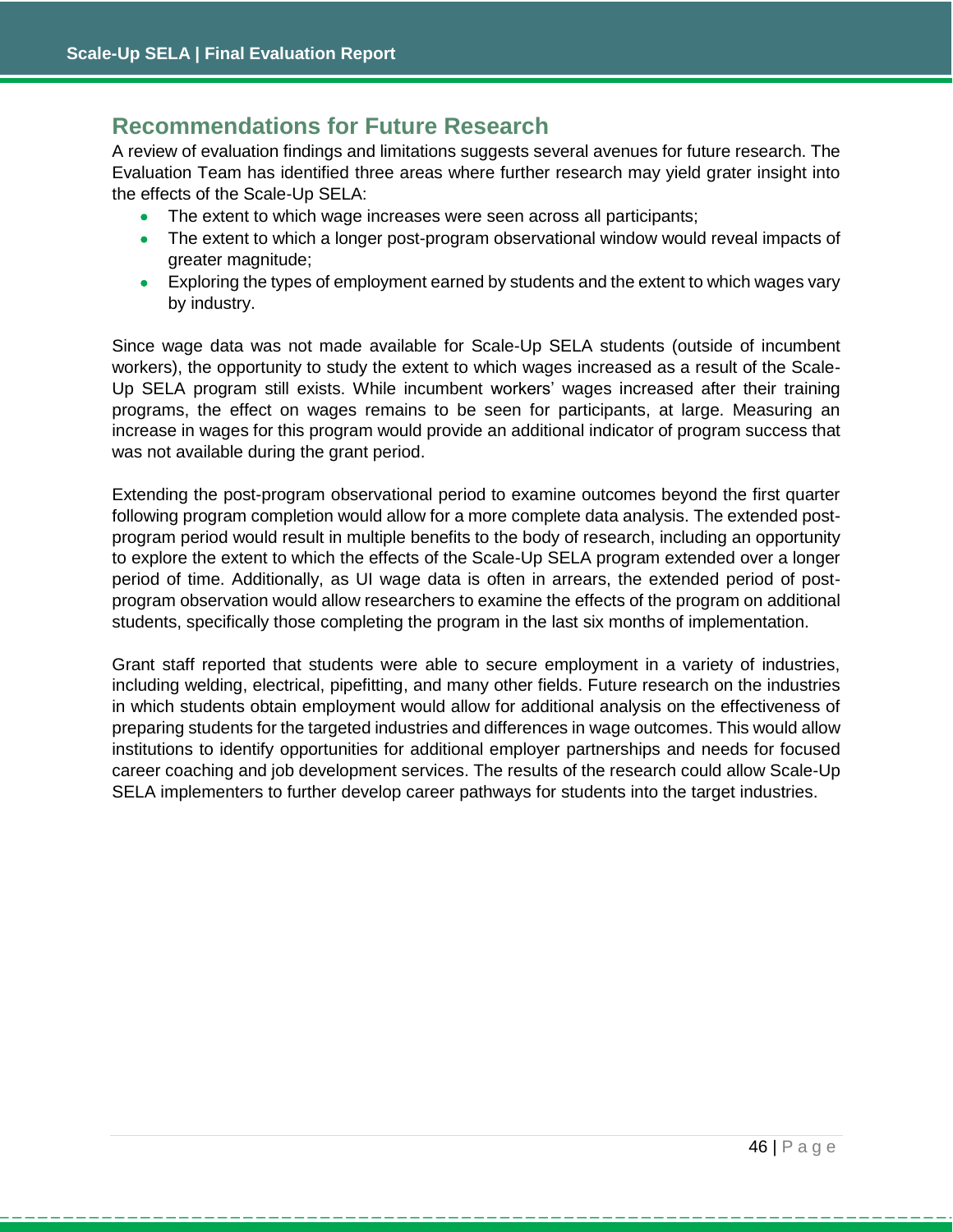## <span id="page-47-0"></span>**APPENDICES**

## <span id="page-47-1"></span>**Appendix A – Site Visit Protocols**

**Program Director & Program Coordinator Interview Facilitation Guide -** 120 minutes **Changes to the Plan Discussion** 

- 1. Tell me about the staffing structure for the SCALE-UP SELA grant at (college).
	- $\circ$  # of staff, roles, FTEs
	- $\circ$  Tell me about any changes that have occurred to your staffing structure over time.
- 2. Tell me about the extent to which program delivery matches the original plan.
	- o What changed, and when?
	- o Why did these changes need to occur?
- 3. What articulates from the SCALE-UP SELA programs into credit programs?
- 4. What hybrid courses are you offering? Are there any additional courses that you plan to offer?
- 5. How are you integrating I-BEST team teaching into the program?

## **Looking Back Discussion**

- 1. Looking back on the grant as a whole, what were the most notable successes? Why?
- 2. What would you say were the most notable challenges? (i.e., what do you wish would have gone better?)
	- o How were these challenges addressed?
- 3. What do you wish you would have known from the beginning of the grant? (I.e., what are some lessons that you learned from this grant process?)
	- $\circ$  What resources were you lacking that would have helped improve the SCALE-UP SELA program?
- 4. How to you think SCALE-UP SELA grant has affected Delgado?
	- o How do you think that the grant has affected institution capacity building?
- 5. How would you rate the success of the SCALE-UP SELA program on a 10-point scale? o Why are you rating each as such?
- 6. On a scale of 1-10, with one being not at all, to what extent do you feel the program adequately prepares students for employment/ better pay? Please explain your rating.
- 7. Overall, how satisfied are you with the Scale-Up SELA programs? Why?
	- $\circ$  How satisfied are you with supports you received for implementing the grant?

## **Partners and Relationships**

- 8. How were partners engaged throughout the program?
	- $\circ$  Who would you consider to be the college's most influential partner and in what way(s) have they been involved in grant activities? *(Specific employers, workforce system, specific philanthropic organizations, educators, etc.)*
	- o Who would you consider to be the least influential and why?
- 9. Tell me what you have heard from employer partners about SCALE UP SELA completers.
- 10. What kind of feedback have you received from employers about the credentials earned?
	- o How relevant do the employers feel the credentials are?

## **Looking Forward Discussion**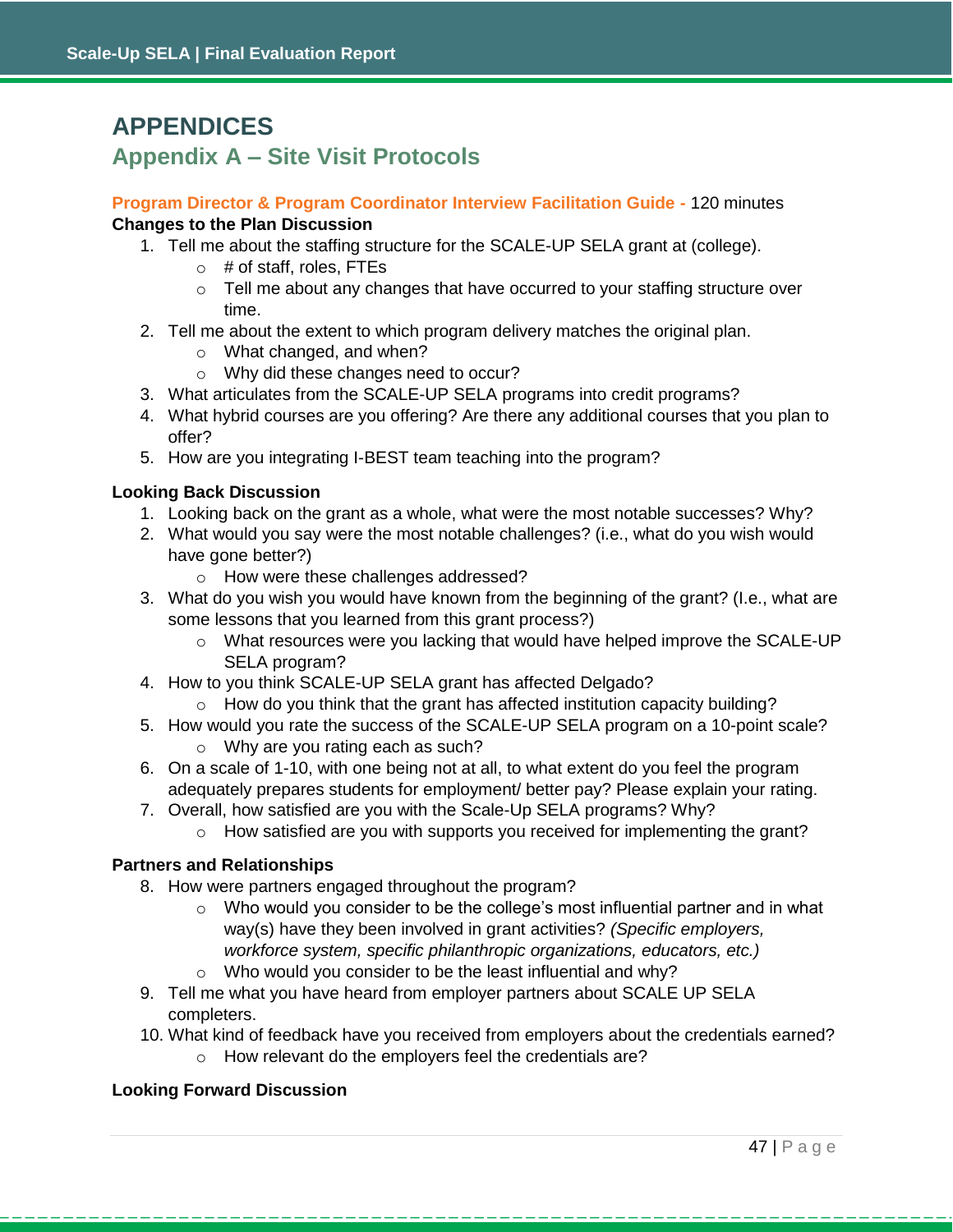- 11. What elements of the SCALE UP SELA program do you believe will be sustained beyond the grant?
	- o Are there components that you feel *should* be sustained and why?
	- $\circ$  Tell me about any program elements that you feel should be scaled-up (i.e. expanded beyond the courses TAACCCT funded).
- 12. Looking to the remainder of the grant, what kinds of activities do you plan to accomplish with the time left?
- 13. Any additional thoughts about your SCALE UP SELA program or the SCALE UP SELA grant in general?

## **Data Retention Specialist Interview Facilitation Guide -** 45 minutes

## **Looking Back Discussion**

- 1. How has your role changed over the course of the grant?
- 2. Looking back on the grant as a whole, what were the most notable successes? Why?
- 3. What would you say were the most notable challenges? (i.e., what do you wish would have gone better?)
	- o How were these challenges addressed?
- 4. What do you wish you would have known from the beginning of the grant? (i.e., what are some lessons that you learned from this grant process?)
	- o Would you have used ETO given then chance? Why? Why not?
- 5. How to you think SCALE UP SELA grant has affected Delgado?
	- o How do you think that the grant has affected institution capacity building?
- 6. How would you rate the success of the SCALE UP SELA program on a 10-point scale? o Why are you rating each as such?
- 7. Overall, how satisfied are you with the SCALE UP SELA programs? Why?

#### **Program Implementation Discussion**

- 8. Which element of the SCALE UP SELA program do you feel is most important/really drives positive student outcomes?
	- o Which elements do you think were the least effective in driving student outcomes?

#### **Looking Forward Discussion**

- 9. Which elements of the SCALE UP SELA programs do you believe will be sustained beyond the grant?
	- o Are there are components that you feel *should* be sustained and why?
- 10. Looking to the remainder of the grant, what kinds of activities do you plan to accomplish with the time left?
- 11. Any additional thoughts about your SCALE UP SELA program or the SCALE UP SELA grant in general?

## **Student Navigator Interview Facilitation Guide -**60 minutes

## **Looking Back Discussion**

- 1. How has your role changed over the course of the grant?
- 2. Looking back on the grant as a whole, what were the most notable successes? Why?
- 3. What would you say were the most notable challenges? (i.e., what do you wish would have gone better?)
	- o How were these challenges addressed?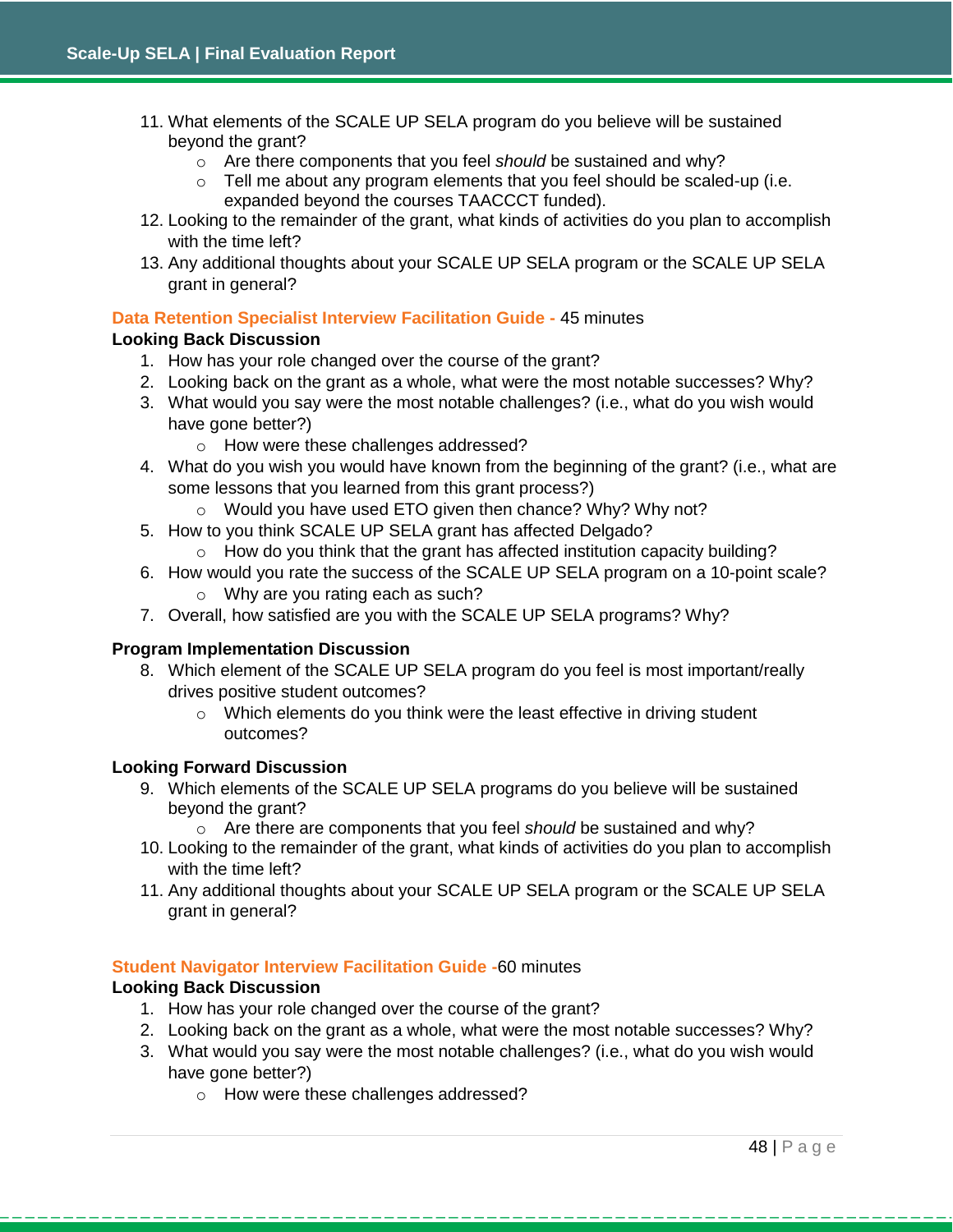- 4. What do you wish you would have known from the beginning of the grant? (I.e., what are some lessons that you learned from this grant process?)
- 5. How to you think SCALE UP SELA grant has affected Delgado?
	- o How do you think that the grant has affected institution capacity building?
- 6. How would you rate the success of each program on a 10-point scale? o Why are you rating each as such?
- 7. Overall, how satisfied are you with the SCALE UP SELA programs? Why?

#### **Program Implementation Discussion**

*Student Supports* 

- 8. Which of the supports that you offer to students tend to be the most utilized? Which are the least utilized?
- 9. What are the challenges that students have faced with participating in the SCALE UP SELA program?
	- o How do these challenges affect retention and completion?

## **Looking Forward Discussion**

- 10. Which elements of the SCALE UP SELA programs do you believe will be sustained beyond the grant?
	- o Are there are components that you feel *should* be sustained and why?
- 11. Looking to the remainder of the grant, what kinds of activities do you plan to accomplish with the time left?
- 12. Any additional thoughts about your SCALE UP SELA program or the SCALE UP SELA grant in general?

## **Instructors and/or Faculty Interview Facilitation Guide -** 60 minutes

#### **Looking Back Discussion**

- 1. What has been your experience to date with the rollout of the SCALE UP SELA programs?
	- a. Have you experienced any challenges? Please describe.
	- b. Have you experienced any surprises? Please describe.
- 2. What do you like about the program?
	- a. On a scale of 1-10, how would you rate the curriculum/equipment/program? Why are you rating that way?
- 3. What, if anything, would you change?
- 4. Looking back, how closely do the programs in place reflect your understanding of the grant plan?
- 5. Overall, how satisfied are you with the SCALE UP SELA programs? Why?

#### **Program Implementation Discussion**

- 6. What are the challenges that students have faced with participating in the SCALE UP SELA program?
- 7. How are employer partners involved in your programs?
	- a. How did you build these partnerships?
	- b. Who would you consider to be the college's most influential partner and in what way(s) have they been involved in grant activities? *(Specific employers, workforce system, specific philanthropic organizations, educators, etc.)*
	- c. Who would you consider to be the least influential and why?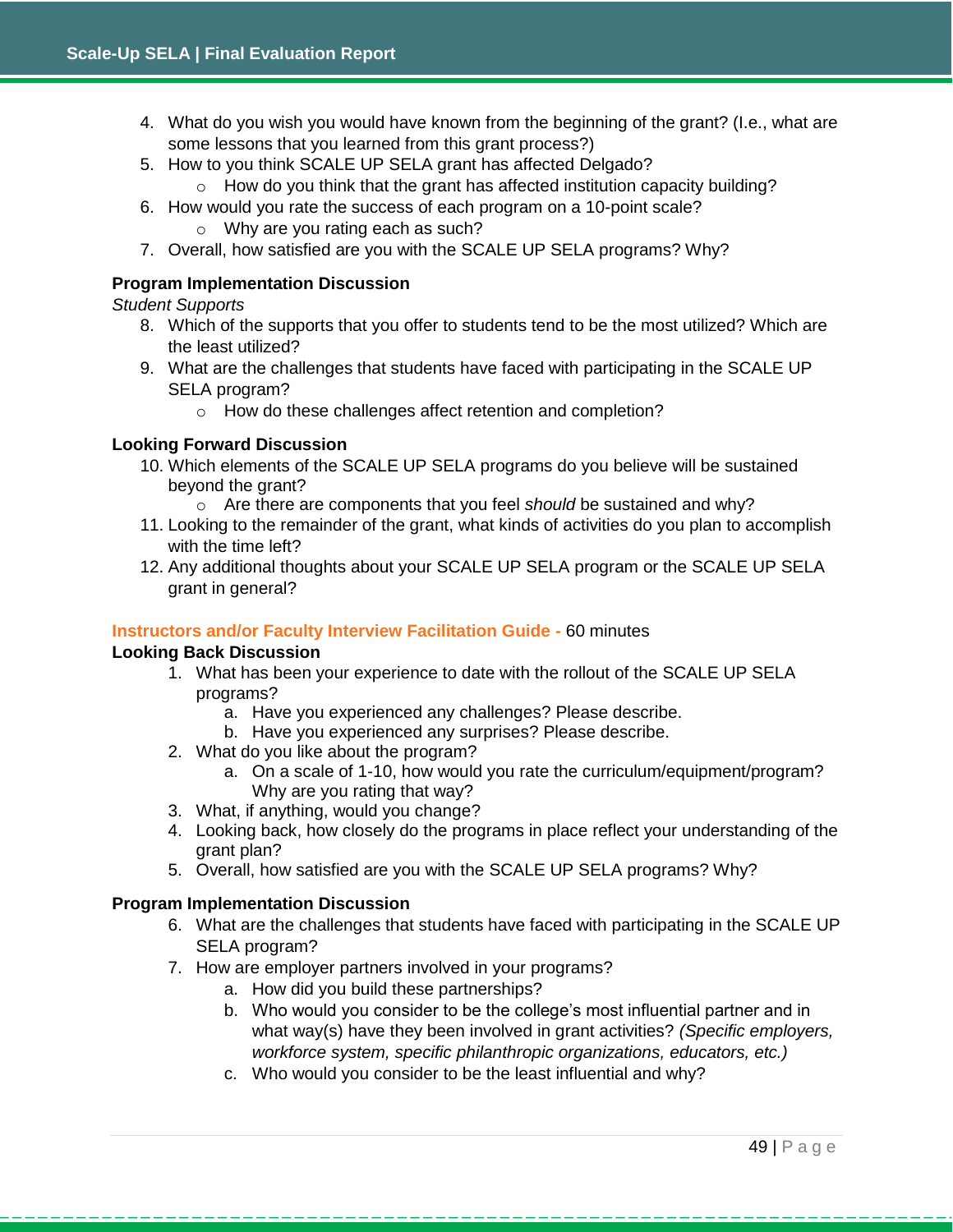- 8. Tell me what you have heard from employer partners about SCALE UP SELA completers.
- 9. What kind of feedback have you received from employers about the credentials earned?
	- a. How relevant do the employers feel the credentials are?
- 10. On a scale of 1-10, with one being not at all, to what extent do you feel the program adequately prepares students for employment/ better pay? Please explain your rating.
	- a. To what extent, do you feel that the credentials that students earn are relevant for the job market in the area?
	- b. What, if any, other courses, assessments, or credentials do you think could have led to better outcomes or could better prepare students for the job markets?

## **Looking Forward Discussion**

- 11. Going forward, what changes do you plan to make to program delivery?
- 12. What elements/programs do you believe will be sustained beyond the grant? o Are there are components that you feel *should* be sustained and why?
- 13. Any additional thoughts about your SCALE UP SELA program or the SCALE UP SELA grant in general?

## **Career Developer Interview Facilitation Guide -** 60 minutes

## **Looking Back Discussion**

- 1. What is your role on the grant?
- 2. Looking back on the grant as a whole, what were the most notable successes? Why?
- 3. What would you say were the most notable challenges? (i.e., what do you wish would have gone better?)
	- o How were these challenges addressed?
- 4. What do you wish you would have known from the beginning of the grant? (I.e., what are some lessons that you learned from this grant process?)
- 5. How to you think SCALE UP SELA grant has affected Delgado?
- 6. Overall, how satisfied are you with the SCALE UP SELA programs? Why?

## **Program Implementation Discussion**

#### *Job Placement and Readiness*

- 7. What were the primary job readiness services that you offered to students? What went well? What didn't go well?
	- $\circ$  What was most impactful for getting participants employed, in your opinion?
- 8. What were the primary job placement supports? What went well? What didn't go well?
	- $\circ$  What was most impactful for getting participants employed, in your opinion?
- 9. How were partners actually engaged throughout the program for recruitment and/or placement purposes?
	- o How did you build these partnerships?
	- o Who would you consider to be the college's most influential partner and in what way(s) have they been involved in grant activities? *(Specific employers, workforce system, specific philanthropic organizations, educators, etc.)*
	- o Who would you consider to be the least influential and why?
- 10. Tell me what you have heard from employer partners about SCALE UP SELA completers.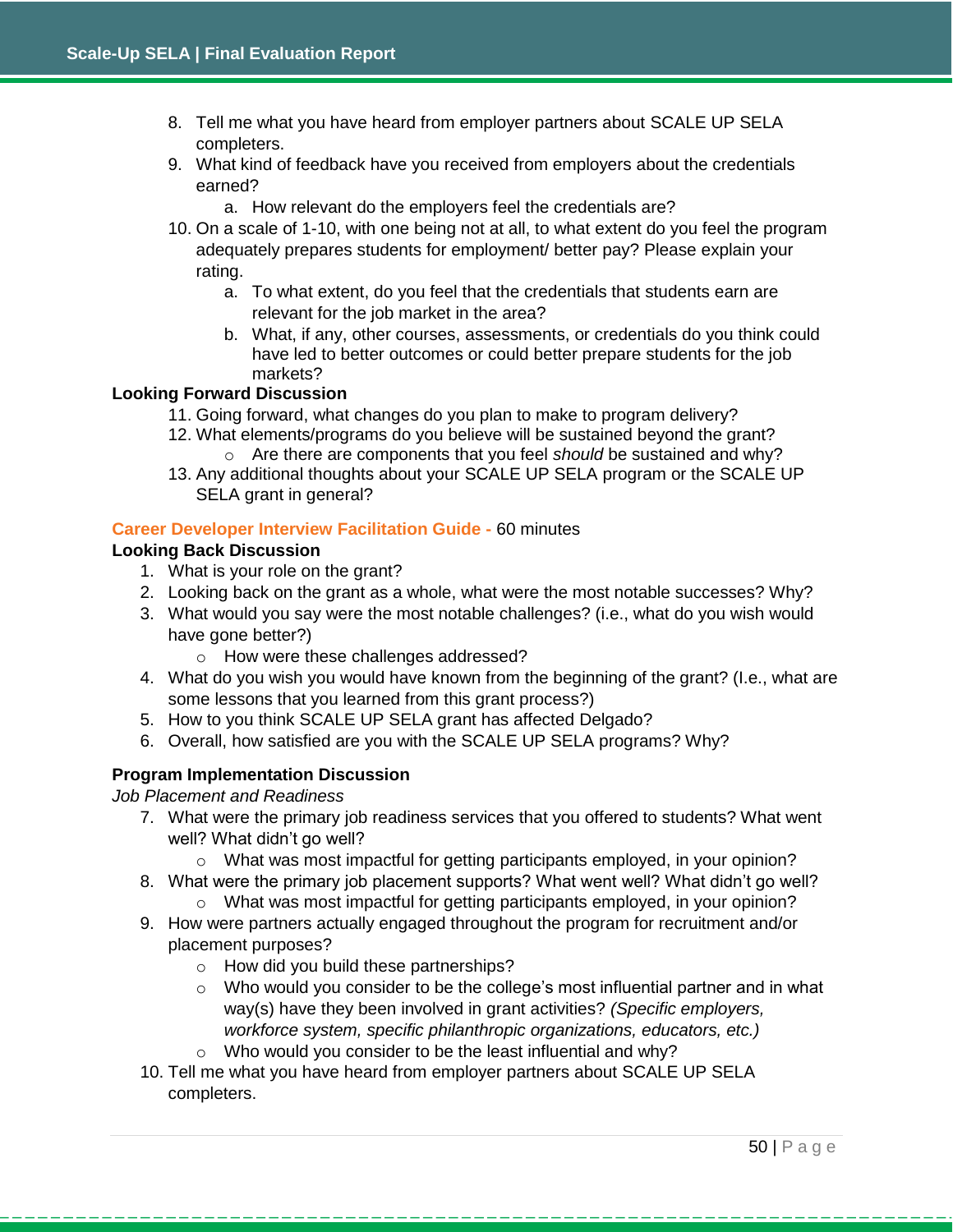- 11. What kind of feedback have you received from employers about the credentials earned? o How relevant do the employers feel the credentials are?
- 12. What were the major challenges and barriers to connecting students to employment?
	- o Specifically, in terms of job readiness, and job placement
- 13. On a scale of 1 to 10, with one being not at all, do you find that SCALE UP SELA participants are ready for the job market? Please explain your rating.

## **College Leadership Facilitation Guide -** 30 minutes

## **Discussion Questions:**

- 1. What has been your experience with the TAACCCT grant at Delgado?
- 2. Looking back on the grant as a whole, what were the most notable successes? Why?
	- o Which programs are working well? Which are not? Why?
	- o Which services do you feel were most successful? Which were least? Why?
- 3. What would you say were the most notable challenges? (i.e., what do you wish would have gone better?)
	- o How were these challenges addressed?
- 4. What do you wish you would have known from the beginning of the grant? (I.e., what are some lessons that you learned from this grant process?)
- 5. How valuable are the programs of study to your college?
- 6. What programs do you believe will be sustained beyond the grant? Which specific elements of the programs that will be sustained?
	- o Are there are components that you feel *should* be sustained and why?
	- $\circ$  Are there any structural changes that have occurred as a result of the grant?
- 7. Tell me about the extent to which you believe SCALE UP SELA staff are receiving the support they need (from the college and from MDC) to fully implement the program.
- 8. Overall, how satisfied are you with the SCALE UP SELA programs? Why?

#### **Student Focus Group Facilitation Guide -** 45 minutes

## **Discussion Questions:**

- 1. How did you initially learn about this program?
- 2. What interested you most about it? (I.e., what factors encouraged you to enroll?)
- 3. Tell me about any supports (like testing or counseling) you have received.
	- o What support services do you feel were most useful in helping you stay and complete your training program?
	- o What support services do you feel were most helpful to you in terms of getting ready for a job and job placement? Why?
- 4. Tell me about your experience with your classes.
	- o What do you like?
	- o If you could change one thing, what would it be?
	- $\circ$  In what ways do you feel that the credentials you will earn through this program will help you get a job in the field?
- 5. On a scale of 1-10, how satisfied are you with the courses you are taking in the program? Tell me about that rating.
- 6. What will completing this program help you do? (probe re: jobs, continuing education)
- 7. What advice would you give a future student who was interested in enrolling in a program at this college?
- 8. Any additional thoughts about the courses you are taking?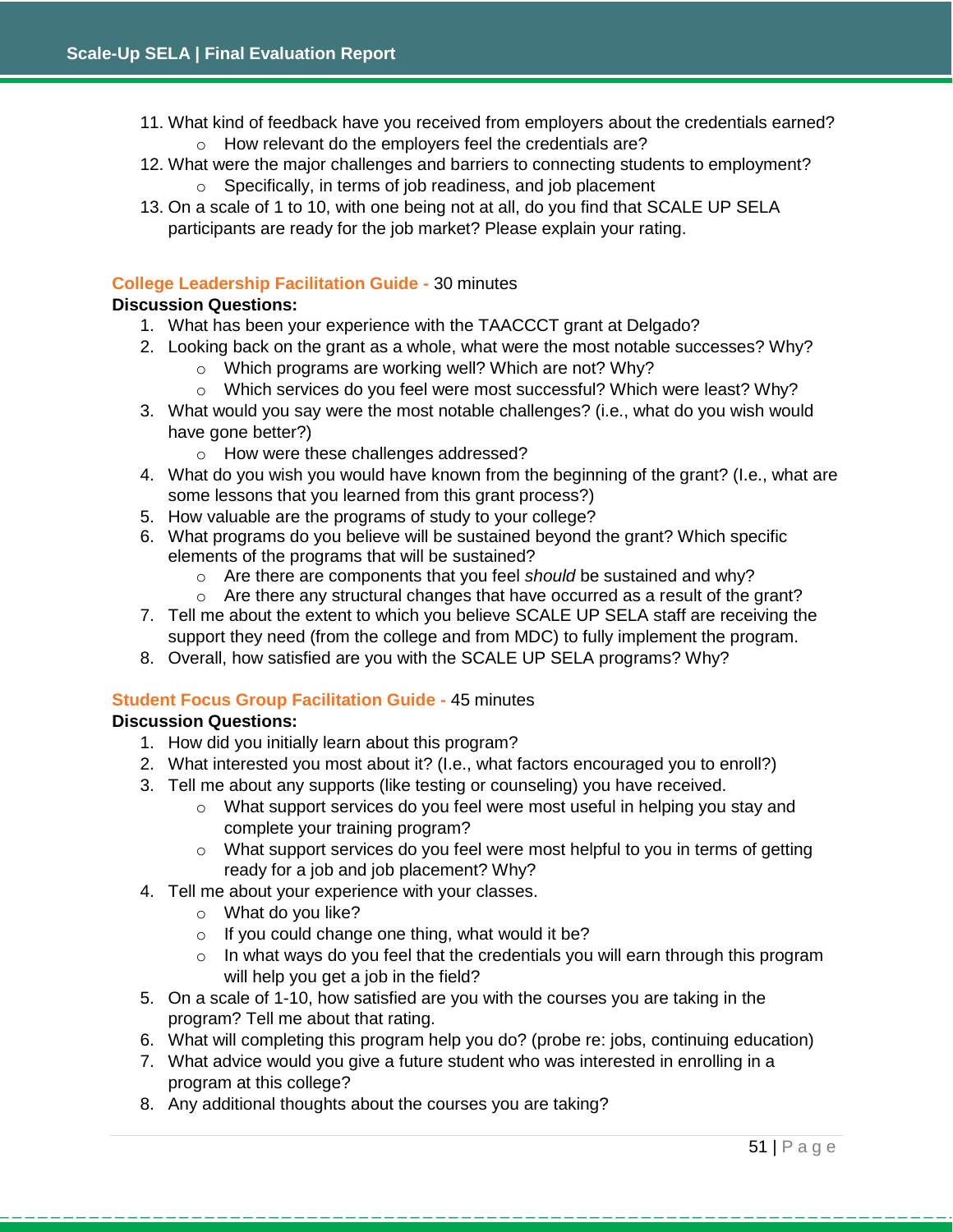## **Employer Partner Interview Facilitation Guide -** 30 minutes

#### **Discussion Questions:**

- 1. Tell us about your company and the kind of work you do.
- 2. How you were initially introduced to Scale-Up SELA?
- 3. How you have been involved with Scale-Up SELA? (probe for contributions in terms of program design; curriculum development; recruitment; training; placement; program management; leveraging of resources; commitment to program sustainability)
	- Which areas of contribution do you feel are most likely to add to the success of the program? Could you talk more about these?
	- Were there any areas you expected and/or hoped to make a contribution to the program, but were unable to? Could you talk more about these?
- 4. On a scale of 1-10, with 1 being not at all, to what extent do you feel the program adequately prepares students for employment/ better pay? Please explain your rating.
	- To what extent, do you feel that the credentials that students earn are relevant for the job market in the area?
	- What, if any, other courses, assessments, or credentials do you think could have led to better outcomes or could better prepare students for the job markets?
- 5. How satisfied are you with your experience as a grant partner? Why?
- 6. How does your experience with Delgado on this grant compare to past experiences you've encountered with partners?
- 7. What can Delgado do to improve your experience with Scale-Up SELA?
- 8. Would you choose to be a program partner again?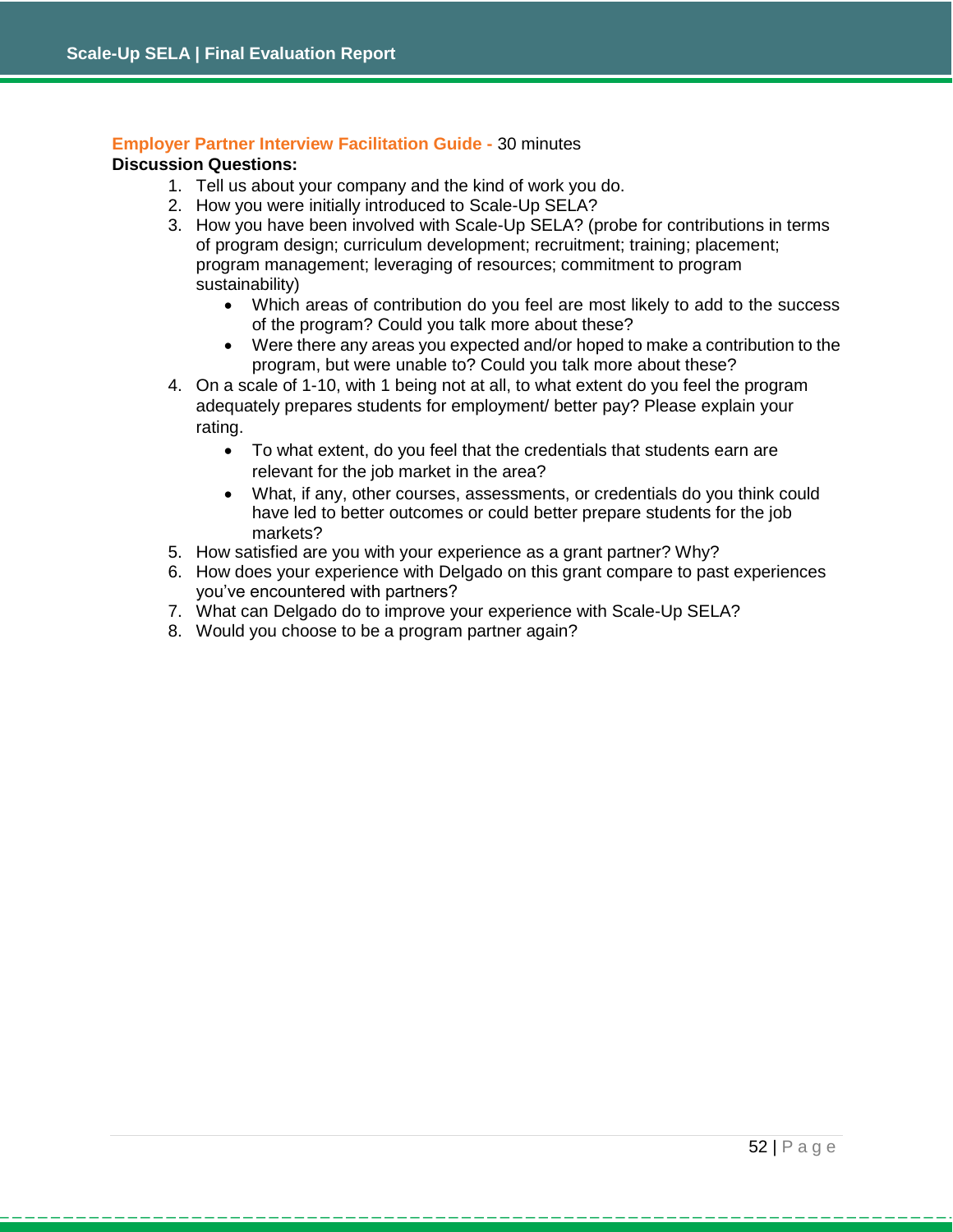## <span id="page-53-0"></span>**Appendix B – Data Cleaning and Coding**

The Outcome Evaluation Study aimed to isolate specific observed credit earning, completion, certification or credential earning, and employment effects that are associated with participation in Scale-Up SELA. Upon receipt of the final date, the Evaluation Team conducted data cleaning procedures that included:

*Combining data files:* The data received from Delgado Community College consisted of separate files for the comparison and treatment groups. Furthermore, within the treatment group, data was separated by cohort year as well as by for-credit or non-credit programs. Because of the variety of sources, relationships between the datasets had to be determined in order to merge all students into one set of comprehensive Delgado data, which includes 2,018 unique student records.

*Creating summary variables:* Data was combined into summary variables where appropriate. The following bulleted list describes how data within key variables was combined and cleaned.

- Employment was summarized into a single variable, regardless of whether it took place in the first or second year of the student's inclusion in the program. Only first-quarter employment was kept separate for additional analysis.
- The sum of credits and sum of credentials earned were used without regard to the semester or date the credits or credentials were awarded.
- Because there were so few students of any ethnic or racial background besides African American or White, all other races and ethnicities were included in an "Other" category.
- The total count of veterans in the sample was too small for inclusion in any analyses and records were not kept for all student groups. For example, most students in the for-credit comparison group were not listed as veterans but were employed by the U.S. military in military posts.
- Age, gender, and incumbent worker status were all well populated, and only zeros for age required replacement with "Unknown." Age, gender and incumbent worker status were known for about 95% of the sample.
- Program names, whether common or uncommon within the dataset, were grouped into broader categories so that meaningful comparisons could be made, even if not statistically tested. Major categories include Electrical, Welding, Industrial Maintenance, Pipefitting, and Tech 101/Core Plus.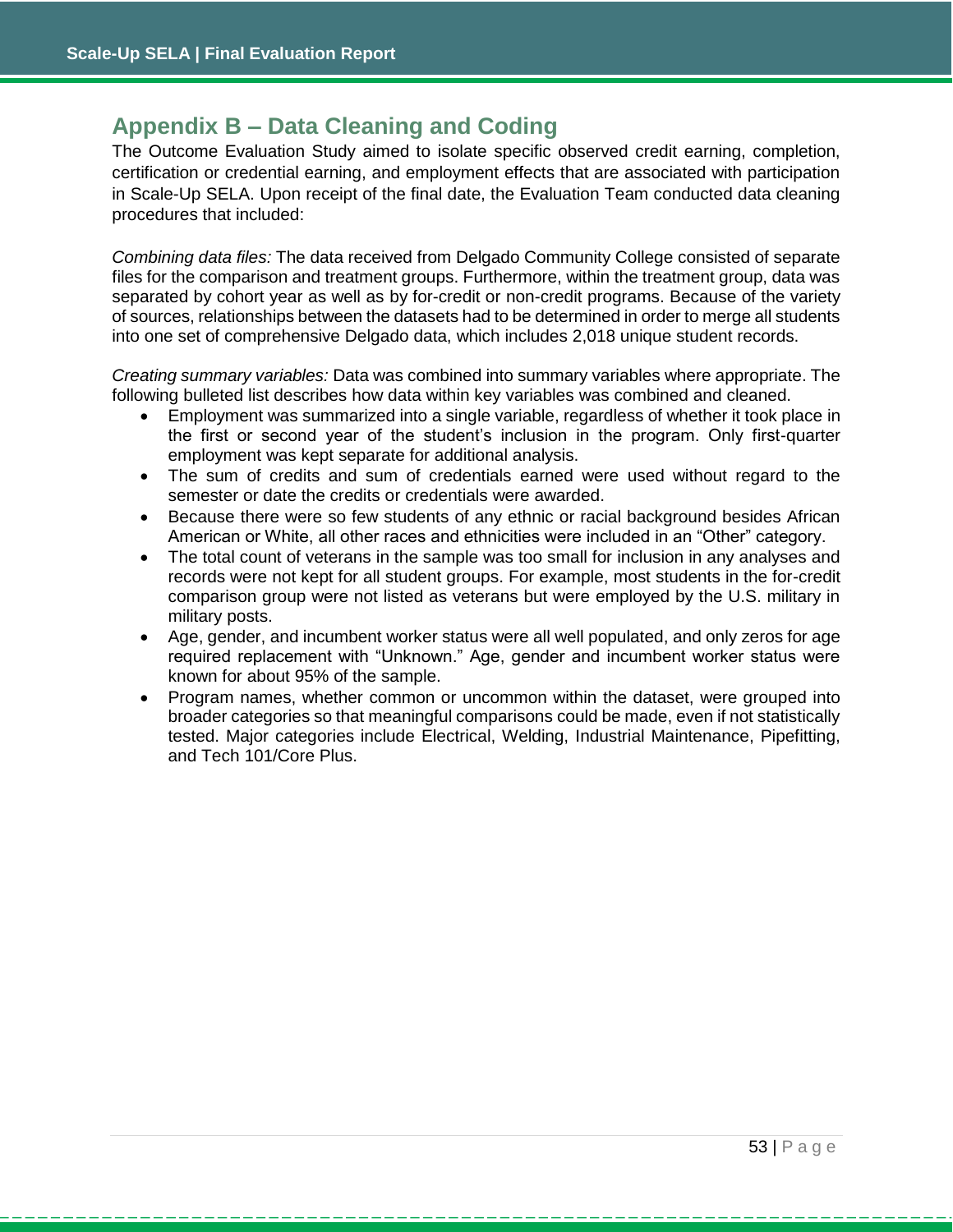## <span id="page-54-0"></span>**Appendix C. Comparison Group Data Availability and Methodology Design**

The Evaluation Team's analysis included both a treatment group of Scale-Up SELA students who were exposed to grant-funded programs or services, and a retrospective comparison group of Delgado Community College students enrolled in similar programs in the years immediately prior to Scale-Up SELA's implementation.

The Evaluation Team did not conduct statistical matching techniques such as propensity score matching (PSM) because there were not enough observations to create a matched sample that would have been statistically viable. A challenge with using a matched sample was that the cutoffs for statistical significance would be stricter under the assumptions that the matching reduces "noise" (i.e., variance) in the model and the spread of the hypothesized distribution would not have a substantial amount of randomness in it. With the sample size for this evaluation, decreasing from a few hundred cases would have an effect on the allowable degrees of freedom, and the "noise" would not be substantially reduced. Additionally, the test of significance becomes more stringent though there is not better information to offset the increase in the critical values for statistical testing.

Background characteristics (i.e., gender, race) were very similar for both the treatment and comparison groups. Since race and gender did not have a large impact on outcomes, it is assumed that they are not adding a notable amount of variance, so matching on them does not provide more useful information. Moreover, matching on program type was not feasible because there were not enough students in all of the programs and especially not within each of the four main categories (i.e., credit, non-credit, treatment, control). Accordingly, it was not appropriate to statistically match students within different programs. The Evaluation Team found evidence for significant impact from the treatment (i.e., Scale-Up SELA program participation) even without using PSM, (se[e Key Outcomes Findings](#page-38-0) section for details). These finding support the Evaluation Team's rationale for not using PSM or other statistical matching procedures.

The following tables and charts show the differences between comparison and comparison groups on demographic variables and for key variables of interest.

|                          | <b>Comparison</b> | <b>Treatment</b> |
|--------------------------|-------------------|------------------|
| Number                   | 944               | 1074             |
| Average Age (SD)         | 29.3 (11.4)       | 32.6             |
|                          |                   | (11.1)           |
| <b>Percent Male</b>      | 94.8%             | 89.7%            |
| <b>Percent Black</b>     | 62.2%             | 65.8%            |
| <b>Percent White</b>     | 23.7%             | 17.9%            |
| <b>Number Credit</b>     | 855               | 404              |
| <b>Number Non-Credit</b> | 89                | 670              |
| <b>Number Core Plus</b>  | 27                | 202              |
| Percent Incumbent        | Not Avail.        | 53.4%            |

#### **Table 22. Demographic Variables in Treatment and Comparison Groups**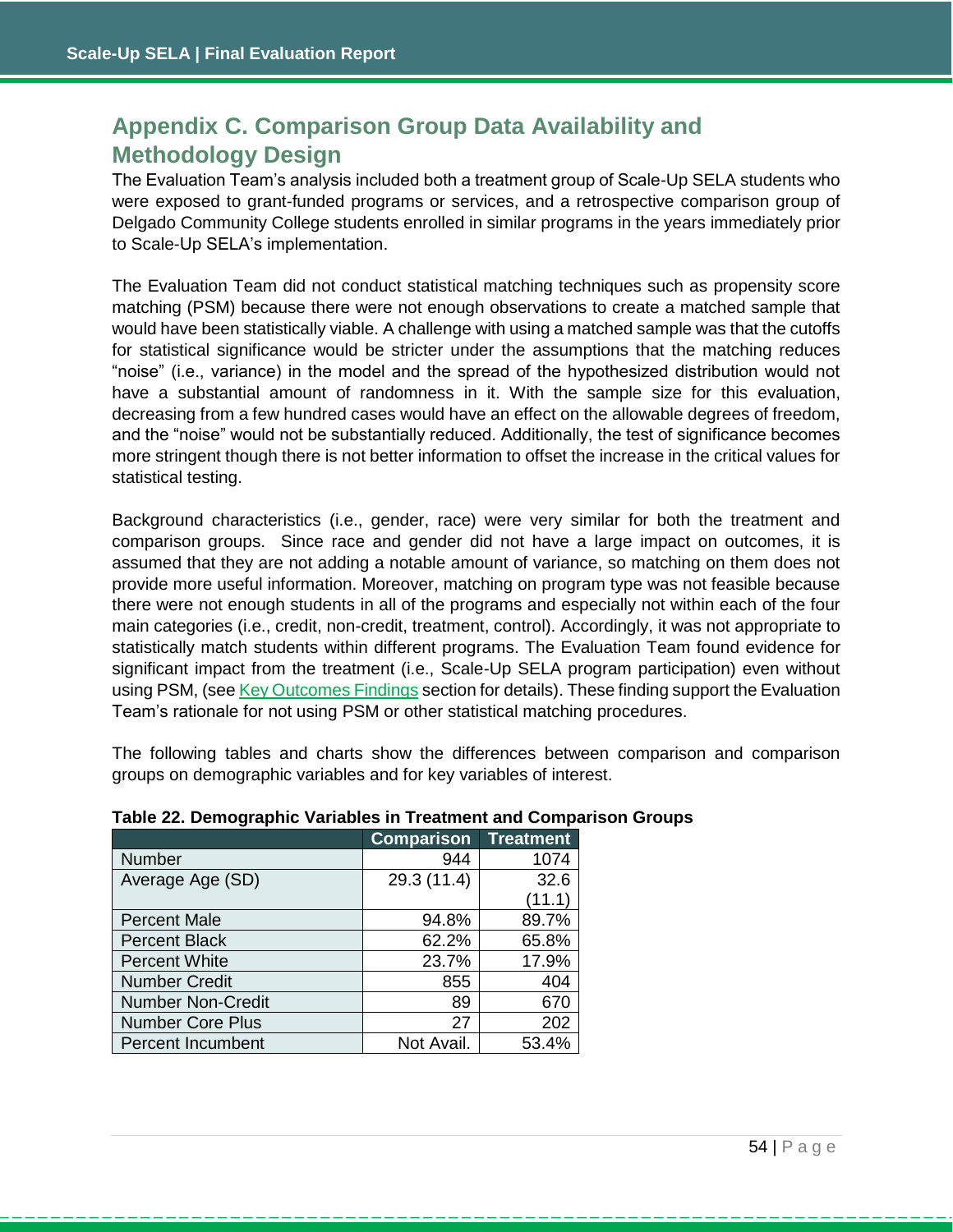| Program                       | <b>Comparison</b> | <b>Treatment</b> |
|-------------------------------|-------------------|------------------|
| <b>Core Plus</b>              | 27                | 222              |
| Tech 101                      | 193               | 50               |
| Electrical                    | 287               | 226              |
| <b>Industrial Maintenance</b> | 135               | 248              |
| Pipefitting                   | N/A               | 74               |
| <b>Precision Machining</b>    | 32                | 13               |
| Welding                       | 270               | 241              |
| <b>Total</b>                  | 944               | 1,074            |

## **Table 23. Program Enrollment in Treatment and Comparison Groups**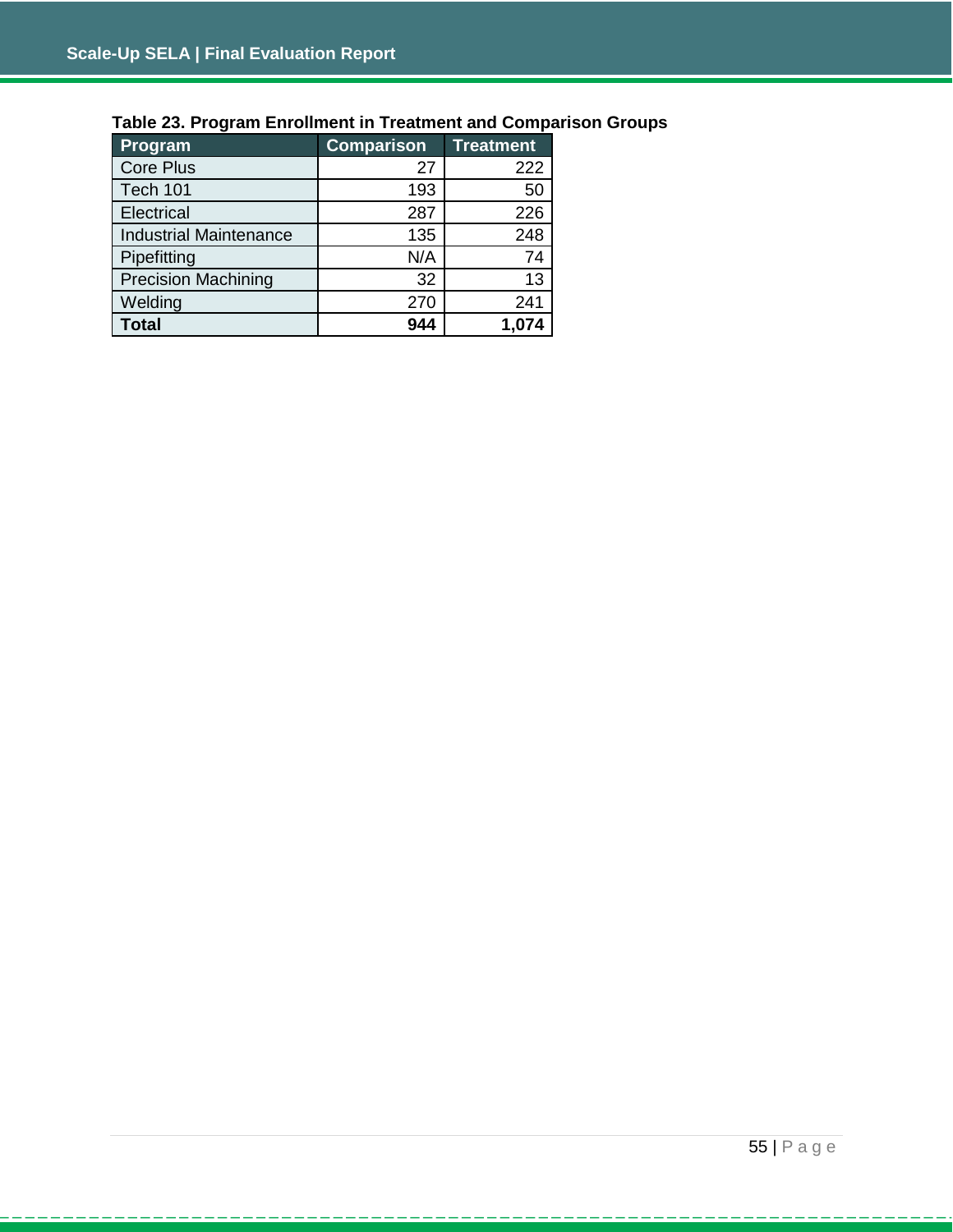## <span id="page-56-0"></span>**Appendix D – Program Impact Table Credit Programs**

## **Table 24. Credit Program Impact Table**

| Program(s)                                                                                                                                       | Course(s)<br><b>Impacted</b> | <b>Purchases</b>                                         | <b>Curriculum</b>                                                                                            | <b>Enhancement</b>                                                                                                                                                  | <b>Services</b>                                                                         |
|--------------------------------------------------------------------------------------------------------------------------------------------------|------------------------------|----------------------------------------------------------|--------------------------------------------------------------------------------------------------------------|---------------------------------------------------------------------------------------------------------------------------------------------------------------------|-----------------------------------------------------------------------------------------|
| Tech 101 (Various<br>Programs)                                                                                                                   | <b>Tech 101</b>              |                                                          |                                                                                                              | FA 15: Pilot of<br><b>NCCER Connect</b><br>online platform<br>SP 16 - FA17:<br>Hybrid & Team<br>Teaching                                                            | Intrusive<br>Advising<br>Academic &<br>Employment<br>Assistance<br><b>Job Readiness</b> |
| Residential<br>Electrician<br>Commercial<br>Electrician<br>Small Industrial<br>Electrician                                                       | Various                      | FA 16 (Aug):<br>Lab Supplies                             | Revision for<br>acceleration                                                                                 | PLA - Challenge<br>Exams<br>Journeyman<br><b>Electrician Exam</b><br>Preparation course<br>was added as an<br>Elective in SP 18                                     | Intrusive<br>Advising<br>Academic &<br>Employment<br>Assistance<br><b>Job Readiness</b> |
| <b>Shielded Metal Arc</b><br>Welding (SMAW)<br>Gas Tungsten Arc<br>Welding (GTAW)<br>Flux Core & Gas<br><b>Metal Arc Welder</b><br>(FCAW & GMAW) | Various                      | FA 15 (Sept),<br>FA 16 (Aug):<br>Supplies &<br>Equipment | Development of<br>Technical<br>Competency Area<br>(TCA): FCAW &<br><b>GMAW AW</b>                            | PLA - Challenge<br>Exams<br><b>AWS GTAW</b><br>Welder qual. for<br>several welding<br>instructors to allow<br>them to teach to<br>standard of AWS<br>certification. | Intrusive<br>Advising<br>Academic &<br>Employment<br>Assistance<br><b>Job Readiness</b> |
| Industrial<br>Maintenance                                                                                                                        | <b>Tech 101</b>              |                                                          |                                                                                                              |                                                                                                                                                                     | Intrusive<br>Advising<br>Academic &<br>Employment<br>Assistance<br><b>Job Readiness</b> |
| Precision<br>Machining                                                                                                                           | Various                      | FA 15 (Forming<br>& Shaping):<br>Equipment               | Revision for<br>acceleration                                                                                 |                                                                                                                                                                     | Intrusive<br>Advising<br>Academic &<br>Employment<br>Assistance<br>Job Readiness        |
| Process<br>Instrumentation &<br>Controls (PIC)                                                                                                   | All                          | FA 15, FA 16:<br>Equipment                               | Revision to<br>combine elements<br>of Process<br>Technology(P-<br>Tech) and<br>Instrumentation<br>curriculum | OSHA 30                                                                                                                                                             | Intrusive<br>Advising<br>Academic &<br>Employment<br>Assistance<br><b>Job Readiness</b> |

---------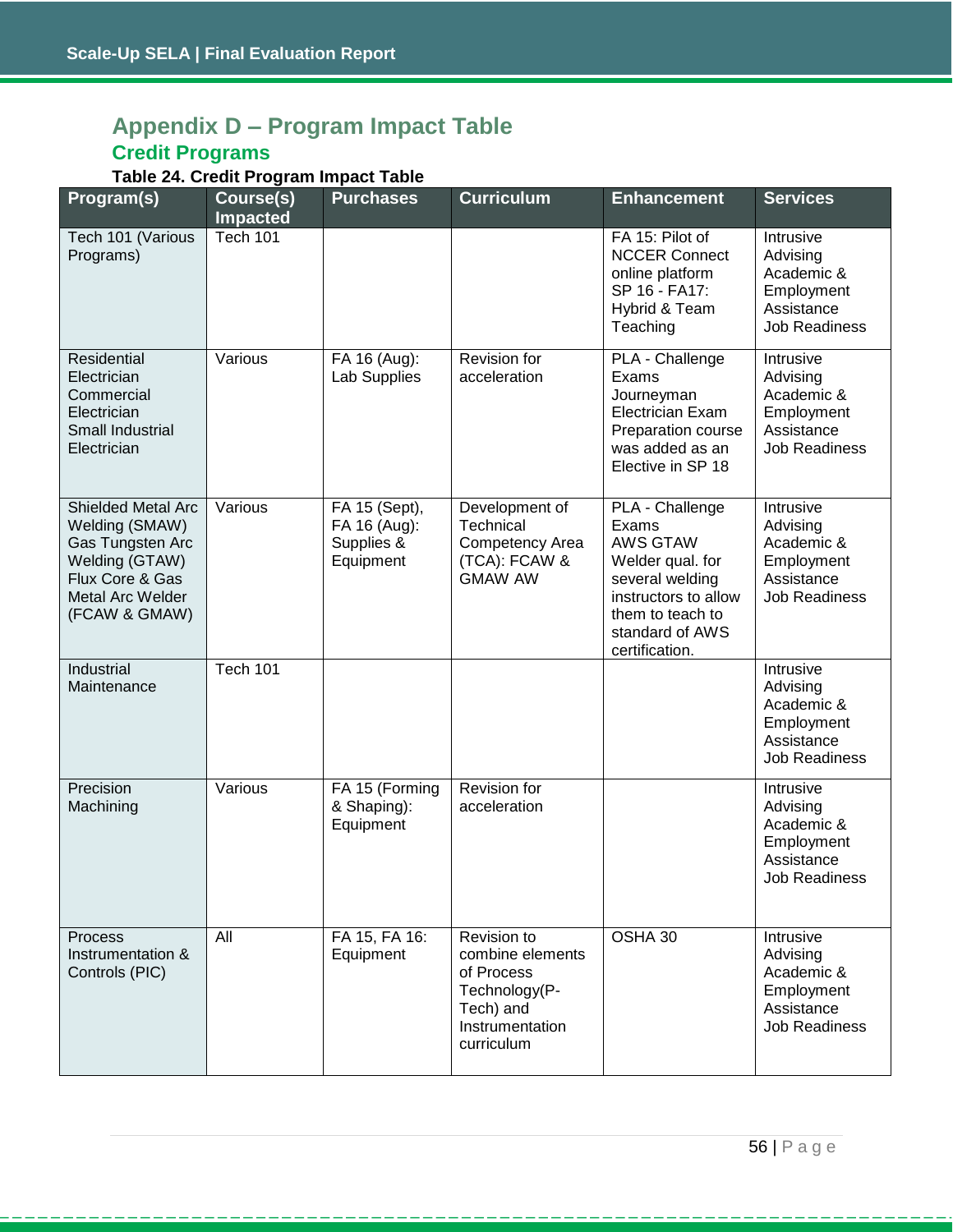## **Non- Credit Programs**

#### **Table 25. Credit Program Impact Table**

| Program(s)                                           | Course(s)<br><b>Impacted</b>                                                                                                  | <b>Purchases</b>                            | <b>Curriculum</b>                                                                                                                                                                                                                                                                                    | <b>Enhancement</b>       | <b>Services</b>                                                                         |
|------------------------------------------------------|-------------------------------------------------------------------------------------------------------------------------------|---------------------------------------------|------------------------------------------------------------------------------------------------------------------------------------------------------------------------------------------------------------------------------------------------------------------------------------------------------|--------------------------|-----------------------------------------------------------------------------------------|
| <b>Core Plus</b>                                     | <b>NCCER Core</b>                                                                                                             | Supplies                                    | Revision from<br>Core to Core Plus.<br><b>Core Plus</b><br>combines NCCER<br>Core, OSHA10, an<br>introduction to<br>advanced<br>manufacturing/ene<br>rgy trades and<br>employs the use<br>of contextualized<br>learning which<br>incorporated team<br>teaching approach<br>based on I-Best<br>model. | Team Teaching<br>OSHA 10 | Intrusive<br>Advising<br>Academic &<br>Employment<br>Assistance<br><b>Job Readiness</b> |
| Electrical                                           | <b>NCCER Core</b><br><b>Electrical Level 1</b><br>(various cohorts)<br><b>Electrical Level 2</b><br>(various cohorts)         | FA 16, SP<br>18: Supplies                   |                                                                                                                                                                                                                                                                                                      | Core Plus                | Intrusive<br>Advising<br>Academic &<br>Employment<br>Assistance<br><b>Job Readiness</b> |
| Journeyman<br><b>Electrician Exam</b><br>Preparation |                                                                                                                               | SP 16:<br>Instructional<br><b>Materials</b> | Development                                                                                                                                                                                                                                                                                          |                          | Intrusive<br>Advising<br>Academic &<br>Employment<br>Assistance<br><b>Job Readiness</b> |
| Industrial<br>Maintenance                            | <b>NCCER Core</b><br>Industrial<br>Maintenance<br>Level 1                                                                     |                                             |                                                                                                                                                                                                                                                                                                      | <b>Core Plus</b>         | Intrusive<br>Advising<br>Academic &<br>Employment<br>Assistance<br><b>Job Readiness</b> |
| Millwright                                           | <b>NCCER Core</b>                                                                                                             |                                             |                                                                                                                                                                                                                                                                                                      | Core Plus                | Intrusive<br>Advising<br>Academic &<br>Employment<br>Assistance<br><b>Job Readiness</b> |
| Pipefitting                                          | <b>NCCER Core</b><br><b>Pipefitting Level</b><br>1 (various<br>cohorts)<br><b>Pipefitting Level</b><br>2 (various<br>cohorts) |                                             |                                                                                                                                                                                                                                                                                                      | Core Plus                | Intrusive<br>Advising<br>Academic &<br>Employment<br>Assistance<br><b>Job Readiness</b> |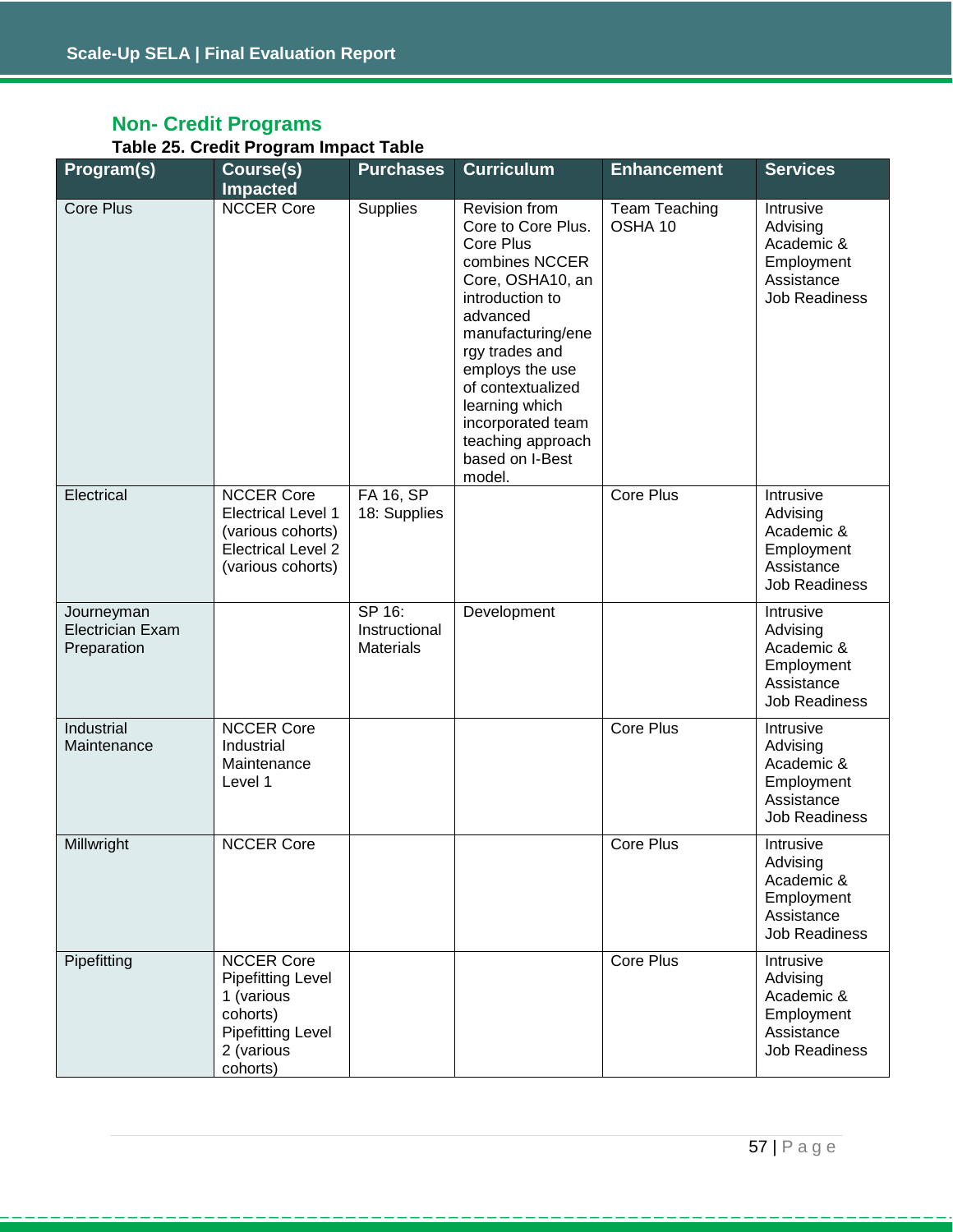## **Scale-Up SELA | Final Evaluation Report**

| Welding                 | <b>NCCER Core</b><br>Welding Level 1<br>(various cohorts) | SP 16, FA<br>16, SP 17:<br>Supplies |             | Core Plus                          | Intrusive<br>Advising<br>Academic &<br>Employment<br>Assistance<br>Job Readiness        |
|-------------------------|-----------------------------------------------------------|-------------------------------------|-------------|------------------------------------|-----------------------------------------------------------------------------------------|
| Aluminum Welding        | All                                                       | SU 17:<br><b>Supplies</b>           | Development |                                    | Intrusive<br>Advising<br>Academic &<br>Employment<br>Assistance<br>Job Readiness        |
| <b>Hispanic Welding</b> |                                                           |                                     |             | Team Teaching in<br>Core (Spanish) | Intrusive<br>Advising<br>Academic &<br>Employment<br>Assistance<br><b>Job Readiness</b> |
| <b>Praxair Welding</b>  |                                                           |                                     |             |                                    | Intrusive<br>Advising<br>Academic &<br>Employment<br>Assistance<br><b>Job Readiness</b> |